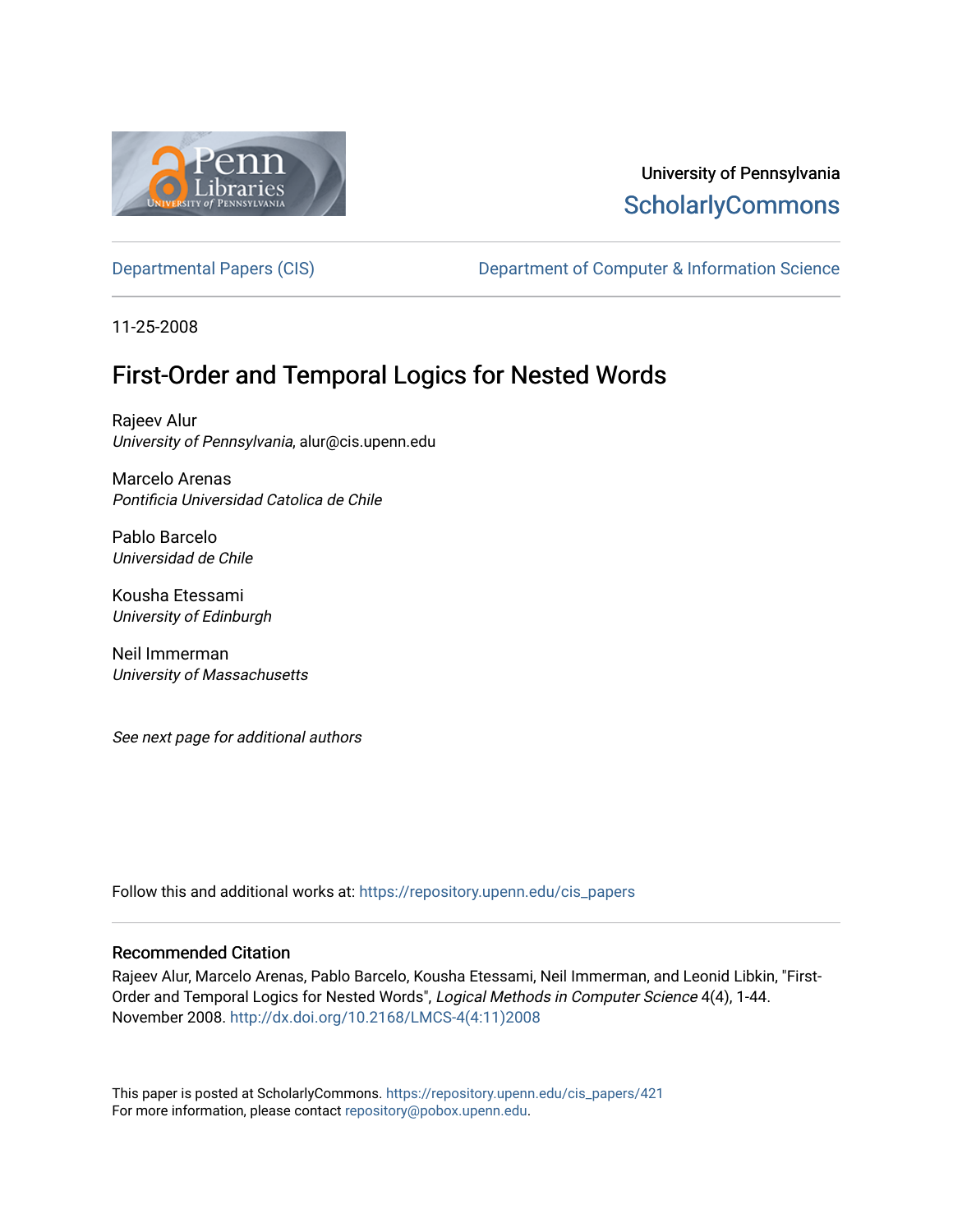## First-Order and Temporal Logics for Nested Words

### Abstract

Nested words are a structured model of execution paths in procedural programs, reflecting their call and return nesting structure. Finite nested words also capture the structure of parse trees and other treestructured data, such as XML. We provide new temporal logics for finite and infinite nested words, which are natural extensions of LTL, and prove that these logics are first-order expressively-complete. One of them is based on adding a "within" modality, evaluating a formula on a subword, to a logic CaRet previously studied in the context of verifying properties of recursive state machines (RSMs). The other logic, NWTL, is based on the notion of a summary path that uses both the linear and nesting structures. For NWTL we show that satisfiability is EXPTIME-complete, and that model-checking can be done in time polynomial in the size of the RSM model and exponential in the size of the NWTL formula (and is also EXPTIME-complete). Finally, we prove that first-order logic over nested words has the three-variable property, and we present a temporal logic for nested words which is complete for the two-variable fragment of first-order.

### Keywords

Nested Word, Temporal Logic, First-Order Expressive Completeness, Three-Variable Property, Nested Word Automata, Model Checking

### Author(s)

Rajeev Alur, Marcelo Arenas, Pablo Barcelo, Kousha Etessami, Neil Immerman, and Leonid Libkin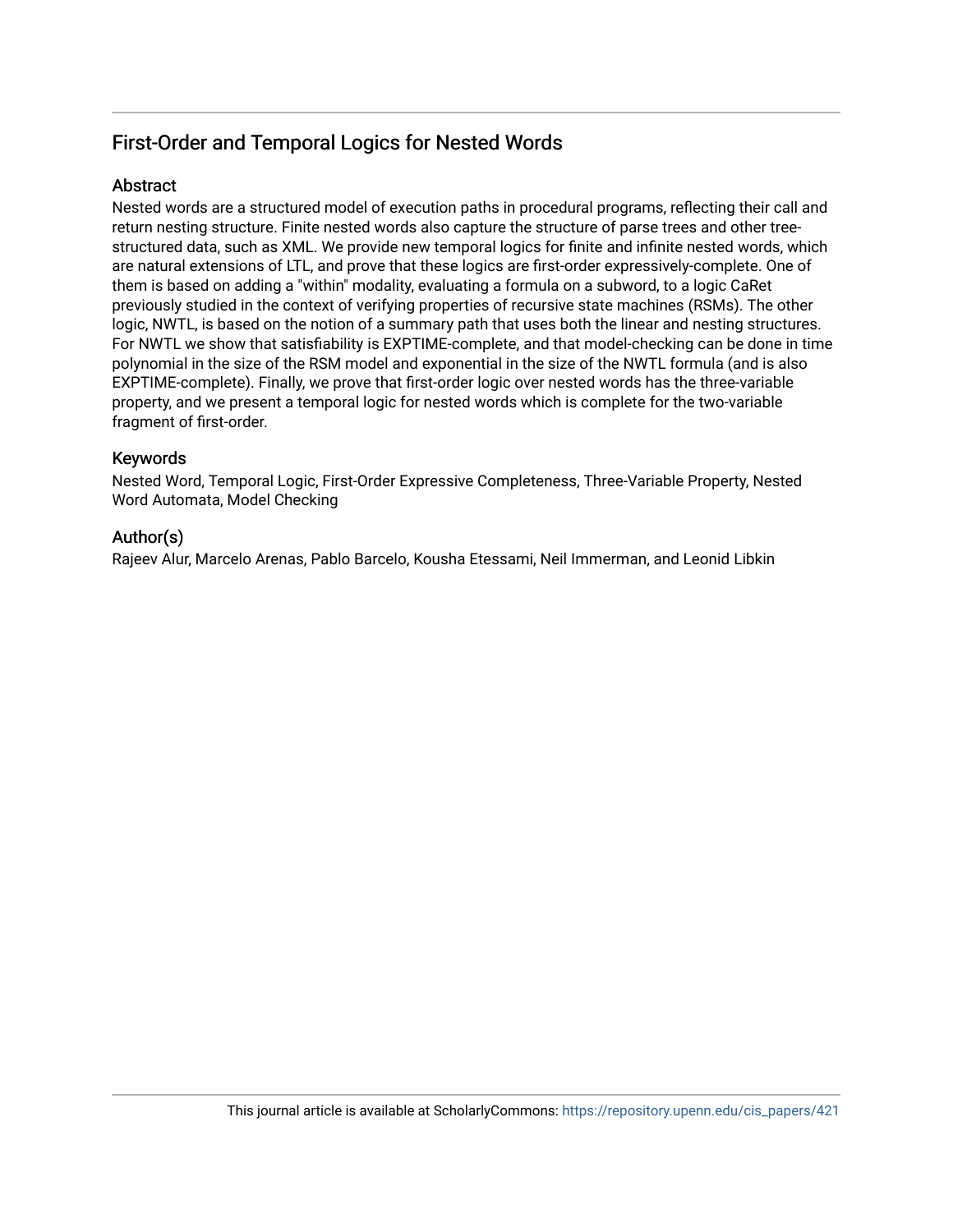### FIRST-ORDER AND TEMPORAL LOGICS FOR NESTED WORDS

RAJEEV ALUR<sup> $a$ </sup>, MARCELO ARENAS $^b,$  PABLO BARCELÓ $^c,$  KOUSHA ETESSAMI $^d,$ NEIL IMMERMAN $\,{}^e,$  AND LEONID LIBKIN $\,{}^f$ 

- $^a$  Department of Computer and Information Science, University of Pennsylvania *e-mail address*: alur@cis.upenn.edu
- $b$  Department of Computer Science, Pontificia Universidad Católica de Chile *e-mail address*: marenas@ing.puc.cl
- <sup>c</sup> Department of Computer Science, Universidad de Chile *e-mail address*: pbarcelo@dcc.uchile.cl
- $d$  School of Informatics, University of Edinburgh, Edinburgh *e-mail address*: kousha@inf.ed.ac.uk
- <sup>e</sup> Department of Computer Science,University of Massachusetts *e-mail address*: immerman@cs.umass.edu
- f School of Informatics, University of Edinburgh, Edinburgh *e-mail address*: libkin@inf.ed.ac.uk

Abstract. Nested words are a structured model of execution paths in procedural programs, reflecting their call and return nesting structure. Finite nested words also capture the structure of parse trees and other tree-structured data, such as XML.

We provide new temporal logics for finite and infinite nested words, which are natural extensions of LTL, and prove that these logics are first-order expressively-complete. One of them is based on adding a "within" modality, evaluating a formula on a subword, to a logic CaRet previously studied in the context of verifying properties of recursive state machines (RSMs). The other logic, NWTL, is based on the notion of a summary path that uses both the linear and nesting structures. For NWTL we show that satisfiability is EXPTIME-complete, and that model-checking can be done in time polynomial in the size of the RSM model and exponential in the size of the NWTL formula (and is also EXPTIME-complete).

Finally, we prove that first-order logic over nested words has the three-variable property, and we present a temporal logic for nested words which is complete for the two-variable fragment of first-order.

*Key words and phrases:* Nested Word, Temporal Logic, First-Order Expressive Completeness, Three-Variable Property, Nested Word Automata, Model Checking.



*<sup>1998</sup> ACM Subject Classification:* F.1.1, F.3.1, F.4.1.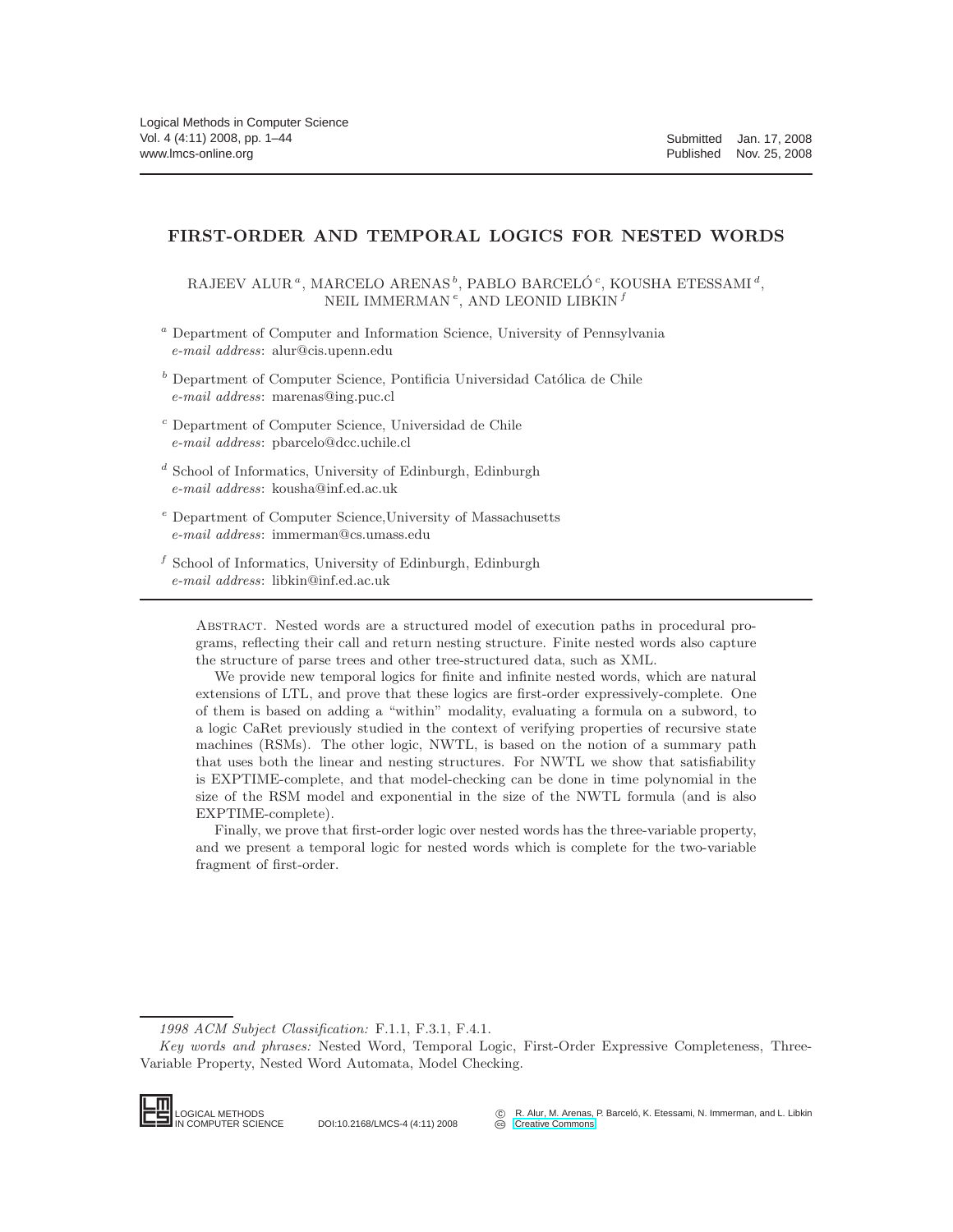#### 1. Introduction

An execution of a procedural program can reveal not just a linear sequence of program states encountered during the execution, but also the correspondence between each point during the execution at which a procedure is called and the point when we return from that procedure call. This leads naturally to the notion of a finite or infinite nested word (see [\[4,](#page-39-0) [3,](#page-39-1) [2\]](#page-39-2)). A nested word is simply a finite or  $\omega$ -word supplied with an additional binary matching relation which relates corresponding call and return points (and of course satisfies "well-bracketing" properties). Finite nested words offer an alternative way to view any data which has both a sequential string structure as well as a tree-like hierarchical structure. Examples of such data are XML documents and parse trees.

Pushdown systems (PDSs), Boolean Programs, and Recursive State Machines (RSMs), are equivalent abstract models of procedural programs, with finite data abstraction but unbounded call stack. Software model checking technology is by now thoroughly developed for checking  $\omega$ -regular properties of runs for these models, when the runs are viewed as ordinary words (see [\[5,](#page-39-3) [8,](#page-39-4) [1\]](#page-39-5)). Unfortunately, temporal logic and  $\omega$ -regular properties over ordinary words are inadequate for expressing a variety of properties of program executions that are useful in interprocedural program analysis and software verification. These include Hoare-like pre/post conditions on procedures, stack inspection properties, and other useful program analysis properties that go well beyond  $\omega$ -regular (see [\[2\]](#page-39-2) for some examples). On the other hand, many such program analysis properties can easily be expressed when runs are viewed as nested words. Runs of Boolean Programs and RSMs can naturally be viewed as nested words once we add "summary edges" between matching calls and returns, and we can thus hope to extend model checking technology for procedural programs using richer temporal logics over nested words which remain tractable for analysis.

These considerations motivated the definition of Visibly Pushdown Languages (VPLs) [\[3\]](#page-39-1) and the call-return temporal logic CaRet [\[2\]](#page-39-2). CaRet is a temporal logic over nested words<sup>[1](#page-3-0)</sup> which extends LTL with new temporal operators that allow for navigation through a nested word both via its ordinary sequential structure, as well as its matching call-return summary structure. The standard LTL model checking algorithms for RSMs and PDSs can be extended to allow model checking of CaRet, with essentially the same complexity [\[2\]](#page-39-2). VPLs [\[3\]](#page-39-1) are a richer class of languages that capture MSO-definable properties of nested words. Recently, results about VPLs have been recast in light of nested words, and in particular in terms of Nested Word Automata [\[4\]](#page-39-0) which offer a machine acceptor for  $(\omega)$  regular nested words, with all the expected closure properties.

Over ordinary words, LTL has long been considered the temporal logic of choice for program verification, not only because its temporal operators offer the right abstraction for reasoning about events over time, but because it provides a good balance between expressiveness (first-order complete), conciseness (can be exponentially more succinct compared to automata), and the complexity of model-checking (linear time in the size of the finite transition system, and PSPACE in the size of the temporal formula).

This raises the question: *What is the right temporal logic for nested words?*

The question obviously need not have a unique answer, particularly since nested words can arise in various application domains: for example, program verification, as we already discussed, or navigation and querying XML documents under "sequential" representation (see, e.g., [\[28\]](#page-39-6)). However, it is reasonable to hope that any good temporal logic for nested

<span id="page-3-0"></span><sup>&</sup>lt;sup>1</sup>Although the "nested word" terminology was not yet used in that paper.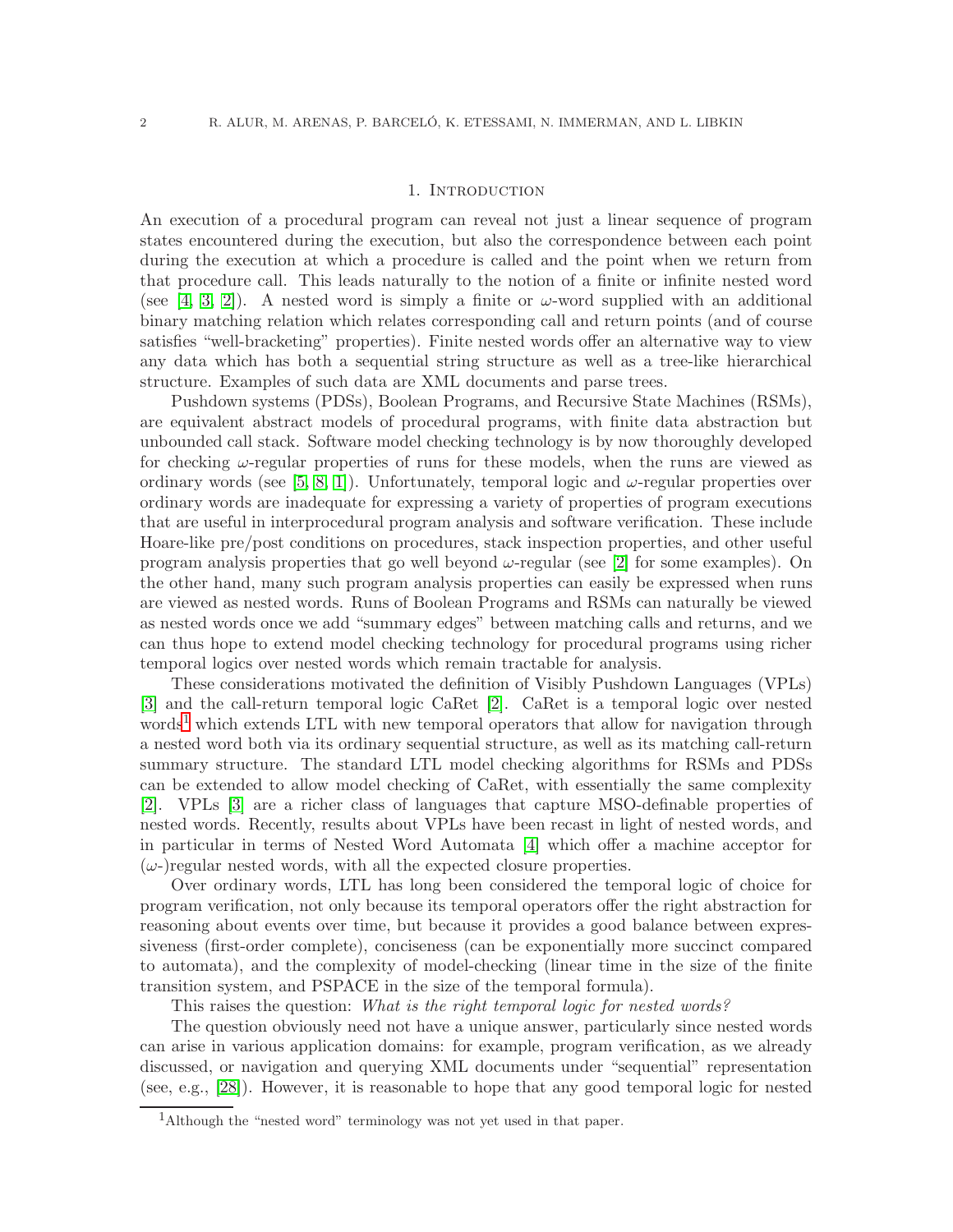words should possess the same basic qualities that make LTL a good logic for ordinary words, namely:

- (1) *first-order expressive completeness:* LTL has the same expressive power as first-order logic over words, and we would want the same over nested words (of course, even more expressiveness, such as full MSO, would be nice but natural temporal logics are subsumed by first order logic and any further expressiveness typically comes at a cost, even over words, of some other desirable properties);
- (2) *reasonable complexity for model checking and satisfiability;* and
- (3) *nice closure properties*: LTL is closed under boolean combinations including negation without any blow-up, and we would want the same for a logic over nested words. Finally (and perhaps least easy to quantify), we want
- (4) *natural temporal operators with simple and intuitive semantics*.

Unfortunately, the logic CaRet appears to be deficient with respect to some of these criteria: although it is easily first-order expressible, it is believed to be incomplete but proving incompleteness appears to be difficult. CaRet can express program path properties (for example, every *lock* operation is eventually followed by an *unlock* operation) and local path properties (for example, if a procedure executes a *lock* operation then the same procedure later executes an *unlock* operation before returning), but it seems incapable of expressing scope-bounded path properties (for example, every *lock* operation in a procedure is eventually followed by an *unlock* operation before the procedure returns). Such scope-bounded path properties are natural program requirements, and are expressible in the first-order logic of nested words. There is much related work in the XML community on logics for trees (see, e.g., surveys [\[15,](#page-39-7) [16,](#page-39-8) [29\]](#page-39-9)), but they tend to have different kinds of deficiencies for our purposes: they concentrate on the hierarchical structure of the data and largely ignore its linear structure; also, they are designed for finite trees.

We introduce and study new temporal logics over nested words. The main logic we consider, *Nested Word Temporal Logic* (NWTL) extends LTL with both a future and past variant of the standard Until operator, which is interpreted over *summary paths* rather than the ordinary linear sequence of positions. A summary path is the unique shortest directed path one can take between a position in a run and some future position, if one is allowed to use both successor edges and matching call-return summary edges. We show that NWTL possesses all the desirable properties we want from a temporal logic on nested words. In particular, it is both first-order expressively complete and has good model checking complexity. Indeed we provide a tableaux construction which translates an NWTL formula into a Nested Word Automaton, enabling the standard automata theoretic approach to model checking of Boolean Programs and RSMs with complexity that is polynomial in the size the model and EXPTIME in the size of the formula (and indeed EXPTIME-complete).

We then explore some alternative temporal logics, which extend variants of CaRet with variants of unary "Within" operators proposed in [\[2\]](#page-39-2), and we show that these extensions are also FO-complete. However, we observe that the model checking and satisfiability problems for these logics are 2EXPTIME-complete. These logics are – provably – more concise than NWTL, but we pay for conciseness with added complexity.

It follows from our proof of FO-completeness for NWTL that over nested words, every first-order formula with one free variable can be expressed using only 3 variables. More generally, we show, using EF games, that 3 variables suffice for expressing any first order formula with two or fewer free variables, similarly to the case of words [\[13\]](#page-39-10) or finite trees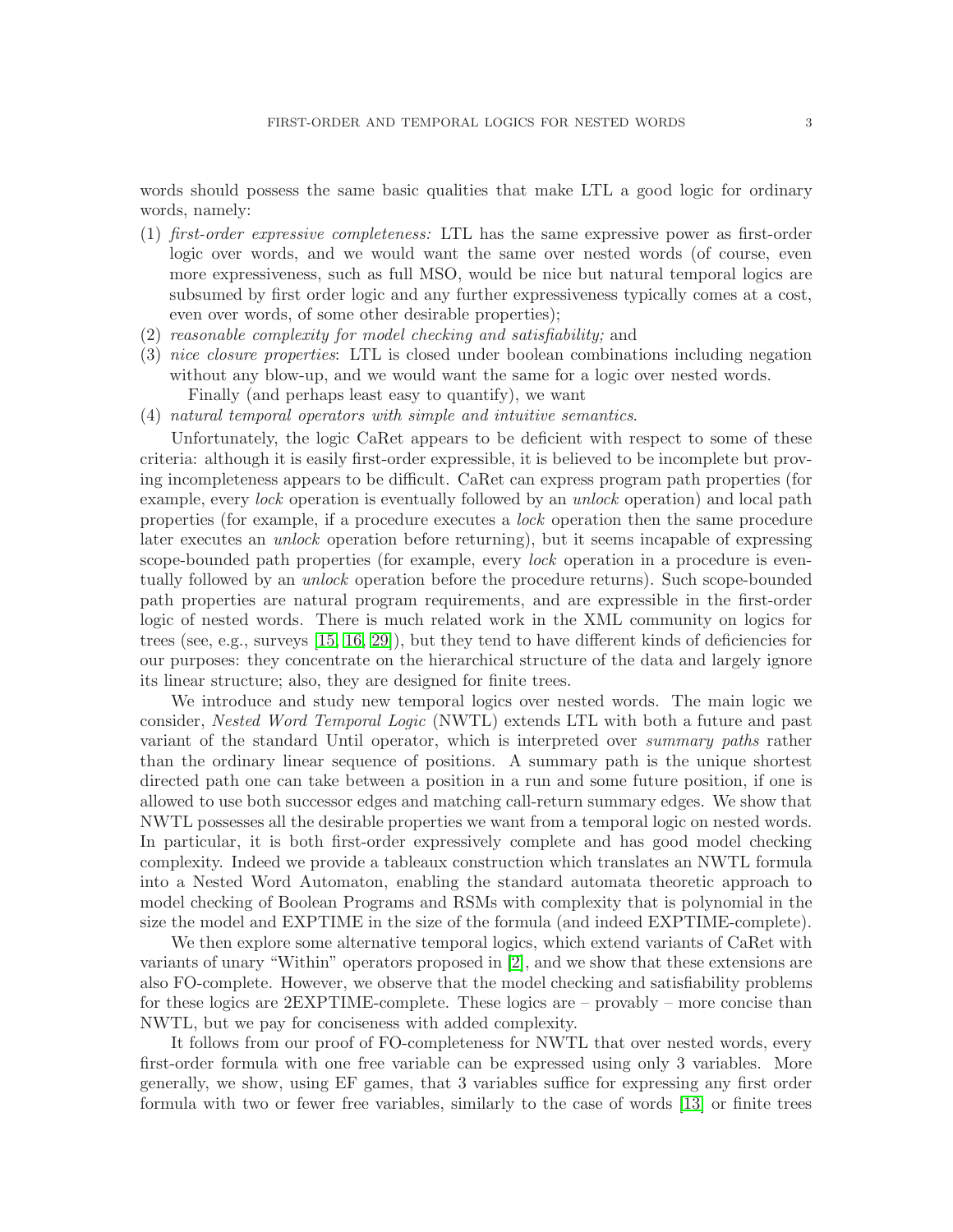[\[20\]](#page-39-11). Finally, we show that a natural unary temporal logic over nested words is expressively complete for first-order logic with 2 variables, echoing a similar result known for unary temporal logic over ordinary words [\[9\]](#page-39-12).

Related Work. VPLs and nested words were introduced in [\[3,](#page-39-1) [4\]](#page-39-0). The logic CaRet was defined in [\[2\]](#page-39-2) with the goal of expressing and checking some natural non-regular program specifications. The theory of VPLs and CaRet has been recast in light of nested words in [\[4\]](#page-39-0). Other aspects of nested words (automata characterizations, games, model-checking) were further studied in  $[1, 4, 2, 17]$  $[1, 4, 2, 17]$  $[1, 4, 2, 17]$  $[1, 4, 2, 17]$ . It was also observed that nested words are closely related to a sequential, or "event-based" API for XML known as SAX [\[25\]](#page-39-14) (as opposed to a tree-based DOM API [\[7\]](#page-39-15)). SAX representation is very important in streaming applications, and questions related to recognizing classes of nested words by the usual word automata have been addressed in [\[28,](#page-39-6) [6\]](#page-39-16).

While finite nested words can indeed be seen as XML documents under the SAX representation, and while much effort has been spent over the past decade on languages for tree-structured data (see, e.g., [\[15,](#page-39-7) [16,](#page-39-8) [29\]](#page-39-9) for surveys), adapting the logics developed for tree-structured data is not as straightforward as it might seem, even though from the complexity point of view, translations between the DOM and the SAX representations are easy [\[27\]](#page-39-17). The main problem is that most such logics rely on the tree-based representation and ignore the linear structure, making the natural navigation through nested words rather unnatural under the tree representation. Translations between DOM and SAX are easy for first-order properties, but verifying navigational properties expressed in first-order is necessarily non-elementary even for words if one wants to keep the data complexity linear [\[10\]](#page-39-18). On the other hand, logics for XML tend to have good model-checking properties (at least in the finite case), typically matching the complexity of LTL [\[11,](#page-39-19) [22\]](#page-39-20). We do employ such logics (e.g., those in [\[19,](#page-39-21) [20,](#page-39-11) [26\]](#page-39-22)) in the proof of the expressive completeness of NWTL, first by using syntactic translations that reconcile both types of navigation, and then by combining them with a composition game argument that extends the result to the infinite case, which is not considered in the XML setting. This, however, involves a nontrivial amount of work. Furthermore, "within" operators do not have any natural analog on trees, and the proof for them is done by a direct composition argument on nested words.

Organization. Basic notations are given in Section [2.](#page-5-0) Section [3](#page-7-0) defines temporal logics on nested words, and Section [4](#page-11-0) presents expressive completeness results. We study modelchecking in Section [5,](#page-27-0) and in Section [6](#page-32-0) we prove the 3-variable property and present a logic for the 2-variable fragment.

### 2. NOTATIONS

<span id="page-5-0"></span>2.1. **Nested Words.** A *matching* on  $\mathbb N$  or an interval  $[1, n]$  of  $\mathbb N$  consists of a binary relation  $\mu$  and two unary relations call and ret, satisfying the following: (1) if  $\mu(i,j)$  holds then call(i) and  $\text{ret}(j)$  and  $i < j$ ; (2) if  $\mu(i, j)$  and  $\mu(i, j')$  hold then  $j = j'$  and if  $\mu(i, j)$  and  $\mu(i',j)$  hold then  $i = i'$ ; (3) if  $i \leq j$  and call(i) and ret(j) then there exists  $i \leq k \leq j$  such that either  $\mu(i,k)$  or  $\mu(k,j)$ .

Let  $\Sigma$  be a finite alphabet. A *finite nested word* of length n over  $\Sigma$  is a tuple  $\bar{w} =$  $(w, \mu, \text{call}, \text{ret}),$  where  $w = a_1 \dots a_n \in \Sigma^*$ , and  $(\mu, \text{call}, \text{ret})$  is a matching on [1, n]. A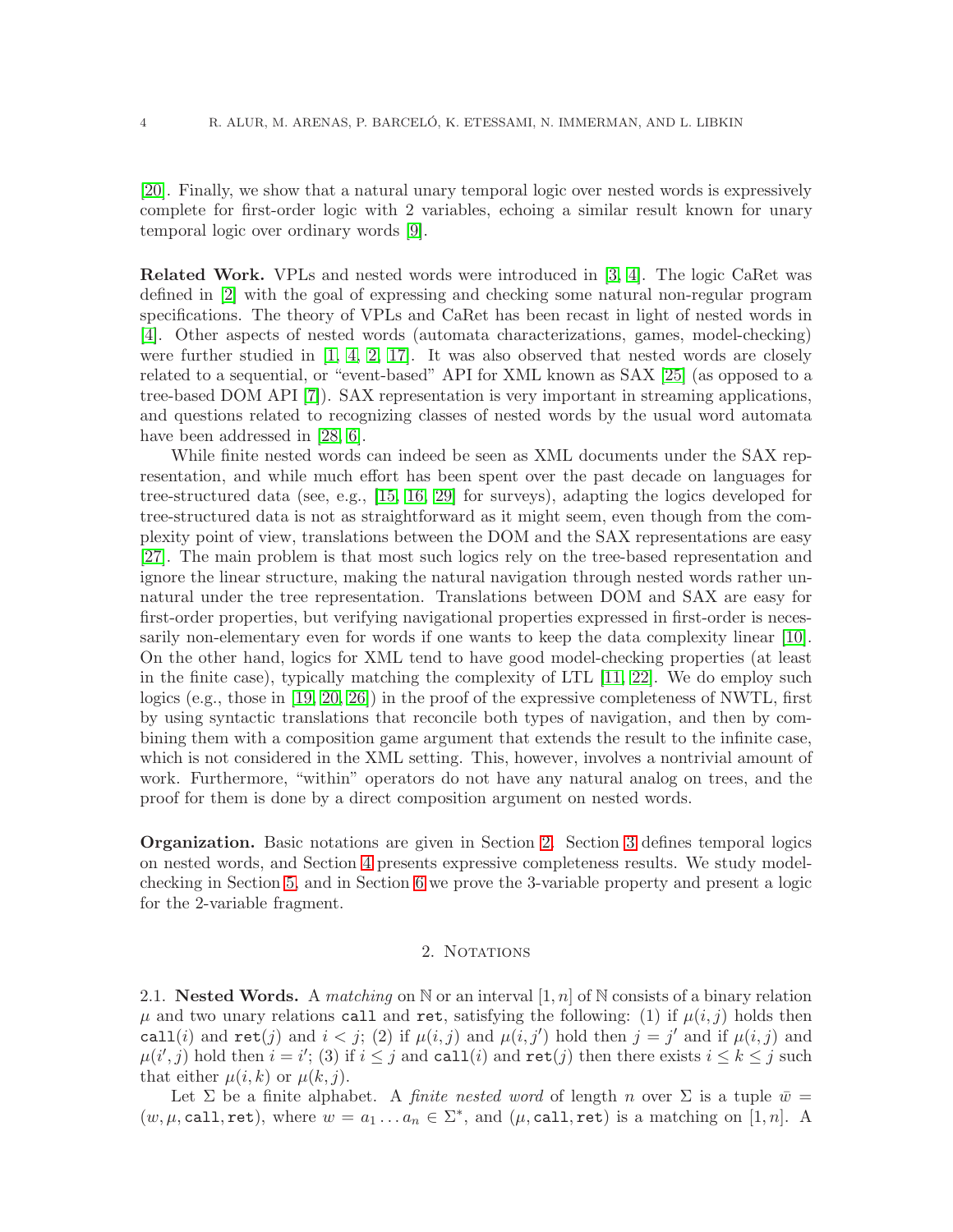

<span id="page-6-0"></span>Figure 1: Sample nested words

*nested*  $\omega$ -word is a tuple  $\bar{w} = (w, \mu, \text{call}, \text{ret})$ , where  $w = a_1 \dots \in \Sigma^\omega$ , and  $(\mu, \text{call}, \text{ret})$ is a matching on N.

We say that a position i in a nested word  $\bar{w}$  is a *call* position if call(i) holds; a *return* position if  $\text{ret}(i)$  holds; and an *internal* position if it is neither a call nor a return. If  $\mu(i,j)$  holds, we say that i is the matching call of j, and j is the matching return of i, and write  $c(j) = i$  and  $r(i) = j$ . Calls without matching returns are *pending* calls, and returns without matching calls are *pending* returns (sometimes we will alternatively refer to such calls and returns as *unmatched*). A nested word is said to be *well-matched* if no calls or returns are pending. Note that for well-matched nested words, the unary predicates call and ret are uniquely specified by the relation  $\mu$ .

A nested word  $\bar{w} = (w, \mu, \text{call}, \text{ret})$  is represented as a first-order structure

 $\langle U, (P_a)_{a \in \Sigma}$ ,  $\langle , \mu, \text{call, ret} \rangle$ ,

where U is  $\{1,\ldots,n\}$  if w is a finite word of length n and N if  $\bar{w}$  is a nested  $\omega$ -word;  $\langle$  is the usual ordering,  $P_a$  is the set of positions labeled a, and  $(\mu, \text{call}, \text{ret})$  is the matching relation. When we talk about first-order logic (FO) over nested words, we assume FO over such structures (i.e. the vocabulary is that of words plus the matching relation).

For a nested word  $\bar{w}$ , and two elements i, j of  $\bar{w}$ , we denote by  $\bar{w}[i,j]$  the substructure of  $\bar{w}$  (i.e. a finite nested word) induced by elements  $\ell$  such that  $i \leq \ell \leq j$ . If  $j < i$  we assume that  $\bar{w}[i,j]$  is the empty nested word. For nested  $\omega$ -words  $\bar{w}$ , we let  $\bar{w}[i,\infty]$  denote the substructure induced by elements  $l \geq i$ .

When this is clear from the context, we do not distinguish references to positions in subwords  $\bar{w}[i,j]$  and  $\bar{w}$  itself, e.g., we shall often write  $(\bar{w}[i,j],i) \models \varphi$  to mean that  $\varphi$  is true at the first position of  $\bar{w}|i,j|$ .

Figure [1](#page-6-0) shows two finite nested words (without the labeling with alphabet symbols). Nesting edges are drawn using dashed lines. For the first word, the relation  $\mu$  is  $\{(2, 8), (4, 7)\}\$ , the set call is  $\{2, 4\}\$ , and the set ret is  $\{7, 8\}\$ . For the second word, the relation  $\mu$  is  $\{(2,3)\}\)$ , the set call is  $\{2,5,7\}$ , and the set ret is  $\{1,3,4\}$ .

Note that our definition allows a nesting edge from a position  $i$  to its linear successor, and in that case there will be two edges from i to  $i+1$ ; this is the case for positions 2 and 3 of the second sequence. The second sequence has two pending calls and two pending returns. Pending calls are depicted by dashed outgoing edges and pending returns are depicted by dashed incoming edges. Note that all pending return positions in a nested word appear before any of the pending call positions (this is enforced by condition (3) of the definition of matchings).

2.2. Games and types. The *quantifier rank* (or *quantifier depth*) of an FO formula  $\varphi$  is the depth of quantifier nesting in  $\varphi$ . The *rank-k type* of a structure  $\mathfrak{M}$  over a relational vocabulary is the set  $\{\varphi \mid \mathfrak{M} \models \varphi \text{ and the quantifier rank of } \varphi \text{ is } k\},\$  where  $\varphi$  ranges over FO sentences over the vocabulary. It is well-known that there are finitely many rank-k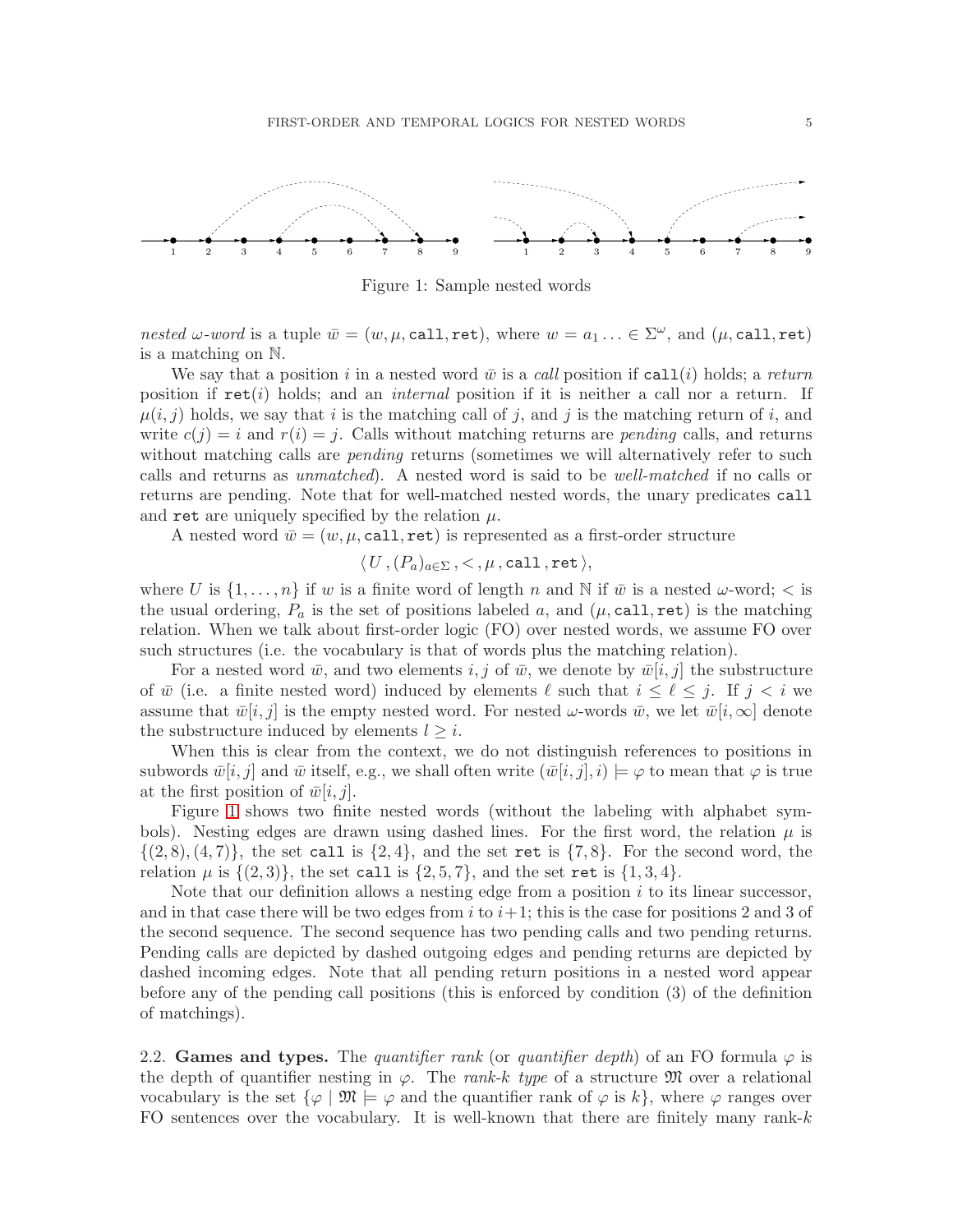types for all k, and for each rank-k type  $\tau$  there is an FO sentence  $\varphi_{\tau}$  such that  $\mathfrak{M} \models \varphi_{\tau}$  iff the rank-k type of  $\mathfrak{M}$  is  $\tau$ . Sometimes we associate types with formulas that define them.

Many proofs in this paper make use of *Ehrenfeucht-Fraüssé* (EF) games, see for example [\[12\]](#page-39-23). This game is played on two structures,  $\mathfrak{M}$  and  $\mathfrak{M}'$ , over the same vocabulary, by two players, *Player I* and *Player II*. In round i Player I selects a structure, say M, and an element  $c_i$  in the domain of  $\mathfrak{M}$ ; Player II responds by selecting an element  $e_i$  in the domain of  $\mathfrak{M}'$ . Player II *wins* in k rounds, for  $k \geq 0$ , if  $\{(c_i, e_i) \mid i \leq k\}$  defines a partial isomorphism between  $\mathfrak{M}$  and  $\mathfrak{M}'$ . Also, if  $\bar{a}$  is an m-tuple in the domain of  $\mathfrak{M}$  and  $\bar{b}$  is an m-tuple in the domain of  $\mathfrak{M}'$ , where  $m \geq 0$ , we write  $(\mathfrak{M}, \bar{a}) \equiv_k (\mathfrak{M}', \bar{b})$  whenever Player II wins in k rounds no matter how Player I plays, but starting from position  $(\bar{a}, \bar{b})$ .

We write  $\mathfrak{M} \equiv_k \mathfrak{M}'$  iff  $\mathfrak{M}$  and  $\mathfrak{M}'$  have the same rank-k type, that is for every FO sentence  $\varphi$  of quantifier rank-k,  $\mathfrak{M} \models \varphi \Leftrightarrow \mathfrak{M}' \models \varphi$ . It is well-known that  $\mathfrak{M} \equiv_k \mathfrak{M}'$  iff Player II has a winning strategy in the k-round Ehrenfeucht-Fraüssè game on  $\mathfrak{M}$  and  $\mathfrak{M}'$ .

In the proof of Theorem [6.1,](#page-33-0) we shall also use k*-pebble games*. In such a game, Player I and Player II have access to k matching pebbles each, and each round consists of Player I either removing, or placing, or replacing a pebble in one structure, and Player II replicating the move in the other structure. The correspondence given by the matching pebbles should be a partial isomorphism. If Player II can play while maintaining partial isomorphism for  $m$ rounds, then the structures agree on all  $\mathrm{FO}^k$  sentences of quantifier rank up to m; if Player II can play while maintaining partial isomorphism forever, then the structures agree on all  $FO<sup>k</sup>$  sentences. (FO<sup>k</sup> is first-order logic where at most k distinct variables may occur.)

#### 3. Temporal Logics over Nested Words

<span id="page-7-0"></span>We now describe our approach to temporal logics for nested words. It is similar to the approach taken by the logic CaRet [\[2\]](#page-39-2). Namely, we shall consider LTL-like logics that define the next/previous and until/since operators for various types of paths in nested words.

All the logics will be able to refer to propositional letters, including the base unary relations call and ret, and will be closed under all Boolean combinations. We shall write ⊤ for true and ⊥ for false. For all the logics, we shall define the notion of satisfaction with respect to a position in a nested word: we write  $(\bar{w},i) \models \varphi$  to denote that the formula  $\varphi$  is true in position i of the word  $\bar{w}$ .

Since nested words are naturally represented as transition systems with two binary relations – the successor and the matching relation – in all our logics we introduce *next operators*  $\bigcirc$  and  $\bigcirc_{\mu}$ . The semantics of those is standard:  $(\bar{w}, i) \models \bigcirc \varphi$  iff  $(\bar{w}, i + 1) \models \varphi$ ,  $(\bar{w},i) \models \bigcirc_{\mu} \varphi$  iff i is a call with a matching return j (i.e.,  $\mu(i,j)$  holds) and  $(\bar{w},j) \models \varphi$ . Likewise, we shall have *past* operators  $\ominus$  and  $\ominus_{\mu}$ : that is,  $\ominus \varphi$  is true in position  $i > 1$ iff  $\varphi$  is true in position  $i-1$ , and  $\bigoplus_{\mu} \varphi$  is true in position j if j is a return position with matching call i and  $\varphi$  is true at i.

3.1. Paths in Nested Words. The *until/since operators* depend on what a path is. In general, there are various notions of paths through a nested word. We shall consider until/since operators for paths that are unambiguous: that is, for every pair of positions  $i$  and j with  $i < j$ , there could be at most one path between them. Then, with respect to any such given notion of a path, we have the until and since operators with the usual semantics:

•  $(\bar{w},i) \models \varphi \mathbf{U} \psi$  iff there is a position  $j \geq i$  and a path  $i = i_0 < i_1 < \ldots < i_k = j$  between them such that  $(\bar{w},j) \models \psi$  and  $(\bar{w},i_p) \models \varphi$  for every  $0 \leq p < k$ .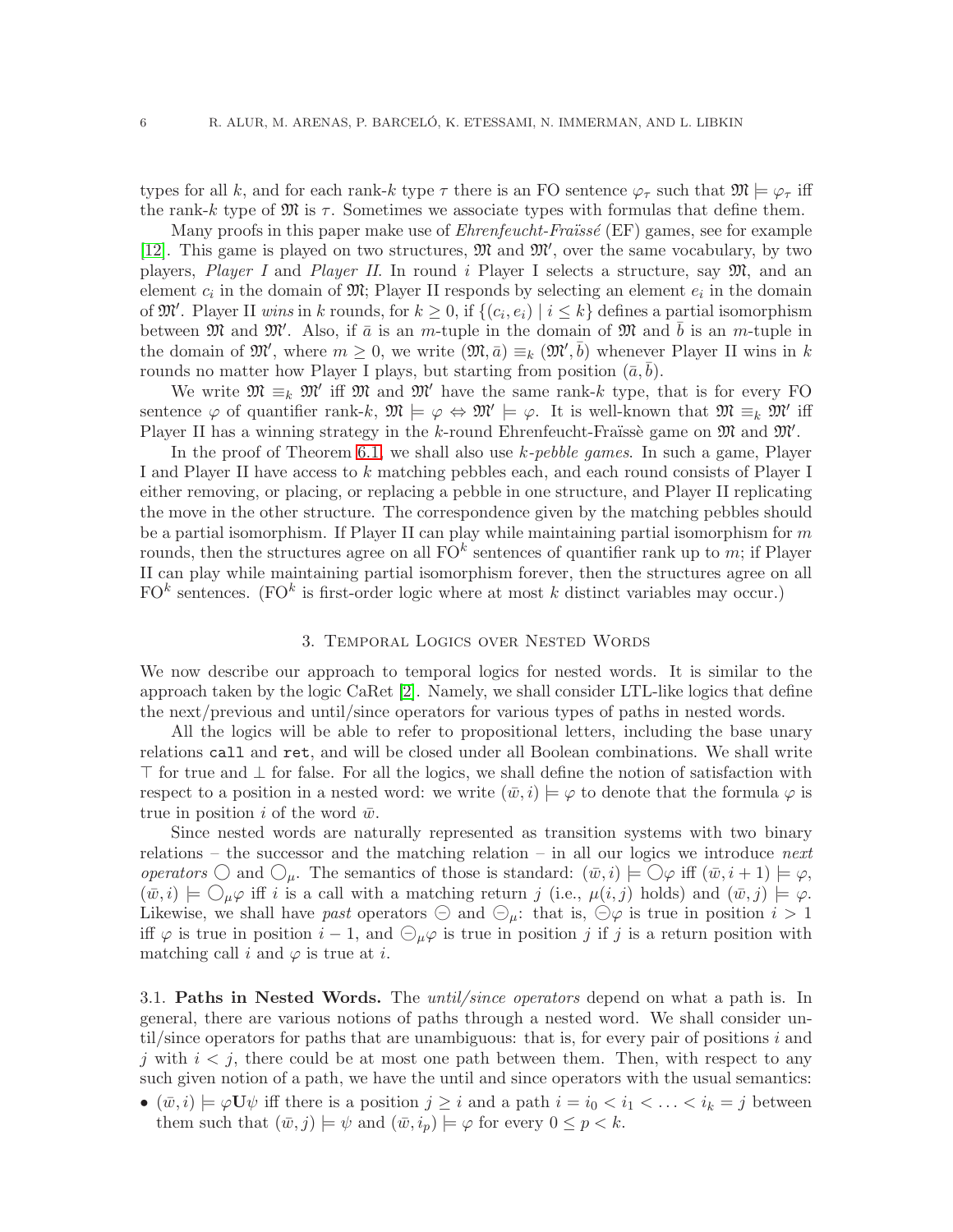•  $(\bar{w},i) \models \varphi S\psi$  iff there is a position  $j \leq i$  and a path  $j = i_0 < i_1 < \ldots < i_k = i$  between them such that  $(\bar{w},j) \models \psi$  and  $(\bar{w},i_p) \models \varphi$  for every  $0 < p \leq k$ .

The approach of CaRet was to introduce three types of paths, based on the linear successor (called *linear paths*), the call-return relation (called *abstract paths*), and the innermost call relation (called *call paths*).

To define those, we need the notions  $\mathcal{C}(i)$  and  $\mathcal{R}(i)$  for each position  $i$  – these are the innermost call within which the current action  $i$  is executed, and its corresponding return. Formally,  $\mathcal{C}(i)$  is the greatest matched call position  $j < i$  whose matching return is after i (if such a call position exists), and  $\mathcal{R}(i)$  is the least matched return position  $\ell > i$  whose matching call is before  $i$ .

**Definition 3.1** (Linear, call and abstract paths). Given two positions  $i < j$ , a sequence  $i = i_0 < i_1 < \ldots < i_k = j$  is

- a *linear path* if  $i_{p+1} = i_p + 1$  for all  $p < k$ ;
- a *call path* if  $i_p = \mathcal{C}(i_{p+1})$  for all  $p < k$ ;
- an *abstract path* if

$$
i_{p+1} = \begin{cases} r(i_p) \text{ if } i_p \text{ is a matched call} \\ i_p + 1 \text{ if } i_p \text{ is not a call and } i_p + 1 \text{ is not a matched return.} \end{cases}
$$

We shall denote until/since operators corresponding to these paths by  $\mathbf{U}/\mathbf{S}$  for linear paths,  $\mathbf{U}^c/\mathbf{S}^c$  for call paths, and  $\mathbf{U}^a/\mathbf{S}^a$  for abstract paths.

Our logics will have some of the next/previous and until/since operators. Some examples are:

- When we restrict ourselves to the purely linear fragment, our operators are  $\bigcirc$  and  $\ominus$ , and U and S, i.e., precisely LTL (with past operators).
- The logic CaRet [\[2\]](#page-39-2) has the following operators: the next operators  $\bigcirc$  and  $\bigcirc_{\mu}$ ; the linear and abstract untils (i.e., U and  $U^a$ ), the call since (i.e.,  $S^c$ ) and a previous operator  $\bigoplus_c$ , defined by:  $(\bar{w},i) \models \bigcirc_{c} \varphi$  iff  $\mathcal{C}(i)$  is defined and  $(\bar{w}, \mathcal{C}(i)) \models \varphi$ .

Another notion of a path combines both the linear and the nesting structure. It is the shortest directed path between two positions i and j. Unlike an abstract path, it decides when to skip a call based on position j. Basically, a summary path from  $i$  to j moves along successor edges until it finds a call position k. If k has a matching return  $\ell$  such that j appears after  $\ell$ , then the summary path skips the entire call from k to  $\ell$  and continues from  $\ell$ ; otherwise the path continues as a successor path. Note that every abstract path is a summary path, but there are summary paths that are not abstract paths.

**Definition 3.2.** A *summary path* between  $i < j$  in a nested word  $\bar{w}$  is a sequence  $i = i_0 < j$  $i_1 < \ldots < i_k = j$  such that for all  $p < k$ ,

$$
i_{p+1} = \begin{cases} r(i_p) \text{ if } i_p \text{ is a matched call and } j \ge r(i_p) \\ i_p + 1 \text{ otherwise} \end{cases}
$$

The corresponding until/since operators are denoted by  $U^{\sigma}$  and  $S^{\sigma}$ .

We will also consider two special kinds of summary paths: *summary-down* paths are allowed to use only *call* edges (from a call position,  $i$  to  $i + 1$  where  $i + 1$  is not a return), *nesting* edges (from a call to its matching return), and *internal* edges (from some i to  $i + 1$ where i is not a call and  $i + 1$  is not a return), and *summary-up* paths are allowed to use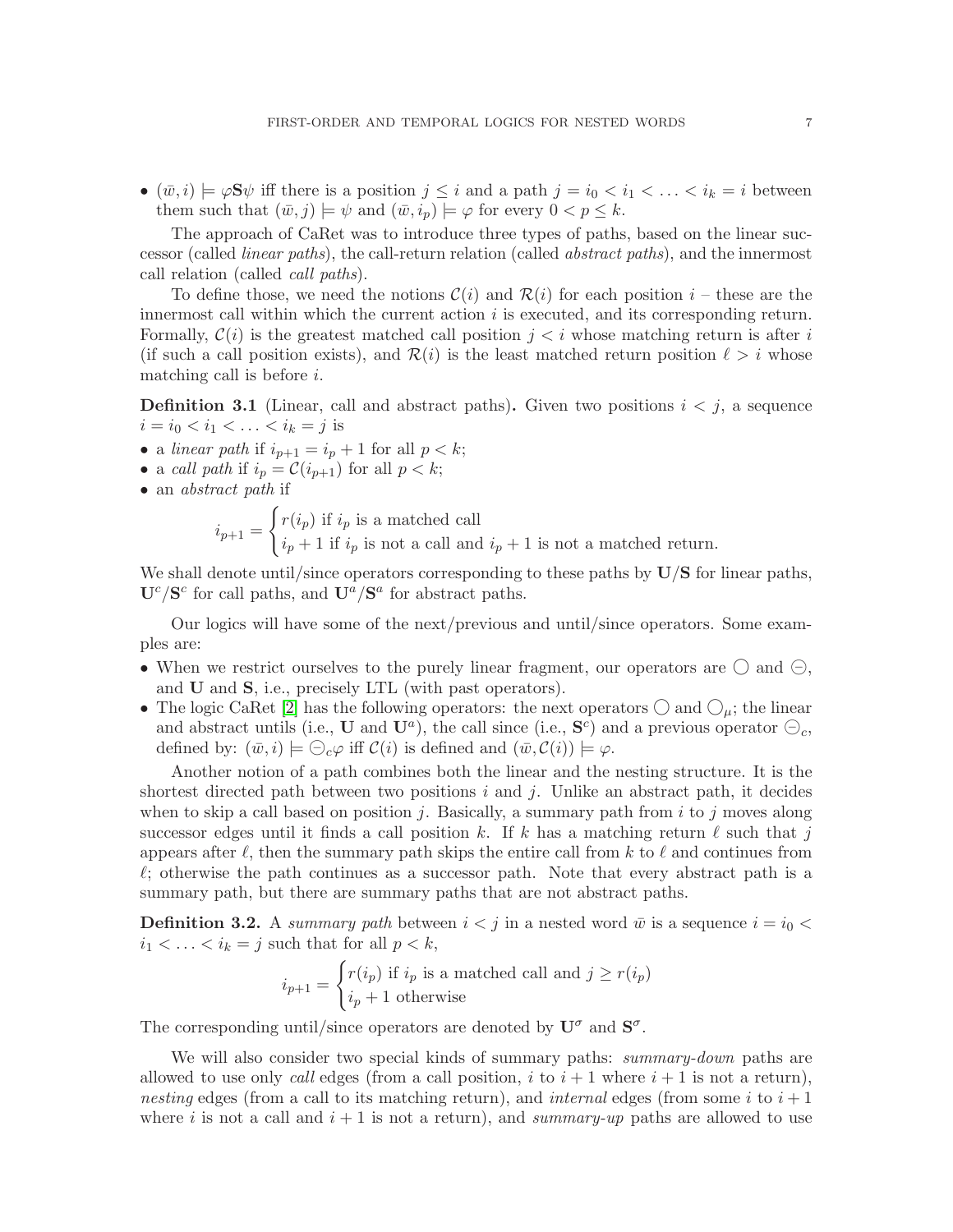only *return* edges (from a position preceding a return to the return), nesting edges and internal edges. (In other words, summary-down paths are summary paths with no return edges and summary-up paths are summary paths with no call edges.)

We will use  $U^{\sigma\downarrow}$  and  $U^{\sigma\uparrow}$  to denote the corresponding until operators. A general summary path is a concatenation of a summary-up path and summary-down path:  $\varphi \mathbf{U}^{\sigma} \psi$ is equivalent to  $\varphi \mathbf{U}^{\sigma \uparrow}(\varphi \mathbf{U}^{\sigma \downarrow} \psi)$ .

We will also study the expressiveness of various until modalities when the logic is extended with the *within* operator, which allows restriction to a subword. If  $\varphi$  is a formula, then  $W\varphi$  is a formula, and  $(\bar{w},i) \models W\varphi$  iff i is a call, and  $(\bar{w}[i,j],i) \models \varphi$ , where  $j = r(i)$  if i is a matched call,  $j = |\bar{w}|$  if i is an unmatched call and  $\bar{w}$  is finite, and  $j = \infty$  otherwise. In other words,  $W\varphi$  evaluates  $\varphi$  on a subword restricted to a single procedure.

To understand the various notions of paths in a nested word, let us consider the left word shown in Figure [1](#page-6-0) again. An abstract path uses internal and nesting edges; for example,  $\langle 1, 2, 8, 9 \rangle$  and  $\langle 3, 4, 7 \rangle$  are abstract paths. Summary-down paths, in addition, can use call edges; for example,  $\langle 1, 2, 3, 4, 7 \rangle$  is a summary-down (but not an abstract) path. Summary-up paths can use internal and nesting edges, and can also go along return edges; for example,  $\langle 3, 4, 7, 8, 9 \rangle$  is a summary-up path. A summary path is a summary-up path followed by a summary-down path; for example,  $\langle 3, 4, 5, 6, 7 \rangle$  in the right word of Figure [1](#page-6-0) is a summary path (which also happens to be a linear path). Every two positions have a unique summary path connecting them, and this is the "shortest" path in the underlying graph between these positions.

3.2. Specifying Requirements. We now discuss how the various operators can be used for specifying requirements for sequential structured programs. In the classical linear-time semantics of programs, an execution of a program is modeled as a word over program states. In the nested-word semantics, this linear structure is augmented with nesting edges from entries to exits of program blocks. The main benefit is that using nesting edges one can skip procedure calls entirely, and continue to trace a local path through the calling procedure. A program is now viewed as a generator of nested words, and requirements are written using temporal logics over nested words.

Suppose we want to express the requirement that, along a global program execution, every write to a variable is followed by a read before the variable is written again. If wr and rd denote the atomic propositions that capture write and read operations, respectively, then the requirement is expressed by the until formula over linear paths,

$$
\Box [ wr \rightarrow (\neg wr) \mathbf{U} rd ]
$$

Here,  $\Box$  is defined in the usual manner from the linear until:  $\Box \varphi$  stands for  $\neg (\top \mathbf{U} \neg \varphi)$ . This property is clearly already expressible in LTL and does not use nesting edges at all.

Now let us review some of the properties expressible in the nested call-return logic CaRet of [\[2\]](#page-39-2), but not expressible in LTL. In the classical verification formalisms such as Hoare logic, correctness of procedures is expressed using pre and post conditions. Partial correctness of a procedure  $\tilde{A}$  specifies that if the pre-condition  $p$  holds when the procedure A is invoked, then if the procedure terminates, the post-condition  $q$  is satisfied upon return. Total correctness, in addition, requires the procedure to terminate. Assume that all calls to the procedure A are characterized by the proposition  $p_A$ . Then, the requirement

$$
\Box \; [(\text{call} \; \wedge \; p \; \wedge \; p_A) \; \rightarrow \bigcirc_{\mu} q \; ]
$$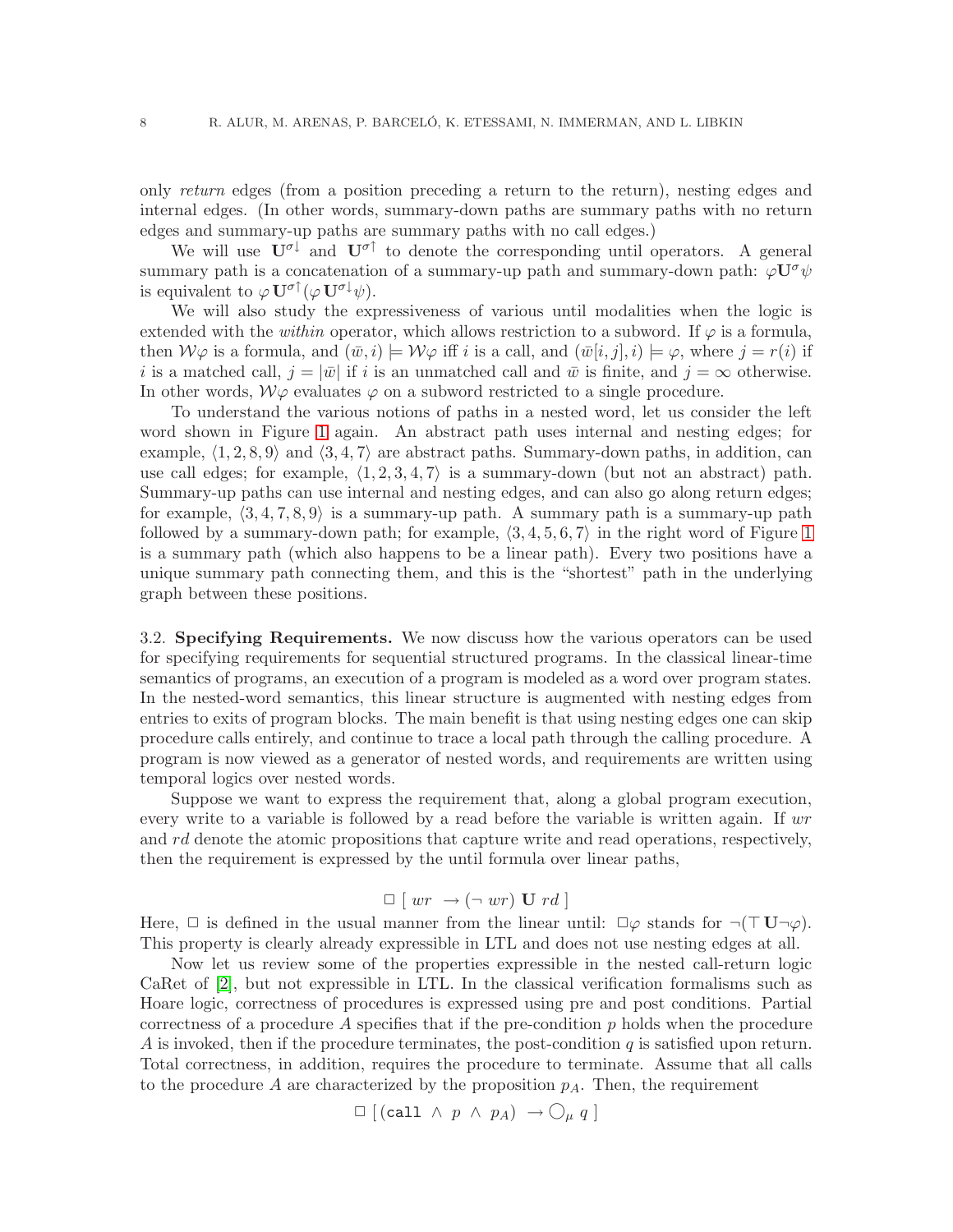expresses the total correctness, while

$$
\Box \left[ (\bigcirc_{\mu} \top \land p \land p_A) \rightarrow \bigcirc_{\mu} q \right]
$$

expresses the partial correctness. Both these specifications crucially rely upon the abstractnext operator.

The abstract path starting at a position inside a procedure  $\vec{A}$  is obtained by successive applications of internal and nesting edges, and skips over invocations of other procedures called from A. Using the abstract versions of temporal operators, we can specify properties of such abstract paths. For example, suppose we want to specify that if a procedure writes to a variable, then it (that is, the same invocation of the same procedure) will later read it and do so before writing to it again. The requirement is expressed by the until formula over abstract paths

$$
\Box [ wr \rightarrow \bigcirc (\neg wr) \mathbf{U}^a rd ]
$$

The call since-path starting at a position inside a procedure  $A$  is obtained by successively jumping to the innermost call positions, and encodes the active stack at that position. Stack inspection can specify a variety of security properties. For instance, the requirement that a procedure A should be invoked only within the context of a procedure  $B$ , with no intervening call to an overriding module  $C$ , is expressed by the formula

$$
\Box \ [\ \text{call} \ \land \ p_A \ \rightarrow \ (\neg p_C) \ \mathbf{S}^c \ p_B \ ].
$$

Finally, we turn to *scope-bounded linear-path* properties. For a procedure, the corresponding scope-bounded linear path is the linear path (that is, the path obtained by following linear edges) from its call to it return. That is, a scope-bounded path corresponding to a procedure P includes the executions of the procedures (transitively) called by  $P$ , but terminates when the current invocation of P returns. Properties about scope-bounded paths are useful in asserting contracts for modules.

Suppose we want to assert that a procedure A, and the procedures it calls, do not write to a variable before it returns. This is an invariant of the scope-bounded path, and is captured by the formula:

$$
\Box [(\text{call} \land p_A) \rightarrow \mathcal{W} (\Box \neg wr)]
$$

Recall that the within operator  $W$  restricts the evaluation of a formula to a single procedure call. The same requirement can also be captured using summary paths. It is even easier to state it using summary-down paths:

$$
\Box [(\text{call } \land p_A) \rightarrow \neg (\top \mathbf{U}^{\sigma \downarrow} \text{ wr})]
$$

Suppose we want to specify the requirement that if a procedure writes to a variable then it is read along the scope-bounded path before being written again. We can use the within modality to express this property:

$$
\Box [\text{call } \rightarrow \mathcal{W} \Box (wr \rightarrow \bigcirc (\neg wr) \text{U } rd)]
$$

This requirement can also be alternatively specified using summary-down paths as follows:

$$
\Box \; [ \; wr \; \rightarrow \; \bigcirc (\; \neg \; wr \; \wedge \; (\texttt{ret} \; \rightarrow \; \ominus_{\mu} \neg \top \; \mathbf{U}^{\sigma \downarrow} \; wr \; ) \; ) \; \; \mathbf{U}^{\sigma \downarrow} \; rd \; ]
$$

The formula says that from every write operation, there is a read operation along some summary-down path (and thus, within the same scope) such that along the path, there is no write, and if the path uses a summary edge, then the enclosed subword also does not contain a write.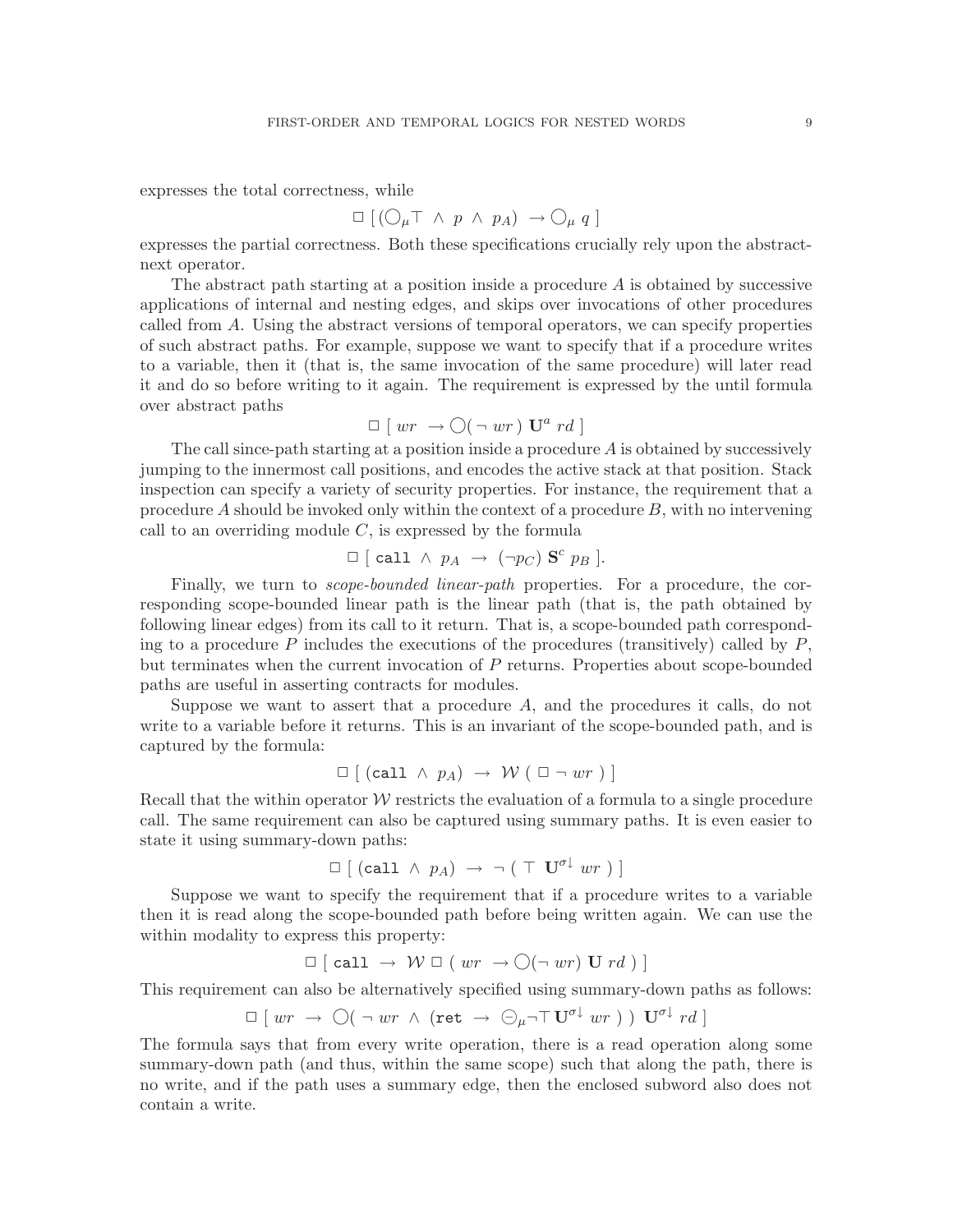It is easy to see that the above requirements concerning scope-bounded paths are specifiable in the first-order logic of nested words. It is conjectured that they are not specifiable in CaRet.

#### 4. Expressive Completeness

<span id="page-11-0"></span>In this section, we study logics that are expressively complete for FO, i.e. temporal logics that have exactly the same power as FO formulas with one free variable over finite and infinite nested words. In other words, for every formula  $\varphi$  of an expressively complete temporal logic there is an FO formula  $\varphi'(x)$  such that  $(\bar{w}, i) \models \varphi$  iff  $\bar{w} \models \varphi'(i)$  for every nested word  $\bar{w}$  and position i in it, and conversely, for every FO formula  $\psi(x)$  there is a temporal formula  $\psi'$  such that  $\bar{w} \models \psi(i)$  iff  $(\bar{w}, i) \models \psi'.$ 

Our starting point is a logic NWTL (nested-word temporal logic) based on summary paths introduced in the previous section. We show that this logic is expressively complete for FO, and of course remains expressively complete with the addition of other first-order expressible operators which may be useful for verification of properties of procedural programs. When we provide upper bounds on the complexity of model checking for NWTL, we shall in fact show that the upper bounds hold with respect to an extension, NWTL<sup>+</sup>, which includes a number of additional operators.

We then look at logics close to those in the verification literature, i.e., with operators such as *call* and *abstract until* and *since*, and ask what needs to be added to them to get expressive completeness. We confirm a conjecture of [\[2\]](#page-39-2) that a *within* operator is sufficient. Such an operator evaluates a formula on a nested subword. We then discuss the role of this within operator. We show that, if added to NWTL, it does not increase expressiveness, but makes the logic exponentially more succinct.

4.1. Expressive completeness and NWTL. The logic NWTL (*nested words temporal logic*) has next and previous operators, as well as until and since with respect to summary paths. That is, its formulas are given by:

$$
\varphi, \varphi' \ := \top \ | \ a \ | \ \mathtt{call} \ | \ \mathtt{ret} \ | \ \neg \varphi \ | \ \varphi \vee \varphi' \ |
$$
  

$$
\bigcirc \varphi \ | \ \bigcirc \mu \varphi \ | \ \ominus \varphi \ | \ \ominus \mu \varphi \ |
$$
  

$$
\varphi \mathbf{U}^{\sigma} \varphi' \ | \ \varphi \mathbf{S}^{\sigma} \varphi'
$$

where a ranges over  $\Sigma$ . We use abbreviations int for  $\neg$ call  $\wedge \neg$ ret (true in an internal position). Note that in the absence of pending calls and returns, call and ret are definable as  $\bigcirc_{\mu} \top$  and  $\bigcirc_{\mu} \top$ , respectively.

<span id="page-11-2"></span>Theorem 4.1. NWTL = FO *over both finite and infinite nested words.*

<span id="page-11-1"></span>*Proof.* We start with the easy direction NWTL  $\subseteq$  FO.

**Lemma 4.2.** For every NWTL formula  $\varphi$ , there exists an FO formula  $\alpha_{\varphi}(x)$  that uses at *most three variables*  $x, y, z$  *such that for every nested word*  $\bar{w}$  *(finite or infinite), and every position, i in*  $\bar{w}$ *, we have*  $(\bar{w}, i) \models \varphi$  *iff*  $\bar{w} \models \alpha_{\varphi}(i)$ *.* 

*Proof of Lemma [4.2.](#page-11-1)* The proof is by induction on the formulas and very simple for all the cases except  $\mathbf{U}^{\sigma}$  and  $\mathbf{S}^{\sigma}$ : for example,

$$
\alpha_{\bigcirc_{\mu}\varphi}(x) = \exists y \, \big(\mu(x,y) \land \exists x \, (x=y \land \alpha_{\varphi}(x))\big).
$$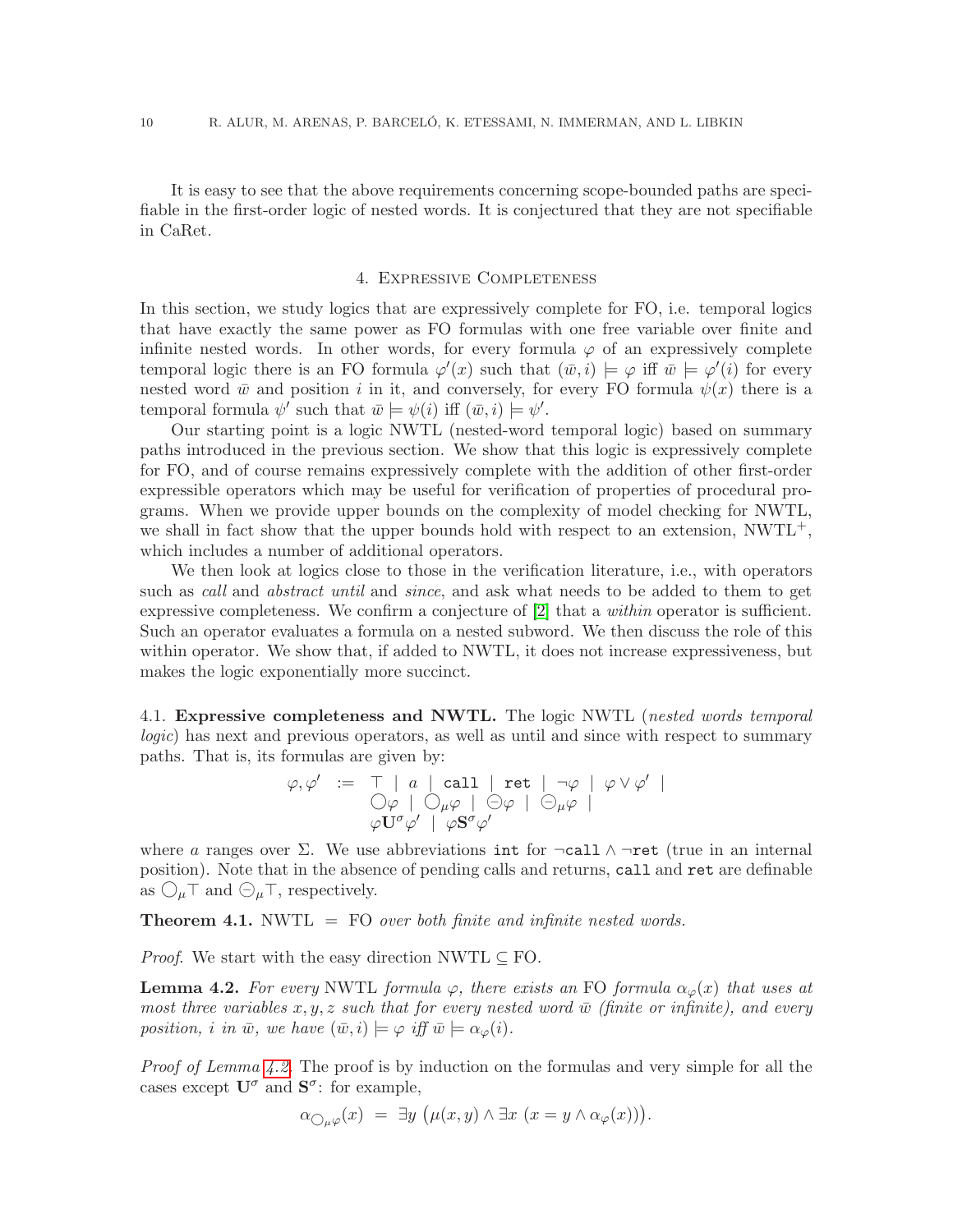For translating  $U^{\sigma}$ , we need a few auxiliary formulas. Our first goal is to define a formula  $\gamma_r(x, z)$  saying that x is  $\mathcal{R}(z)$ , i.e. the return of the innermost call within which z is executed. For that, we start with  $\delta(y, z) = z \langle y \wedge \text{ret}(y) \wedge \exists x \ (\mu(x, y) \wedge x \langle z)$  saying that y is a return that is preceded by z and whose matching call precedes z, that is, y is a candidate for  $\mathcal{R}(z)$ . Then the formula  $\gamma_r(x,z)$  is given by

$$
\exists y \ (y = x \land \delta(y, z)) \land \forall y \ (\delta(y, z) \to y \geq x).
$$

Likewise, we define  $\gamma_c(y, z)$  stating that that y equals  $\mathcal{C}(z)$ , that is, the innermost call within which  $z$  is executed. Now define

$$
\chi_1(y,z) = \exists x \ (\gamma_r(x,z) \land x \leq y), \quad \chi_2(x,z) = \exists y \ (\gamma_c(y,z) \land y \geq x)
$$

and  $\chi(x,y,z)$  as  $\chi_1(y,z) \wedge \chi_2(x,z)$ . Then this formula says that the summary path from x to y does not pass through z, assuming  $x < z < y$ . With this,  $\alpha_{\varphi U^{\sigma}\psi}(x)$  is given by

$$
\alpha_{\psi}(x) \lor \exists y \left( y > x \land \alpha_{\varphi}(x) \land \exists x \ (x = y \land \alpha_{\psi}(x)) \land \right.
$$
  

$$
\forall z \ ((x < z < y \land \neg \chi(x, y, z)) \rightarrow \exists x \ (x = z \land \alpha_{\varphi}(x)))
$$

The proof for  $\varphi S^{\sigma}\psi$  is similar. This concludes the proof of the lemma.

In the proof of the other direction,  $FO \subseteq NWTL$ , we shall use a tree representation of nested words. The translation is essentially the same as in [\[4\]](#page-39-0). For each nested word  $\bar{w}$  we have a binary tree  $T_{\bar{w}}$  (i.e., its nodes are elements of  $\{0,1\}^*$ ) and a function  $\iota_{w-t} : \bar{w} \to T_{\bar{w}}$ that maps each position of  $\bar{w}$  to a node of  $T_{\bar{w}}$  as follows:

- the first position of  $\bar{w}$  is mapped into the root of  $T_{\bar{w}}$ ;
- if  $s = \iota_{w-t}(i)$  then:
	- $(1)$  if i is an internal, or an unmatched call, or a matched call whose return is the last position of  $\bar{w}$ , or an unmatched return, and i is not the last position of  $\bar{w}$ , then s has only child  $s \cdot 0$  and  $\iota_{w-t}(i+1) = s \cdot 0;$
	- (2) if i is a matched call whose return is not the last position in  $\bar{w}$ , then s has both children  $s \cdot 0$  and  $s \cdot 1$  and  $\iota_{w-t}(r(i) + 1) = s \cdot 0$ , and  $\iota_{w-t}(i + 1) = s \cdot 1$ .
	- (3) if i is a matched return, then s has no children.

The Σ-labels of i and  $\iota_{w-t}(i)$  are the same. If i was a pending call, we label  $\iota_{w-t}(i)$  with pcall, and if i was a pending return, we label  $\iota_{w-t}(i)$  with pret.

Note that  $\iota_{w-t}$  is a bijection, and that labels pcall and pret may only occur on the leftmost branch of  $T_{\bar{w}}$ . An example of a nested word and its translation are given in Fig. [2.](#page-13-0)

To relate paths in nested words and paths in their tree translations, we introduce the notions of semi-strict and strict paths. Intuitively, a semi-strict path in a nested word corresponds to a path on its tree translation that, in addition to following tree edges, can jump from a node with no children to its successor in the depth-first traversal of the tree (where depth-first starts with the right subtree and then moves to the left subtree). A strict path is just a path that follows tree edges. These are both slight modifications of summary paths.

More precisely, a *semi-strict path* between positions i and j, with  $i < j$ , in a nested word  $\bar{w}$ , is a sequence  $i = i_0 < i_1 < \cdots < i_k = j$  such that

$$
i_{p+1} = \begin{cases} r(i_p) + 1 \text{ if } i_p \text{ is a matched call and } j > r(i_p) \\ i_p + 1 \text{ otherwise.} \end{cases}
$$

 $\Box$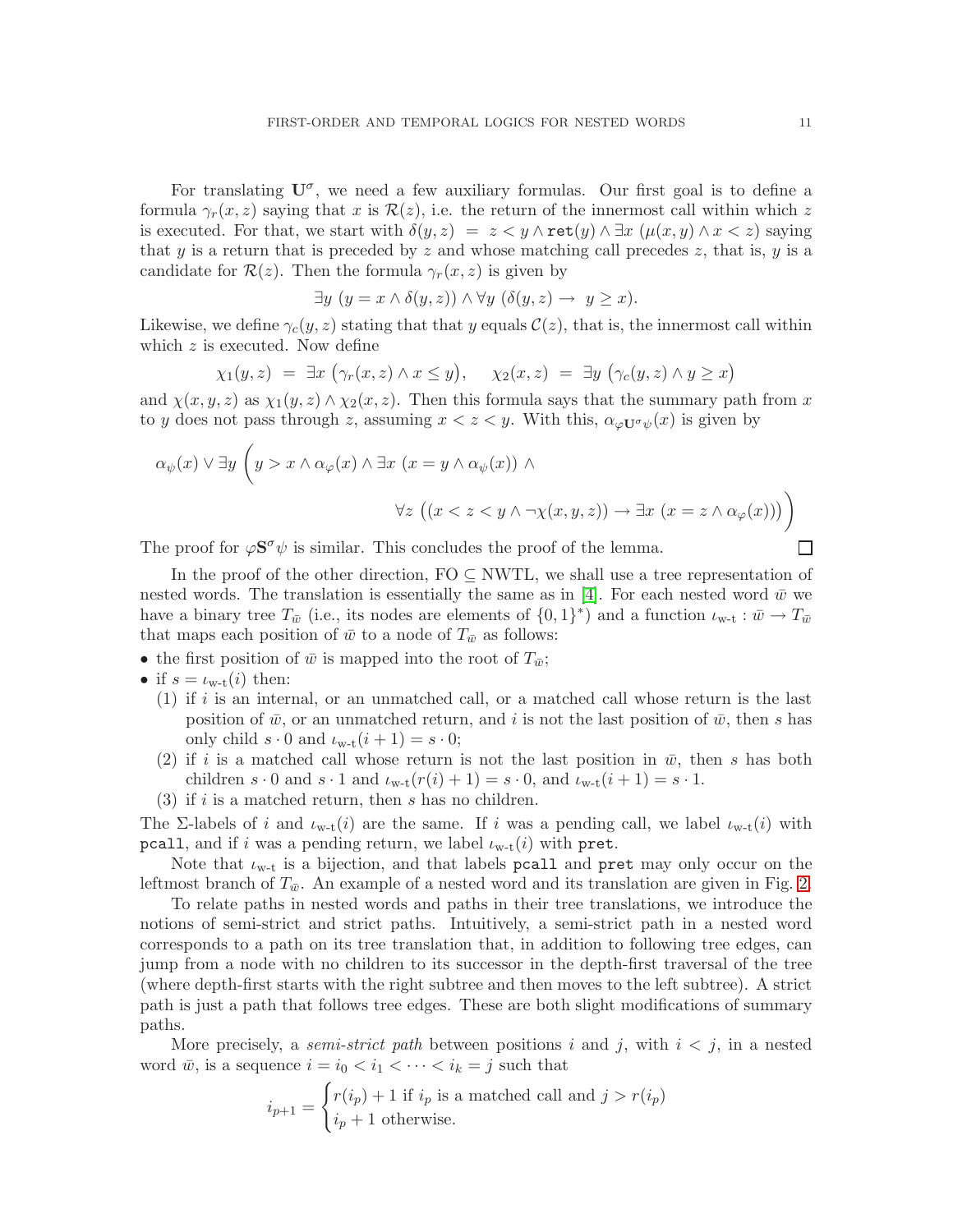

<span id="page-13-0"></span>Figure 2: A nested word and its tree translation

That is, when skipping a call, instead of jumping to the matching return position, a semistrict path will jump to its successor.

A *strict path* is a semi-strict path  $i = i_0 < i_1 < i_2 < \cdots < i_k = j$  in which no  $i_p$ with  $p < k$  is a matched return position. In other words, a strict path stops if it reaches a matched return position. In particular there may be positions  $i < j$  in a nested word such that no strict path exists between them.

For example, in Fig. [2,](#page-13-0)  $\langle 2, 4, 5, 6 \rangle$  is a semi-strict path. Although  $\langle 2, 4, 5, 6 \rangle$  is not a path in the tree (we jump from 5 to 6), this is allowed under the definition of semi-strict paths. Strict paths are exactly the paths on the tree; for example,  $\langle 1, 2, 4, 5 \rangle$  is such a path.

The until/since operators for semi-strict paths and strict paths will be denoted by  $\mathbf{U}_{ss}^{\sigma}/\mathbf{S}_{ss}^{\sigma}$  and  $\mathbf{U}_{s}^{\sigma}/\mathbf{S}_{s}^{\sigma}$ , respectively. Versions of NWTL in which  $\mathbf{U}^{\sigma}/\mathbf{S}^{\sigma}$  are replaced by  $\mathbf{U}_{ss}^{\sigma}/\mathbf{S}_{ss}^{\sigma}$  ( $\mathbf{U}_{s}^{\sigma}/\mathbf{S}_{s}^{\sigma}$ ) will be denoted by NWTL<sup>ss</sup> (NWTL<sup>s</sup>).

We will use mret for ret  $\wedge \bigcirc_{\mu} \top$ , and mcall for call  $\wedge \bigcirc_{\mu} \top$ , to capture matching return and call positions, respectively.

The proof is based on two lemmas.

<span id="page-13-2"></span><span id="page-13-1"></span>Lemma 4.3.  $\text{NWTL}^s \subset \text{NWTL}^{ss} \subset \text{NWTL}$ .

### Lemma 4.4.  $FO \subseteq NWTL^s$ .

This of course implies the theorem: NWTL  $\subseteq$  FO  $\subseteq$  NWTL<sup>s</sup>  $\subseteq$  NWTL<sup>ss</sup>  $\subseteq$  NWTL. Note that as a corollary we also obtain  $NWTL<sup>s</sup> = NWTL<sup>ss</sup> = FO$ .

*Proof of Lemma [4.3.](#page-13-1)* For translating an NWTL<sup>s</sup> formula  $\varphi$  into an equivalent formula  $\alpha_{\varphi}$ of NWTL<sup>ss</sup> we need to express  $\psi \mathbf{U}^{\sigma}_{s} \theta$  with  $\mathbf{U}^{\sigma}_{ss}$ , which is simply  $(\alpha_{\psi} \wedge \neg \texttt{mret}) \mathbf{U}^{\sigma}_{ss} \alpha_{\theta}$ , and likewise for the since operators. For translating each  $\text{NWTL}^{ss}$  formula  $\varphi$  into an equivalent NWTL formula  $\beta_{\varphi}$ , again we need to consider only the case of until/since operators. The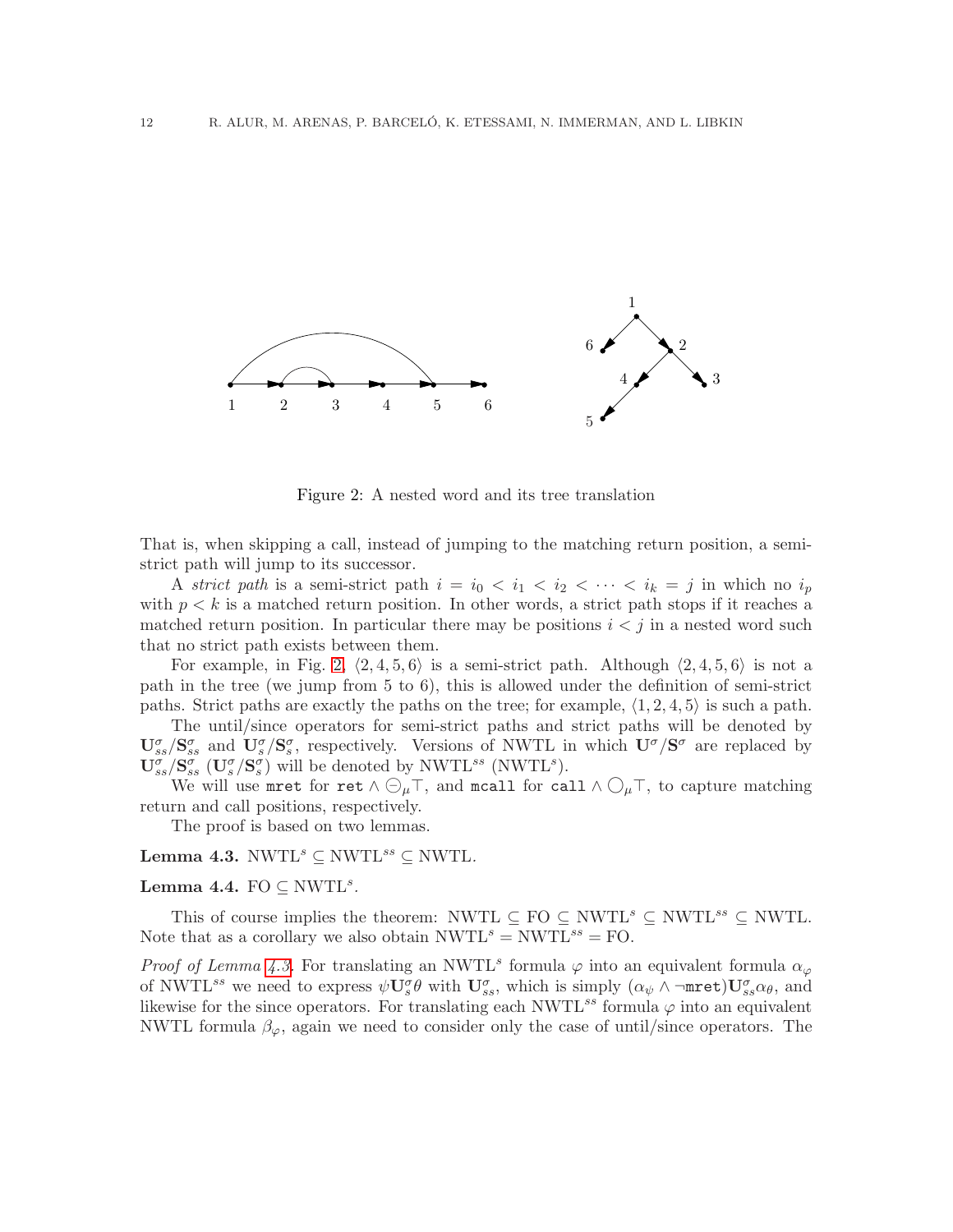formula  $\psi \mathbf{U}_{ss}^{\sigma} \theta$  is translated into

$$
\beta_{\theta} \vee \left( \beta_{\psi} \wedge \left( \left( (\beta_{\psi} \vee \text{ret}) \wedge (\neg \text{recall} \rightarrow \bigcirc \beta_{\psi}) \wedge (\text{recall} \rightarrow (\bigcirc_{\mu} \bigcirc \beta_{\psi} \vee \bigcirc_{\mu} \bigcirc \beta_{\theta}) \right) \right) U^{\sigma} \right)
$$

$$
\left( (\beta_{\psi} \vee \text{ret}) \wedge (\neg \text{recall} \rightarrow \bigcirc \beta_{\theta}) \wedge (\text{recall} \rightarrow (\bigcirc \beta_{\theta} \vee \bigcirc_{\mu} \bigcirc \beta_{\theta} \vee \bigcirc (\neg \text{ret} \wedge \gamma)) \big) \right) \right), \quad (4.1)
$$

where  $\gamma$  is a formula defined as follows:

<span id="page-14-0"></span>
$$
\left((\beta_{\psi}\lor \texttt{ret})\land (\neg \texttt{mcall}\to \bigcirc \beta_{\psi})\land (\texttt{mcall}\to (\bigcirc \beta_{\psi}\lor \bigcirc_{\mu}\bigcirc \beta_{\psi}))\land (\bigcirc \texttt{ret}\to \texttt{call})\right)\mathbf{U}^{\sigma}\\ \left((\beta_{\psi}\lor \texttt{ret})\land (\neg \texttt{mcall}\to \bigcirc \beta_{\theta})\land (\texttt{mcall}\to (\bigcirc \beta_{\theta}\lor \bigcirc_{\mu}\bigcirc \beta_{\theta}))\right)
$$

The idea is that we split a semi-strict path into a semi-strict up path (where call edges are excluded) followed by a semi-strict down path (where return edges are excluded). The first Until in [\(4.1\)](#page-14-0) captures the semi-strict up path and the second Until in  $\gamma$  captures the semi-strict down path. The translation for  $S_{ss}^{\sigma}$  is similar.

The proof that the translation is correct is a rather detailed case analysis which we have relegated to the appendix. ப

*Proof of Lemma [4.4.](#page-13-2)* We start with the finite case, and then show how the inclusion extends to nested  $\omega$ -words.

As a tool we shall need a slight modification of a result from [\[26,](#page-39-22) [19\]](#page-39-21) providing an expressively complete temporal logic for trees with at most binary branching. We consider binary trees whose domain D is a prefix-closed subset of  $\{0,1\}^*$ , and we impose a condition that if  $s \cdot 1 \in D$  then  $s \cdot 0 \in D$ . When we refer to FO on trees, we assume they have two successor relations  $S_0, S_1$  and the descendant relation  $\preceq$  (which is just the prefix relation on strings) plus the labeling predicates, which include two new labels pcall and pret (for pending calls and returns). Each node can be labeled by either a letter from Σ, or by a letter from  $\Sigma$  and pcall, or by a letter from  $\Sigma$  and pret (i.e. labels pcall and pret need not be disjoint from other labels).

We also consider the following logic TL<sup>tree</sup>:

$$
\varphi := a | \varphi \lor \varphi | \neg \varphi |
$$
  
\n
$$
\bigcirc_{\psi} \varphi | \bigcirc_{\uparrow} \varphi | \bigcirc_{\neg} \varphi |
$$
  
\n
$$
\varphi \mathbf{U}_{\downarrow} \varphi | \varphi \mathbf{S}_{\downarrow} \varphi
$$

where a ranges over  $\Sigma \cup \{ \text{pcall}, \text{pret} \}$ , with the following semantics:

- $(T, s) \models \bigcirc_{\downarrow} \varphi$  iff  $(T, s \cdot i) \models \varphi$  for some  $i \in \{0, 1\};$
- $(T, s \cdot i) \models \bigcirc_{\uparrow} \varphi$  iff  $(T, s) \models \varphi$  (where i is either 0 or 1);
- $(T, s \cdot 0) \models \bigcirc \rightarrow \varphi$  iff  $(T, s \cdot 1) \models \varphi$ ;
- $(T, s \cdot 1) \models \bigcirc \rightleftharpoons \varphi$  iff  $(T, s \cdot 0) \models \varphi$ ;
- $(T, s) \models \varphi \mathbf{U}_{\downarrow} \psi$  iff there exists s' such that  $s \preceq s'$ ,  $(T, s') \models \psi$ , and  $(T, s'') \models \varphi$  for all s'' such that  $s \preceq s'' \prec s';$
- $(T, s) \models \varphi \mathbf{S} \downarrow \psi$  iff there exists s' such that  $s' \preceq s$ ,  $(T, s') \models \psi$ , and  $(T, s'') \models \varphi$  for all s'' such that  $s' \prec s'' \preceq s$ .

<span id="page-14-1"></span>**Lemma 4.5.** *(see* [\[19\]](#page-39-21)*) For unary queries over finite binary trees,*  $TL^{tree} = FO$ .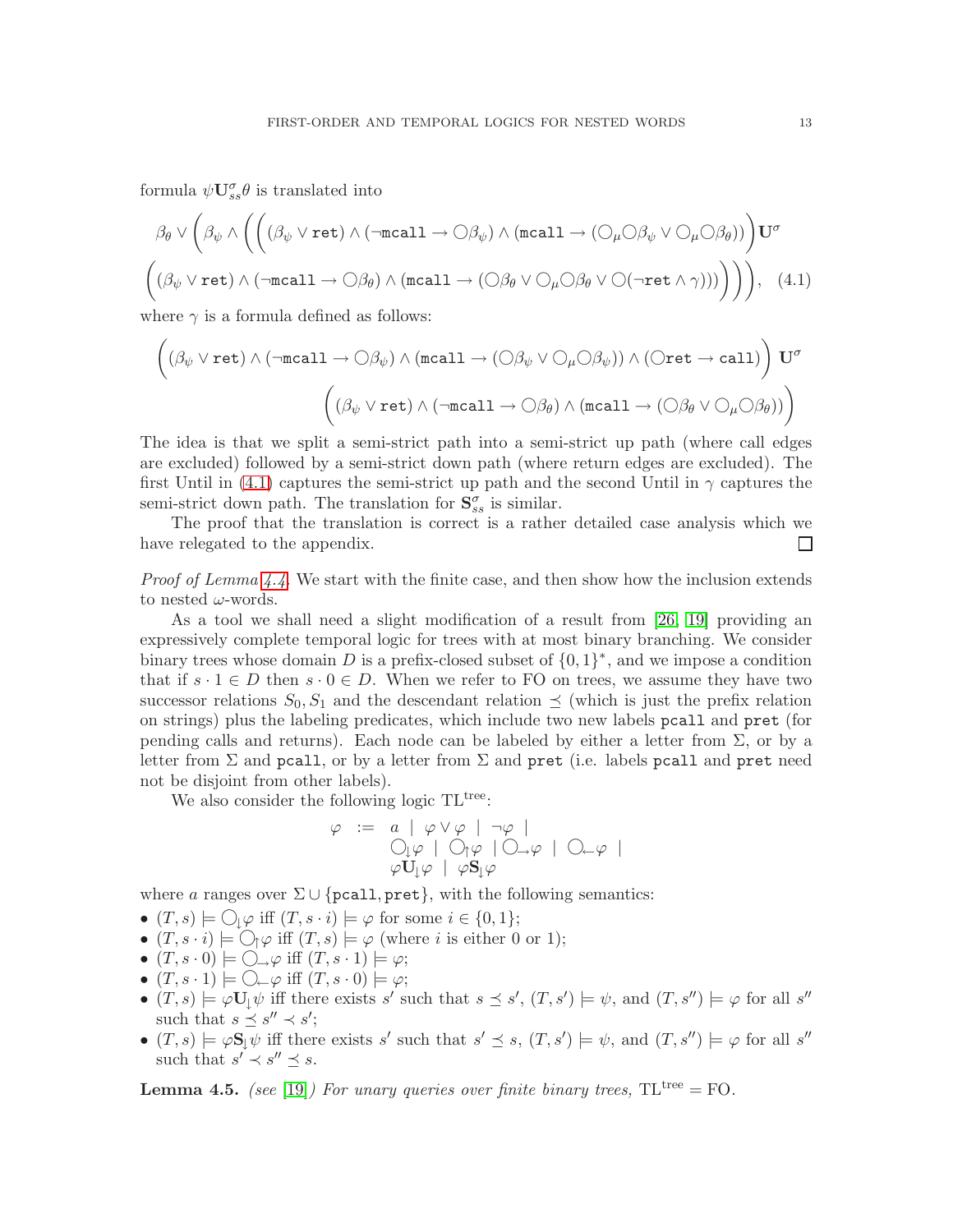This lemma is an immediate corollary of expressive completeness of logic  $\mathcal{X}_{until}$  from [\[19\]](#page-39-21) on ordered unranked trees, as for a fixed number of siblings, the until and since operators can be expressed in terms of the next and previous operators. The result of [\[19\]](#page-39-21) applies to arbitrary alphabets, and thus in particular to our labeling that may use pcall and pret.

<span id="page-15-0"></span>The following is immediate by using the tree representation of nested words and a straightforward translation of formulae.

Claim 4.6. For every FO formula  $\varphi(x)$  over nested words there is an FO formula  $\varphi'(x)$ *over trees such that for every nested word*  $\bar{w}$  *and a position i in it, we have*  $\bar{w} \models \varphi(i)$  *iff*  $T_{\bar{w}} \models \varphi'(\iota_{w-t}(i)).$ 

In fact the converse, that FO over trees  $\mathfrak{T}_{\bar{w}}$  can be translated into FO over nested words, is true too, but we do not need it in this proof.

<span id="page-15-1"></span>Since  $FO = TL<sup>tree</sup>$  by Lemma [4.5,](#page-14-1) all that remains to prove is the following claim.

**Claim 4.7.** For every  $TL^{tree}$  formula  $\varphi$ , there exists an NWTL<sup>s</sup> formula  $\varphi^{\circ}$  such that for  $every$  nested word  $\bar{w}$  and every position *i* in *it*, we have

$$
(\bar{w}, i) \models \varphi^{\circ} \Leftrightarrow (T_{\bar{w}}, \iota_{w-t}(i)) \models \varphi.
$$

This is now done by induction, omitting the obvious cases of propositional letters and Boolean connectives. We note that a path down the tree from  $\iota_{w-t}(i)$  to  $\iota_{w-t}(j)$  corresponds precisely to the strict path from i to j (that is, if such a strict path is  $i = i_0, i_1, \ldots, i_k = j$ , then  $\iota_{w-t}(i_0), \iota_{w-t}(i_1), \ldots, \iota_{w-t}(i_k)$  is the path from  $\iota_{w-t}(i)$  to  $\iota_{w-t}(j)$  in  $T_{\bar{w}}$ ). Hence, the translations of until and since operators are:

$$
(\varphi \mathbf{U}_{\downarrow} \psi)^{\circ} = \varphi^{\circ} \mathbf{U}_{s}^{\sigma} \psi^{\circ}, \quad (\varphi \mathbf{S}_{\downarrow} \psi)^{\circ} = \varphi^{\circ} \mathbf{S}_{s}^{\sigma} \psi^{\circ}.
$$

For translating next and previous operators, and pending calls/returns, define:

$$
\begin{array}{rcl}\n\texttt{mcall} & \equiv & \bigcirc_{\mu} \top \text{ (true in a matched call position)}; \\
\texttt{mret} & \equiv & \bigcirc_{\mu} \top \text{ (true in a matched return position)}.\n\end{array}
$$

Then the rest of the translation is as follows:

$$
\begin{array}{rcl}\texttt{pcall}^{\circ} & \equiv & \texttt{call} \land \neg \texttt{mcall} \\
 \texttt{pret}^{\circ} & \equiv & \texttt{ret} \land \neg \texttt{mret} \\
 (\bigcirc \varphi)^{\circ} & \equiv & \neg \texttt{mret} \land \left( \bigcirc \varphi^{\circ} \lor (\texttt{call} \land \bigcirc \mu \bigcirc \varphi^{\circ}) \right) \\
 (\bigcirc \uparrow \varphi)^{\circ} & \equiv & \left( \bigcirc \texttt{ret} \land \ominus \bigcirc \mu \varphi^{\circ} \right) \lor \left( \bigcirc \neg \texttt{mret} \land \ominus \varphi^{\circ} \right) \\
 (\bigcirc \downarrow \varphi)^{\circ} & \equiv & \bigcirc \texttt{ret} \land \ominus \bigcirc \mu \bigcirc \varphi^{\circ} \\
 (\bigcirc \downarrow \varphi)^{\circ} & \equiv & \bigcirc \texttt{call} \land \ominus \bigcirc \mu \bigcirc \varphi^{\circ}\n\end{array}
$$

Now with the proof completed for finite nested words, we extend it to the case of nested  $\omega$ words. Note that Claim [4.6](#page-15-0) continues to hold, and Claim [4.7](#page-15-1) provides a syntactic translation that applies to both finite and infinite nested words, and thus it suffices to prove an analog of Lemma [4.5](#page-14-1) for trees of the form  $T_{\bar{w}}$ , where  $\bar{w}$  ranges over nested  $\omega$ -words.

If  $\bar{w}$  is a nested  $\omega$ -word, then  $T_{\bar{w}}$  has exactly one infinite branch, which consists precisely of all nodes of the form  $\iota_{w-t}(i)$  where i is an *outer* position, i.e., not inside any (matched) call. We say that i is inside a call if there exists a call j with a matching return  $k$  such that  $j < i \leq k$ . If i is an outer position, then we shall call  $\iota_{w-t}(i)$  an *outer* node in the tree  $T_{\bar{w}}$ as well.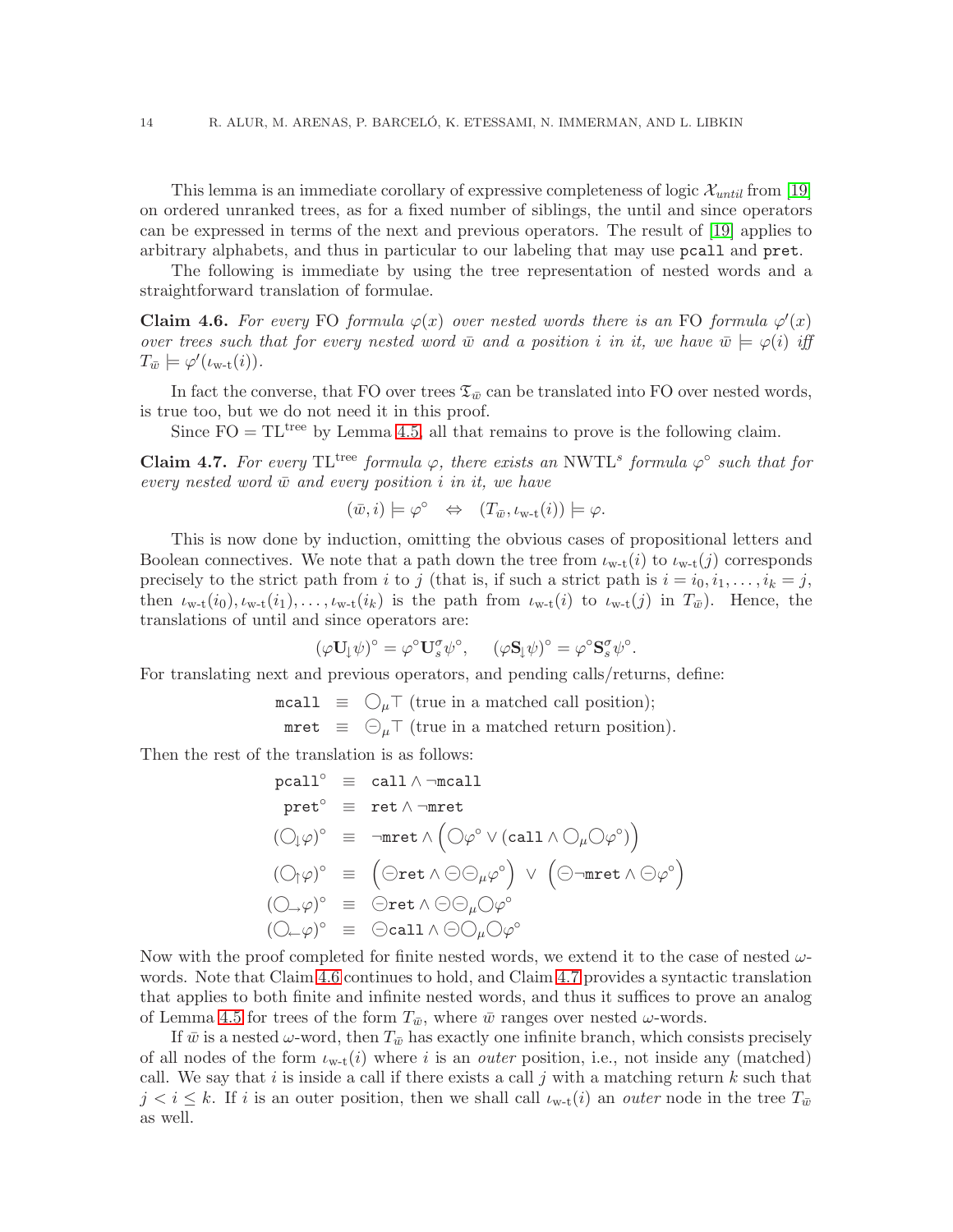If i is an outer position which is not a matched call, then  $i + 1$  is also an outer position and  $\iota_{w-t}(i+1)$  is the left successor of  $\iota_{w-t}(i)$ . If i is an outer position and a call with  $j > i$ being its matching return, then the left successor of  $\iota_{w-t}(i)$  on the infinite path is  $\iota_{w-t}(j+1)$ . Furthermore, the subtree  $t^{\bar{w}}(i)$ , which has  $\iota_{w-t}(i)$  as the root, plus its right child, and all the descendants of the right child, is finite and isomorphic to  $T_{\bar{w}[i,j]}$  (note that  $\bar{w}[i,j]$  has no pending calls/returns). If i is an outer position other than a matched call, we let  $t^{\bar{w}}(i)$ be a single node tree labeled with i's label in  $\bar{w}$ .

Let  $\bar{w}$  now be a nested  $\omega$ -word. For each outer position i we let  $\tau_m^{\bar{w}}(i)$  be the rank-m type of  $t^{\bar{w}}(i)$ . If i is not a matched call, such a type is completely described by i's label (which consists of a label in  $\Sigma$  and potentially pcall or pret).

If j is not an outer position, and i is an outer position such that  $i < j \leq k$ , where k is the matching return of *i*, then  $\tau_m^{\bar{w}}(j)$  is the rank-m type of  $(T_{\bar{w}}[i,k], \iota_{w-t}(j))$  (i.e., the type of  $T_{\bar{w}}[i,k]$  with a distinguished node corresponding to j).

Next, for a nested  $\omega$ -word  $\bar{w}$ , let s be a node in  $T_{\bar{w}}$  such that  $s = \iota_{w-t}(i)$ . Let  $i_1, i_2, \ldots$ enumerate all the outer positions of  $\bar{w}$ , and assume that  $i_p$  is such that  $i_p \leq i \leq i_{p+1}$  – that is,  $\iota_{w-t}(i)$  is a node in the subtree  $t^{\bar{w}}(i_p)$ . We now define a finite word  $s_m^{\leftarrow}(\bar{w}, s)$  of length  $p-1$ such that its positions  $1, \ldots, p-1$  are labeled  $\tau_m^{\bar{w}}(i_1), \ldots, \tau_m^{\bar{w}}(i_{p-1}),$  and an  $\omega$ -word  $s_m^{\rightarrow}(\bar{w}, s)$ such that its positions  $1, 2, \ldots$  are labeled by  $\tau_m^{\bar{w}}(i_{p+1}), \tau_m^{\bar{w}}(i_{p+2}), \ldots$ . Next we show:

<span id="page-16-0"></span>**Claim 4.8.** Let  $\bar{w}, \bar{w}'$  be two nested  $\omega$ -words, and  $s = \iota_{w-t}(i), s' = \iota_{w-t}(i')$  two nodes in  $T_{\bar{w}}$ and  $T_{\bar{w}'}$  such that:

(a)  $s_m^{\leftarrow}(\bar{w}, s) \equiv_m s_m^{\leftarrow}(\bar{w}', s')$ ; (b)  $s_m^{\rightarrow}(\bar{w},s) \equiv_m s_m^{\rightarrow}(\bar{w}',s')$ ; (c)  $\tau_m^{\bar{w}}(i) = \tau_m^{\bar{w}'}(i').$ *Then*  $(T_{\bar{w}}, s) \equiv_m (T_{\bar{w}'}, s')$ *.* 

*Proof.* A standard composition argument shows that Player II wins. If  $i_1, i_2, \ldots$  enumerate outer positions in  $\bar{w}$  and  $i_p \leq i < i_{p+1}$ , then a move by Player I, say, in  $T_{\bar{w}}$ , occurs either in  $t^{\bar{w}}(j)$  with  $j < i$ , or in  $t^{\bar{w}}(i)$ , or in  $t^{\bar{w}}(j)$  with  $j > i$ . Player II then selects j' so that the response is in  $t^{\bar{w}'}(j')$  according to his winning strategy in games either (a) or (b) (if j is in  $t^{\bar{w}}(i)$ , then j' is in  $\tau_m^{\bar{w}'}(i')$ ), and then, since the rank-m types of  $t^{\bar{w}}(j)$  and the chosen  $t^{\bar{w}'}(j')$ are the same, selects the actual response according to the winning strategy  $t^{\bar{w}}(j) \equiv_m t^{\bar{w}'}(j')$ .

Next we show how Claim [4.8](#page-16-0) proves that FO is expressible in  $TL<sup>tree</sup>$  over infinite trees  $T_{\bar{w}}$ . First note that being an outer node is expressible: since  $\bigcirc\subset\top$  is true in right children of matched calls, then

$$
\alpha_{outer} = \neg (\top S_{\downarrow}(\bigcirc \leftarrow \top))
$$

is true if no node on the path to the root is inside a call, that is, precisely in outer nodes.

Next note that for each rank-m type  $\tau$  of a tree there is a TL<sup>tree</sup> formula  $\beta_{\tau}$  such that if  $s = \iota_{w-t}(i)$  is an outer node of  $T_{\bar{w}}$ , then  $(T_{\bar{w}}, s) \models \beta_{\tau}$  iff the rank-m type of  $t^{\bar{w}}(i)$  is  $\tau$ . If  $i$  is not a matched call, then such a type is uniquely determined by  $i$ 's label and perhaps  $pcal$ 1 or  $pret$ , and thus is definable in  $TL<sup>tree</sup>$ .

If i is a matched call, the existence of such a formula  $\beta_{\tau}$  follows from the fact that the rank-m type of  $t^{\bar{w}}(i)$  is completely determined by the label of i and the rank-m type  $\tau'$  of the subtree  $t_0^{\bar{w}}(i)$  of  $t^{\bar{w}}(i)$  rooted at the right child of s (recall that the root only has a right child, by the definition of  $t^{\bar{w}}(i)$ ). Type  $\tau'$  is expressible in FO and, since  $t^{\bar{w}}(i)$  is finite, by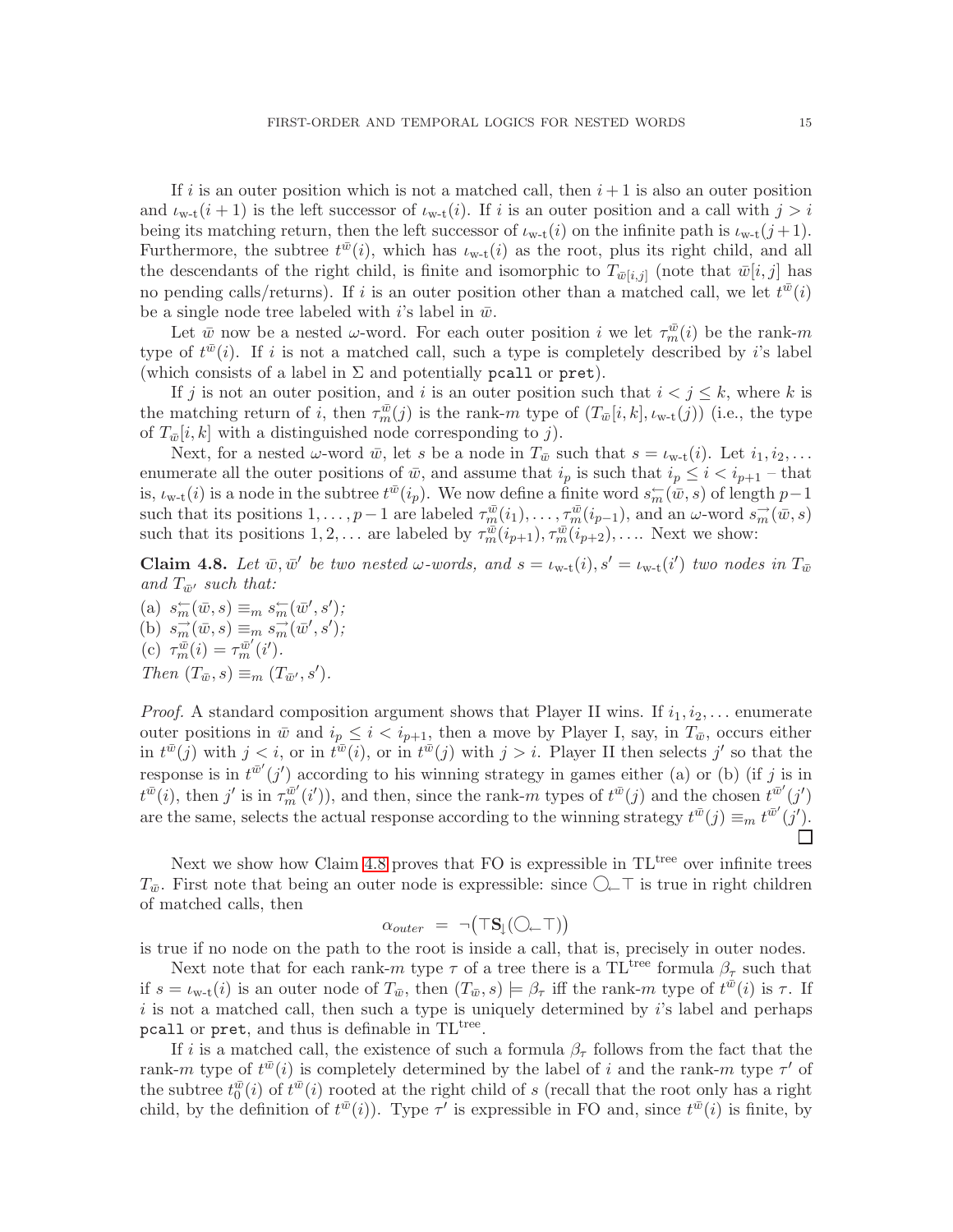Lemma [4.5](#page-14-1) it is expressible by a TL<sup>tree</sup> formula  $\beta''_{\tau'}$ . If we now inductively take conjunction of every subformula in  $\beta''_{\tau'}$  with  $\neg \alpha_{outer}$ , we obtain a formula  $\beta'_{\tau'}$  such that  $(T_{\bar{w}}, s \cdot 1) \models \beta'_{\tau'}$ iff  $t_0^{\bar{w}}(i) \models \beta''_{\tau'}$  iff the rank-m type of  $t_0^{\bar{w}}(i)$  is  $\tau'$ . Hence,  $\beta_{\tau}$  is expressible in TL<sup>tree</sup> as a Boolean combination of propositional letters from  $\Sigma$  and formulas  $\bigcirc_{\downarrow} \beta'_{\tau'}$ . Note that in this case,  $\beta_{\tau}$  does not use pcall and pret.

By Claim [4.8,](#page-16-0) we need to express, for each node  $s = \iota_{w-t}(i)$ , the rank-m types of  $s_m^{\leftarrow}(\bar{w}, s)$ and  $s_m^{\rightarrow}(\bar{w},s)$  in TL<sup>tree</sup> over  $T_{\bar{w}}$ , as well as the rank-m type of  $\tau^{\bar{w}}(i)$ , in order to express a quantifier-rank  $m$  formula, as it will be a Boolean combination of such formulas. Given s, we need to define  $\iota_{w-t}(i_p)$  – the outer position in whose scope s occurs – and then from that point evaluate two FO formulas, defining rank- $m$  types of words over the alphabet of rank-m types of finite trees. By Kamp's theorem [\[14\]](#page-39-24), each such FO formula is equivalent to an LTL formula whose propositional letters are rank-m types of trees.

Assume we have an LTL formula  $\gamma$  expressing the rank-m type  $\tau_0$  of  $s_m^{\rightarrow}(\bar{w},s)$ . By Kamp's theorem and the separation property for LTL, it is written using only propositional letters, Boolean connectives,  $\bigcirc$  and U (that is, no  $\bigcirc$  and S). We now inductively take conjunction of each subformula of  $\gamma$  with  $\neg$ ( $\Box$  $\top$ ) (i.e., a TL<sup>tree</sup> formula which is true in left successors), replace LTL connectives  $\bigcirc$  and U by  $\bigcirc$  and U<sub>|</sub>, and replace each propositional letter  $\tau$  by  $\beta_{\tau}$ , to obtain a TL<sup>tree</sup> formula  $\gamma'$ . Then  $(T_{\bar{w}}, \iota_{w-t}(i_p)) \models \gamma'$  iff  $s_m^{\rightarrow}(\bar{w},s)$  has type  $\tau_0$ . Thus, for a formula

$$
\gamma'' \;\; = \;\; \big( \alpha_{outer} \wedge \gamma' \big) \vee \neg \alpha_{outer} \, \mathbf{S}_\downarrow(\alpha_{outer} \wedge \gamma')
$$

is true in  $(T_{\bar{w}}, \iota_{w-t}(i))$  iff the rank-m type of  $s_m^{\rightarrow}(\bar{w}, s)$  is  $\tau_0$ .

The proof for  $s_m^{\leftarrow}(\bar{w},s)$  is similar. Since this word is finite, by Kamp's theorem and the separation property, there is an LTL formula  $\gamma$  that uses  $\ominus$ , **S**, propositional letters and Boolean connectives such that  $\gamma$  evaluated in the last position of the word expresses its rank-m type. Since there is exactly one path from each node to the root, to translate  $\gamma$ into a TL<sup>tree</sup> formula  $\gamma'$  we just need to replace propositional letters by the corresponding formulas  $\beta_{\tau}$ , and  $\ominus$  by  $\bigcirc_{\uparrow}$ . Then, as for the case of  $s_m^{\rightarrow}(\bar{w},s)$ , we have that  $\gamma'$  evaluated in  $\iota_{w-t}(i_p)$  expresses the type of  $s_m^{\leftarrow}(\bar{w}, s)$ . Then finally the same formula as in the case of  $s_m^{\rightarrow}(\bar{w},s)$  evaluated in s expresses that type.

Finally we need a TL<sup>tree</sup> formula that expresses  $\tau_m^{\bar{w}}(i)$ , the rank-m type of  $t^{\bar{w}}(i)$ , when evaluated in  $(T_{\bar{w}}, \iota_{w-t}(i))$ . We can split this into two cases. If  $\alpha_{outer}$  is true in  $\iota_{w-t}(i)$ , then, as explained earlier, the rank-m type of  $t^{\bar{w}}(i)$  is a Boolean combination of propositional letters, and thus definable.

So we now consider the case when  $\alpha_{outer}$  is not true in  $\iota_{w-t}(i)$ . Then  $\tau_m^{\bar{w}}(i)$  is given by a Boolean combination of formulas that specify (1) the label of  $i_p$ , and (2) the rank-m type of the subtree of  $t^{\bar{w}}(i_p)$  rooted at the right child of  $\iota_{w-t}(i_p)$  with s as a distinguished node. This type can be expressed by a formula  $\gamma$  in TL<sup>tree</sup> over  $t_0^{\bar{w}}(i_p)$  by [\[19\]](#page-39-21). Hence if in  $\gamma$  we recursively take the conjunction of each subformula with  $\neg \alpha_{outer}$ , we obtain a formula  $\gamma'$ of TL<sup>tree</sup> that expresses the type of  $(t_0^{\bar{w}}(i_p), s)$  when evaluated in  $(T_{\bar{w}}, s)$ . Thus,  $\tau^{\bar{w}}(i)$  is expressible by a Boolean combination of formulas  $\gamma'$  and  $\neg \alpha_{outer} S_{\downarrow}(\alpha_{outer} \wedge a)$  where a is a propositional letter.

This completes the proof of translation of FO into  $TL^{\text{tree}}$  over nested  $\omega$ -words, and thus the proof of Lemma [4.4](#page-13-2) and Theorem [4.1.](#page-11-2)  $\Box$ 

Recall that  $FO<sup>k</sup>$  stands for a fragment of FO that consists of formulas which use at most  $k$  variables in total. First, from our translation from NWTL to FO we get: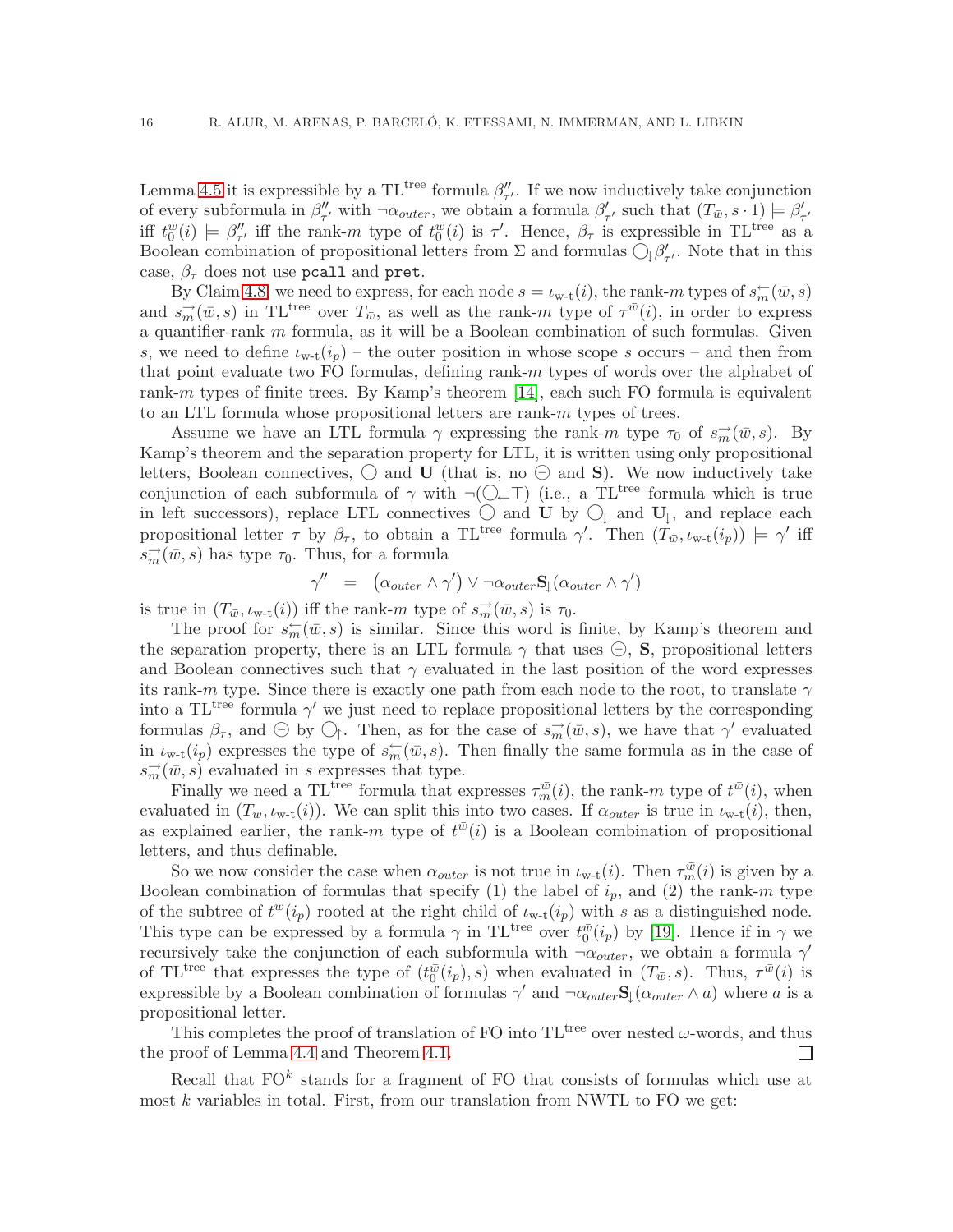Corollary 4.9. *Over nested words, every* FO *formula with at most one free variable is equivalent to an* FO<sup>3</sup> *formula.*

It is well known that LTL over  $\omega$ -words has the separation property, and in particular, every LTL formula is equivalent to an LTL formula without the past connectives when evaluated in the first position of an  $\omega$ -word. In the case of nested words, however, the situation is quite different from LTL. The following proposition shows that past connectives are necessary even when one evaluates formulae in the first position of a nested word. We let NWTL<sup>future</sup> be the future fragment of NWTL (i.e. the fragment that does not use  $S^{\sigma}$ and the operators  $\ominus$  and  $\ominus_u$ ).

### Proposition 4.10. *There are* FO *sentences over nested words that cannot be expressed in* NWTLfuture *.*

*Proof*. We shall look at finite nested words; the proof for the infinite case applies verbatim. To evaluate a formula  $\varphi$  of NWTL<sup>future</sup> in position i of a nested word  $\bar{w}$  of length n one only needs to look at  $\bar{w}[i,n]$ . That is, if  $\bar{w}$  and  $\bar{w}'$  of length n and n' respectively are such that  $\bar{w}[i,n] \cong \bar{w}[i',n'],$  then  $(\bar{w},i) \models \varphi$  iff  $(\bar{w}',i') \models \varphi$  for every formula  $\varphi$  of  $\text{NWTL}^{\text{future}}.$ 

Furthermore, for every collection of NWTL<sup>future</sup> formulas  $\Psi = {\psi_1, \ldots, \psi_l}$ , one can find a number  $k = k(\Psi)$  such that

 $\overline{w}[i,n] \equiv_k \overline{w}[i',n'] \text{ implies } (\overline{w},i) \models \psi_p \Leftrightarrow (\overline{w}',i') \models \psi_p, \text{ for all } p \leq l.$ 

In particular, if  $b^r$  stands for the word of length  $r$  in which all positions are labeled  $b$  and the matching relation is empty, there are numbers  $k_1 > k_2$  depending only on  $\Psi$ , such that

$$
b^{k_1} \models \psi_p \Leftrightarrow b^{k_2} \models \psi_p, \text{ for all } p \le l.
$$

Now consider the following NWTL formula:

$$
\alpha = \bigcirc_{\mu} \top \wedge \bigcirc_{\mu} \ominus a,
$$

saying that the first position is a call, and the predecessor of its matching return is labeled a. We claim that this is not expressible in NWTL<sup>future</sup>.

Assume to the contrary that there is a formula  $\beta$  of NWTL<sup>future</sup> equivalent to  $\alpha$ . Let  $\Psi$ be the collection of all subformulas of  $\beta$ , including  $\beta$  itself, and let  $k_1$  and  $k_2$  be constructed as above. We now consider two nested words  $\bar{w}_1$  and  $\bar{w}_2$  of length  $k_1 + 2$  whose underlying words are  $bab^{k_1}$  of length  $n = k_1 + 2$ , such that the matching relation  $\mu_1$  of  $\bar{w}_1$  has one edge  $\mu_1(1,3)$ , and the matching relation  $\mu_2$  of  $\bar{w}_2$  has one edge  $\mu_2(1,n+1-k_2)$ . In other words, the only return position of  $\bar{w}_1$  is  $r_1 = 3$ , and the only return position of  $\bar{w}_2$  is  $r_2 = n + 1 - k_2$ , and thus  $\bar{w}_1[r_1,n] = b^{k_1}$  and  $\bar{w}_2[r_2,n] = b^{k_2}$ . Further notice that for every  $i > 1$  we have  $\bar{w}_1[i,n] \cong \bar{w}_2[i,n].$ 

Observe that  $(\bar{w}_1, 1) \models \alpha$  and  $(\bar{w}_2, 1) \models \neg \alpha$ .

We now prove by induction on formulas in  $\Psi$  that for each such formula  $\gamma$  we have  $(\bar{w}_1, 1) \models \gamma$  iff  $(\bar{w}_2, 1) \models \gamma$ , thus proving that  $\beta$  and  $\alpha$  cannot be equivalent.

- The base case of propositional letters is immediate.
- The Boolean combinations are straightforward too.
- Let  $\gamma = \bigcirc \psi$ . Then

$$
(\bar{w}_1, 1) \models \gamma
$$
  
\n
$$
\Leftrightarrow (\bar{w}_1, 2) \models \psi
$$
  
\n
$$
\Leftrightarrow (\bar{w}_2, 2) \models \psi
$$
  
\n
$$
\Leftrightarrow (\bar{w}_2, 1) \models \gamma,
$$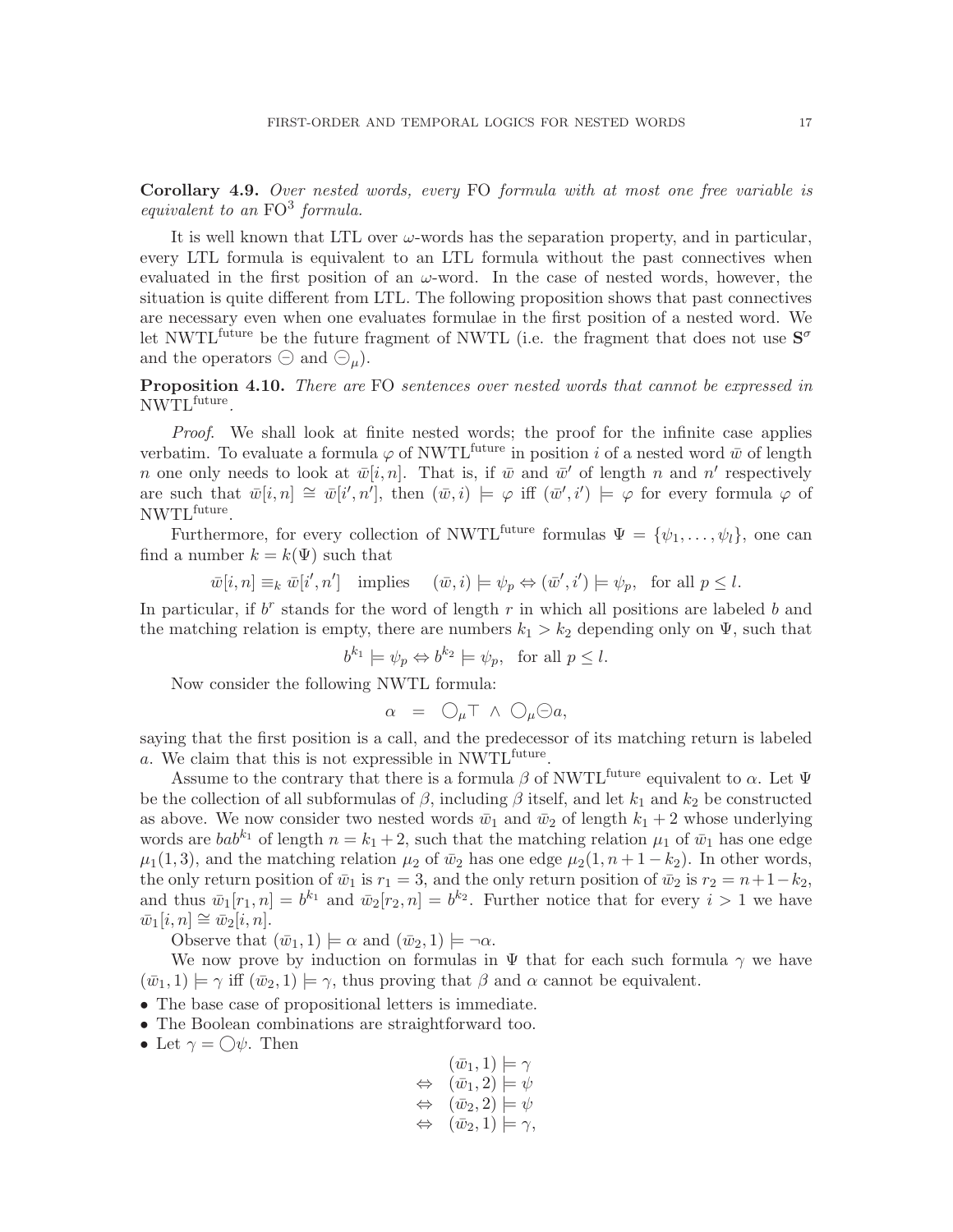since  $\bar{w}_1[2,n] \cong \bar{w}_2[2,n]$ .

• Let  $\gamma = \bigcirc_{\mu} \psi$ . Then

$$
(\bar{w}_1, 1) \models \gamma
$$
  
\n
$$
\Leftrightarrow (\bar{w}_1, 3) \models \psi
$$
  
\n
$$
\Leftrightarrow b^{k_1} \models \psi
$$
  
\n
$$
\Leftrightarrow b^{k_2} \models \psi
$$
  
\n
$$
\Leftrightarrow (\bar{w}_2, n + 1 - k_2) \models \psi
$$
  
\n
$$
\Leftrightarrow (\bar{w}_2, 1) \models \gamma,
$$

since  $\psi \in \Psi$ .

• Let  $\gamma = \varphi \mathbf{U}^{\sigma} \psi$ . Assume  $(\bar{w}_1, 1) \models \gamma$ . Consider three cases.

Case 1:  $(\bar{w}_1, 1) \models \psi$ . By the hypothesis  $(\bar{w}_2, 1) \models \psi$  and we are done.

Case 2: The witness for  $\varphi \mathbf{U}^{\sigma} \psi$  occurs beyond the only return. Then  $(\bar{w}_1, 1) \models \varphi$ and  $(\bar{w}_1,r_1) \models \varphi \mathbf{U}^\sigma \psi$ . Since  $\varphi \mathbf{U}^\sigma \psi \in \Psi$  we have  $(\bar{w}_2,r_2) \models \varphi \mathbf{U}^\sigma \psi$ , and by the hypothesis,  $(\bar{w}_2, 1) \models \varphi$ , so  $(\bar{w}_2, 1) \models \varphi \mathbf{U}^{\sigma} \psi$ .

Case 3: The witness for  $\varphi \mathbf{U}^{\sigma} \psi$  occurs inside the call. Since for every position  $i > 1$  we have  $(\bar{w}_1,i) \models \varphi$  iff  $(\bar{w}_2,i) \models \varphi$  and likewise for  $\psi$ , the same summary path witnesses  $\varphi \mathbf{U}^{\sigma} \psi$  in  $\bar{w}_2$ .

Thus,  $(\bar{w}_2, 1) \models \gamma$ .

Now assume  $(\bar{w}_2, 1) \models \gamma$ . In the proof of  $(\bar{w}_1, 1) \models \gamma$  is the same as above in Cases 1 and 2. For Case 3, assume that in the path which is a witness for  $\varphi \mathbf{U}^{\sigma} \psi$  the position in which  $\psi$  is true is the 2nd or the 3rd position in the word. Then the same path witnesses  $(\bar{w}_1, 1) \models \gamma$ , as in the proof of Case 3 above. Next assume it is a position with index j higher than 3 (which is still labeled b) where  $\psi$  first occurs. Then  $\varphi$  must be true in all positions i with  $3 \le i \le j$  in  $\bar{w}_2$ . Hence  $\varphi$  is true in all such positions in  $\bar{w}_1$  as well, and thus the summary path in  $\bar{w}_1$  that skips the first call (i.e. jumps from 1 to 3) witnesses  $\varphi \mathbf{U}^{\sigma} \psi$ . Hence, in all the cases  $(\bar{w}_2, 1) \models \gamma$  implies  $(\bar{w}_1, 1) \models \gamma$ , which completes the inductive proof, and thus shows the inexpressibility of  $\alpha$  in NWTL<sup>future</sup>.  $\Box$ 

Note also that adding all other until/since pairs to NWTL does not change its expressiveness. That is, if we let  $NWTL^+$  be  $NWTL + \{U, S, U^c, S^c, U^a, S^a\}$ , then:

### Corollary 4.11.  $NWTL^+ = FO$ .

Later, when we provide our upper bounds for model-checking, we shall pride the upper bounds with respect to  $NWTL^+$  rather than just NWTL.

*Remark* In the conference version, we had a corollary stating that the since operator can be eliminated for formulae evaluated in the first position of a nested word. It relied on the proof of Theorem [4.1](#page-11-2) and the *separation property* for TL<sup>tree</sup> claimed in [\[19\]](#page-39-21). The latter, as was discovered recently, is incorrect. The proof of Theorem [4.1](#page-11-2) relies only on the expressive completeness of  $TL^{tree}$  which is correct [\[26,](#page-39-22) [20\]](#page-39-11) and thus is not affected.

4.2. The within operator. We now go back to the three until/since operators originally proposed for temporal logics on nested words, based on the the linear, call, and abstract paths. In other words, our basic logic, denoted by  $LTL^{\mu}$ , is

$$
\varphi, \varphi' := \top | a | \text{ call } | \text{ ret } | \neg \varphi | \varphi \vee \varphi' |
$$
  
\n
$$
\bigcirc \varphi | \bigcirc \varphi \varphi | \bigcirc \varphi | \bigcirc \varphi |
$$
  
\n
$$
\varphi \mathbf{U} \varphi' | \varphi \mathbf{S} \varphi' | \varphi \mathbf{U}^c \varphi' | \varphi \mathbf{S}^c \varphi' | \varphi \mathbf{U}^a \varphi' | \varphi \mathbf{S}^a \varphi'
$$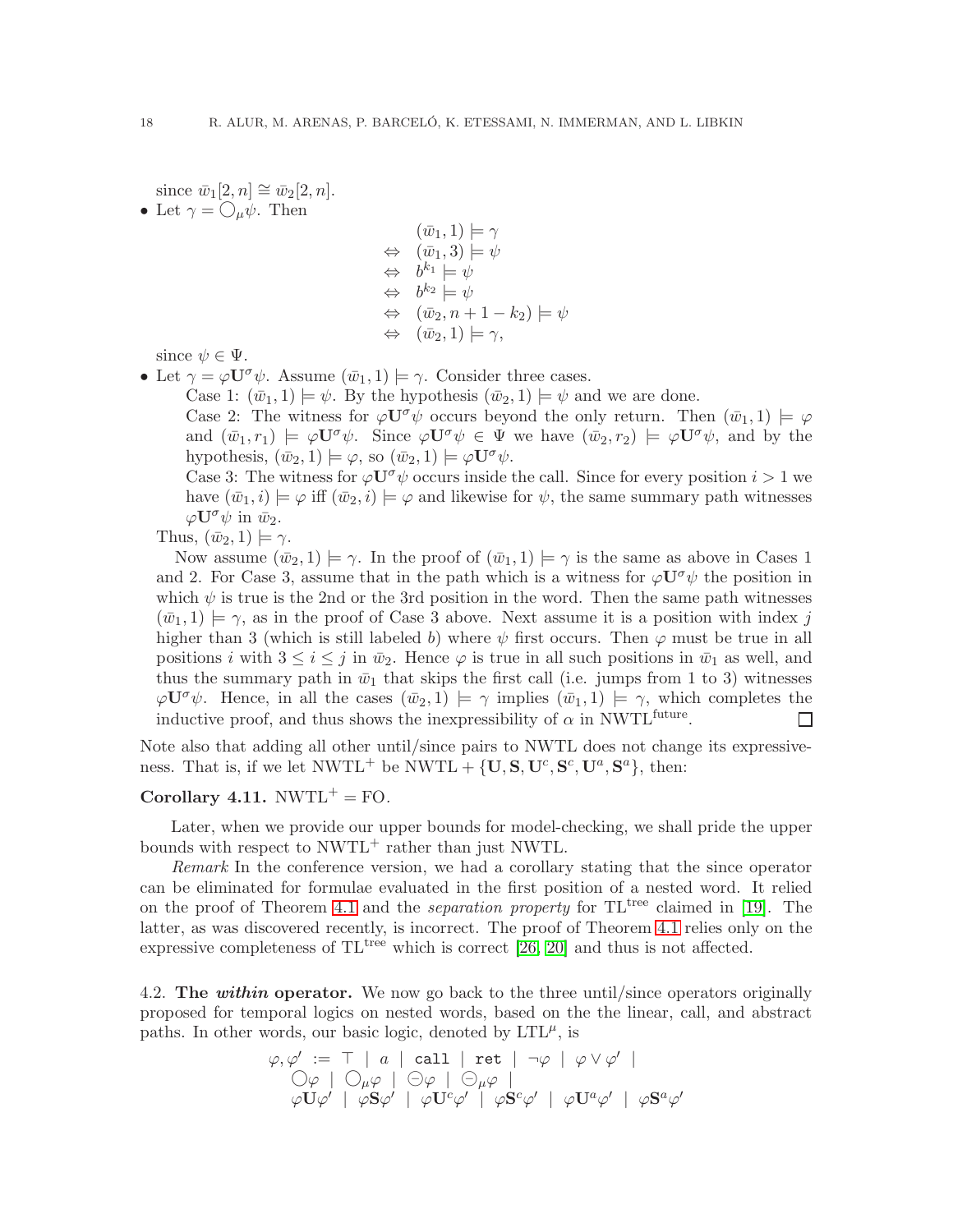We now extend this logic with the *within* W operator proposed in [\[2\]](#page-39-2). Recall that  $(\bar{w},i) \models \mathcal{W}\varphi$  iff i is a call, and  $(\bar{w}[i,j],i) \models \varphi$ , where  $j = r(i)$  if i is a matched call,  $j = |\bar{w}|$ if i is an unmatched call and  $\bar{w}$  is finite, and  $j = \infty$  otherwise. We denote this extended logic by  $LTL^{\mu} + \mathcal{W}$ .

### **Theorem 4.12.** LTL<sup> $\mu$ </sup> +  $\mathcal{W}$  = FO *over both finite and infinite nested words.*

*Proof.* The translation from  $LTL^{\mu} + \mathcal{W}$  into FO is similar to the translation used in the proof of Theorem [4.13.](#page-21-0) To prove the other direction, we show how to translate  $NWTL<sup>s</sup>$ into  $LTL^{\mu} + \mathcal{W}$ . Recall that by Lemma [4.4,](#page-13-2) we know that NWTL<sup>s</sup> = FO over both finite and infinite nested words. More precisely, for every formula  $\varphi$  in NWTL<sup>s</sup>, we show how to construct a formula  $\alpha_{\varphi}$  in LTL<sup> $\mu$ </sup> + W such that for every nested word  $\bar{w}$  (finite or infinite) and position i in it, we have that  $(\bar{w},i) \models \varphi$  if and only if  $(\bar{w},i) \models \alpha_{\varphi}$ .

Since LTL<sup> $\mu$ </sup> includes the same past modalities as NWTL<sup>s</sup>,  $\alpha_{\varphi}$  is trivial to define for the atomic formulas, Boolean combinations and next and previous modalities:

$$
\begin{array}{rcl} \alpha_{\top} & := & \top, \\ \alpha_{\text{call}} & := & \text{call}, \\ \alpha_{\text{ret}} & := & \text{ret}, \\ \alpha_a & := & a, \\ \alpha_{\neg \varphi} & := & \neg \alpha_{\varphi}, \\ \alpha_{\varphi \vee \psi} & := & \alpha_{\varphi} \vee \alpha_{\psi}, \\ \alpha_{\bigcirc \varphi} & := & \bigcirc \alpha_{\varphi}, \\ \alpha_{\bigcirc \varphi} & := & \bigcirc \alpha_{\varphi}, \\ \alpha_{\bigcirc \varphi} & := & \bigcirc \alpha_{\varphi}, \\ \alpha_{\bigcirc \varphi} & := & \bigcirc \mu \alpha_{\varphi}. \end{array}
$$

Thus, we only need to show how to define  $\alpha_{\varphi}U_s^{\sigma}\psi$  and  $\alpha_{\varphi}S_s^{\sigma}\psi$ . Formula  $\alpha_{\varphi}U_s^{\sigma}\psi$  is defined as:

$$
\alpha_{\varphi} U_{s}^{\sigma} \psi := \left[ \text{mret} \wedge \alpha_{\psi} \right] \vee \left[ \neg \text{mret} \wedge \left( \left( \beta_{\varphi} U^{a}(\neg \text{mret} \wedge \alpha_{\psi}) \right) \vee \right. \right. \left. \left. \left( \beta_{\varphi} U^{a} (\beta_{\varphi} \wedge \bigcirc (\text{mret} \wedge \alpha_{\psi})) \right) \vee \left( \beta_{\varphi} U^{a} \mathcal{W} \Diamond (\alpha_{\psi} \wedge \bigcirc (\gamma \mathbf{S}^{c}(\alpha_{\varphi} \wedge \neg \bigcirc \top))) \right) \right) \right]
$$

where mret is defined as ret  $\wedge \bigcirc_{\mu} \top$ , to capture matching return positions,  $\diamondsuit \theta$  is defined as  $\top U \theta$  and formulas  $\beta_{\varphi}$ ,  $\gamma$  are defined as:

$$
\begin{array}{rcl}\beta_{\varphi}&:=&\alpha_{\varphi}\vee\mathrm{mret},\\ \gamma&:=&\beta_{\varphi}\mathbf{S}^{a}(\alpha_{\varphi}\wedge\neg\mathrm{ret}\wedge\ominus((\alpha_{\varphi}\wedge\neg\mathrm{ret})\mathbf{Scall})).\end{array}
$$

Moreover, formula  $\alpha_{\varphi}$ **s**<sub>s</sub> $_{\psi}$  is defined as:

$$
\alpha_{\varphi {\bf S}_s^{\sigma} \psi} \ \ := \ \ \alpha_{\psi} \vee (\alpha_{\varphi} \wedge \ominus (\gamma {\bf S}^c (\beta_{\varphi} {\bf S}^a (\alpha_{\psi} \wedge \neg \texttt{mret}))).
$$

This concludes the proof of the theorem.

 $\Box$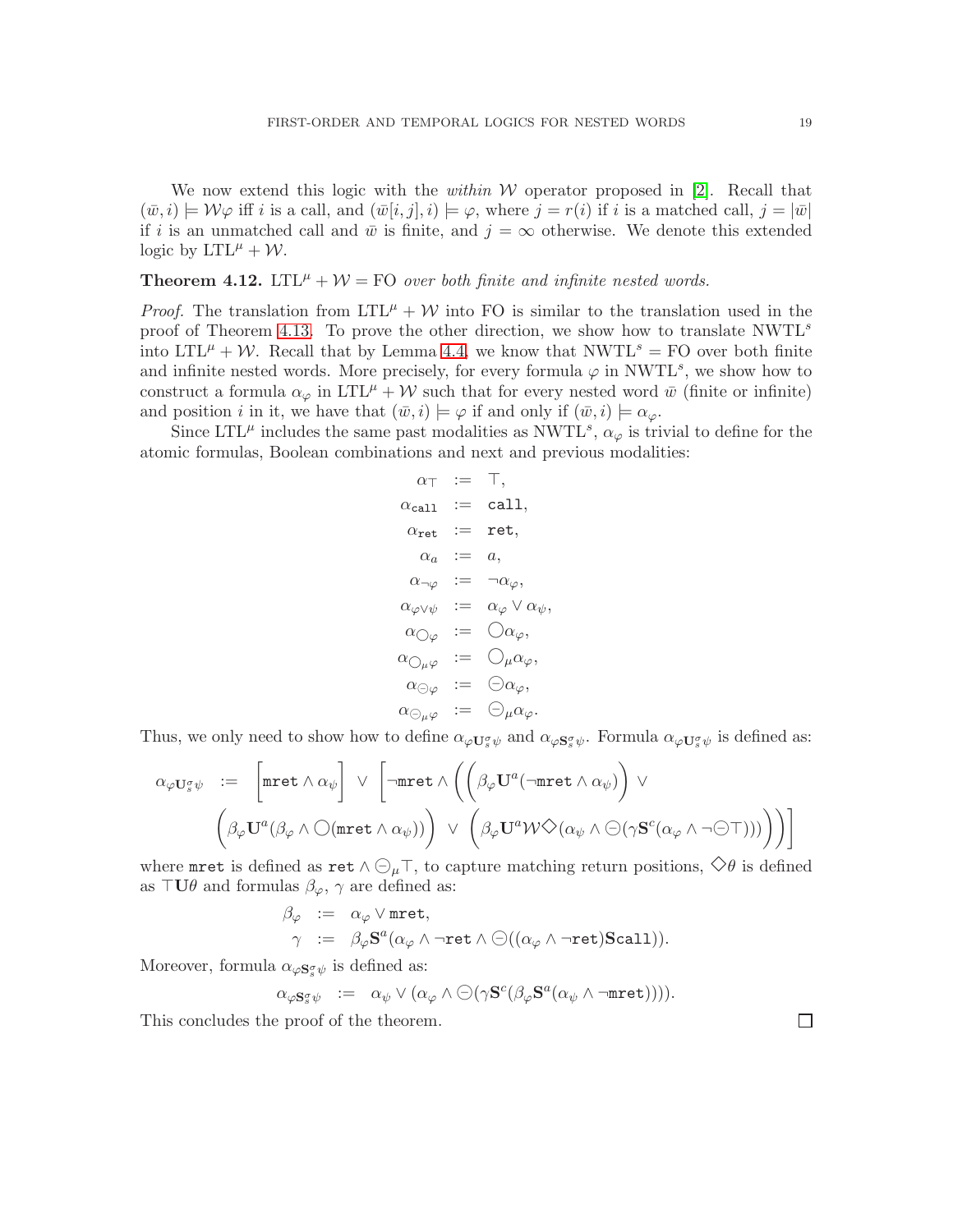4.3. CaRet and other within operators. The logic CaRet, as defined in [\[2\]](#page-39-2), did not have all the operators of LTL<sup> $\mu$ </sup>. In fact it did not have the previous operators  $\ominus$  and  $\ominus_{\mu}$ , and it only had linear and abstract until operators, and the call since operator. That is, CaRet was defined as

$$
\varphi, \varphi' \ := \ \top \ | \ a \ | \ \mathtt{call} \ | \ \mathtt{ret} \ | \ \neg \varphi \ | \ \varphi \vee \varphi' \ | \\ \bigcirc \varphi \ | \ \bigcirc \varphi \varphi \ | \ \ominus \varphi \varphi \ | \\ \varphi \mathbf{U} \varphi' \ | \ \varphi \mathbf{U}^a \varphi' \ | \ \varphi \mathbf{S}^c \varphi',
$$

and we assume that a ranges over  $\Sigma \cup \{ \text{pret} \}$ , where pret is true in pending returns. Notice that pret is not expressible with the remaining operators. Recall that the operator  $\Theta_c$  is the previous operator corresponding to call paths; formally,  $(\bar{w},i) \models \bigcirc_{c} \varphi$  iff  $\mathcal{C}(i)$  is defined and  $(\bar{w}, \mathcal{C}(i)) \models \varphi$ .

A natural question is whether there is an expressively-complete extension of this logic. It turns out that the past modality ⊖, together with two *within* operators based on C and  $\mathcal R$  (the innermost call and its return) functions provide such an extension. We define two new formulas  $\mathcal{C}\varphi$  and  $\mathcal{R}\varphi$  with the semantics as follows:

- $(\bar{w},i) \models \mathcal{C}\varphi$  iff  $(\bar{w}[j,i],j) \models \varphi$ , where  $j = \mathcal{C}(i)$  if  $\mathcal{C}(i)$  is defined, and  $j = 1$  otherwise.
- $(\bar{w},i) \models \mathcal{R}\varphi$  if  $(\bar{w}[i,j],i) \models \varphi$ , where  $j = \mathcal{R}(i)$  if  $\mathcal{R}(i)$  is defined, and  $j = |\bar{w}|$  (if  $\bar{w}$  is finite) or  $\infty$  (if  $\bar{w}$  is infinite) otherwise.

<span id="page-21-0"></span>The logic obtained by adding C and R to CaRet is denoted by CaRet  $\{\mathcal{C}, \mathcal{R}\}.$ 

**Theorem 4.13.** *CaRet* +  $\{C, \mathcal{R}\}$  = FO *over both finite and infinite nested words.* 

As a corollary (to the proof) we obtain the following:

**Corollary 4.14.** For every FO formula  $\varphi(x)$  over finite or infinite nested words, there is *a formula*  $\psi$  *of CaRet* + {C, R} *that does not use the* U<sup>a</sup> *operator, such that*  $\bar{w} \models \varphi(i)$  *iff*  $(\bar{w},i) \models \psi.$ 

The proof of this result is somewhat involved, and relies on different techniques. The operators used in CaRet do not correspond naturally to tree translations of nested words, and the lack of all until/since pairs makes a translation from NWTL hard. We thus use a composition argument *directly* on nested words. The theorem is proved for finite nested words, but the same techniques can be used to prove the infinite case.

We extend the vocabulary with two constants min and max, and assume that min is always interpreted as the first element of the nested word and max as the last element.

Let  $\bar{w}$  be a finite nested word of length n and and i an element in  $\bar{w}$ . Let  $c_1,\ldots,c_m$ , where  $m \geq 0$ , be all elements in  $\bar{w}$  such that, for each  $j \in [1,m], c_j < i$  and there is an element  $r_j$  such that  $\mu(c_j, r_j)$  and  $i \leq r_j$ . Assume without loss of generality that  $c_1 < c_2 < \cdots < c_m$ .

Fix  $k \geq 0$ . Let  $\Gamma$  be the set of all rank-k types of nested words with distinguished constants min and max (including the rank- $k$  type of the empty nested word). We define the word  $\Omega_k(\bar{w},i) = a_0a_1 \cdots a_m$  over alphabet  $\Gamma \times \Gamma$  as follows:

• The element  $a_0$  is labeled with the tuple whose first component is the rank-k type of  $(\bar{w}[1,c_1-1], \min, \max)$  and whose second component is the rank-k type of  $(\bar{w}[r_1+$ 1, n, min, max) if  $m \neq 0$  (notice that if  $c_1 = 1$  then  $\bar{w}[1, c_1 - 1]$  is the empty nested word, and the same is true of  $\bar{w}[r_{i+1},n]$  if  $r_m = n$ ; otherwise, it is labeled with the tuple whose first component is the rank-k type of  $(\bar{w}[1,i-1], \min, \max)$  and whose second component is the rank-k type of  $(\bar{w}[i,n], \min, \max)$  (notice that if  $i = 1$  then  $\bar{w}[1, i - 1]$  is the empty nested word);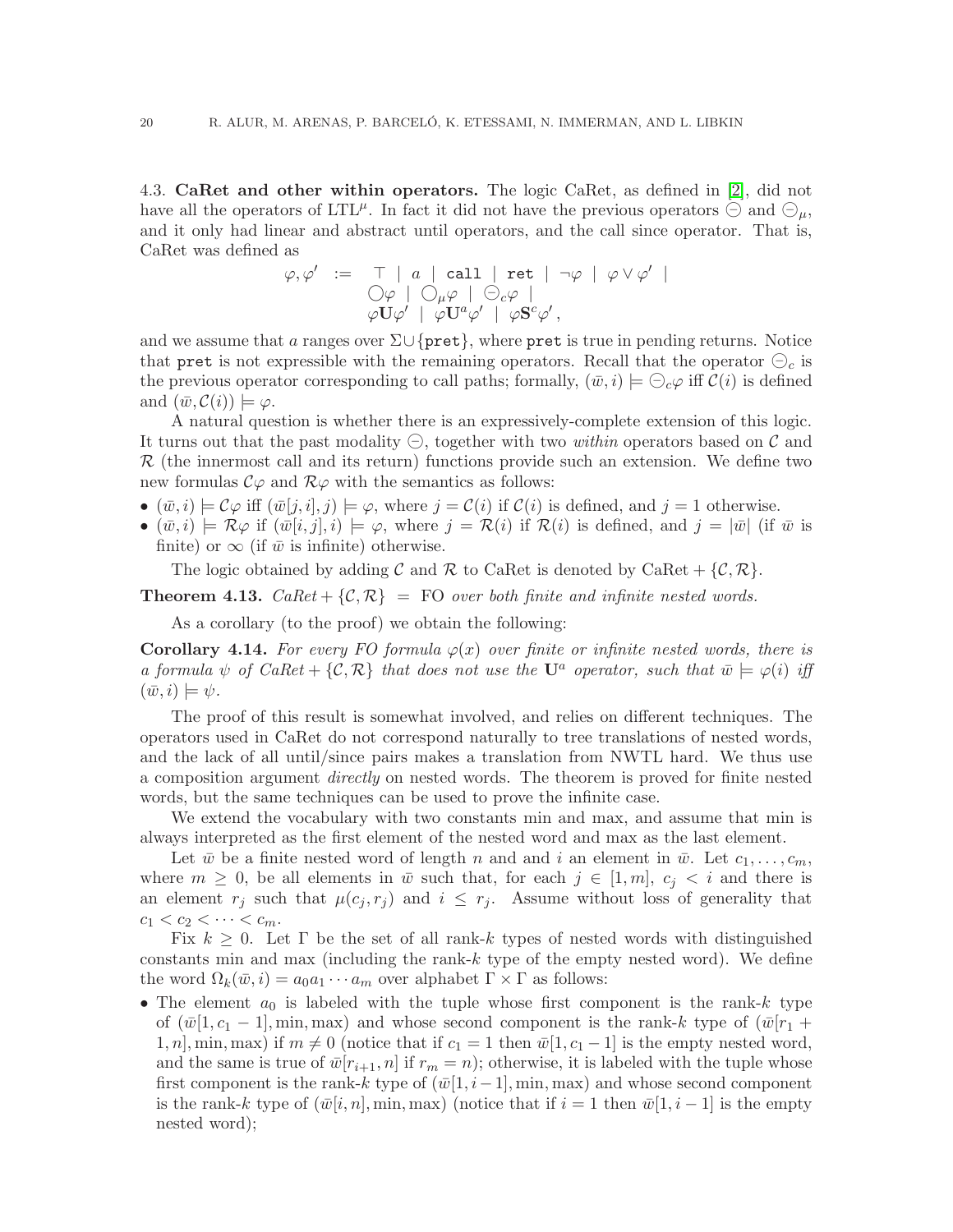- for each  $0 < j < m$ , the element  $a_j$  is labeled with the tuple whose first component is the rank-k type of  $(\bar{w}[c_j, c_{j+1} - 1], \min, \max)$  and whose second component is the rank-k type of  $(\bar{w}[r_{i+1}+1,r_i], \min, \max)$ ; and
- if  $m \neq 0$  then the element  $a_m$  is labeled with the the tuple whose first component is the rank-k type of  $(\bar{w}[c_m,i-1], \min, \max)$  and whose second component is the rank-k type of  $(\bar{w}[i,r_m], \min, \max)$ .

The following is our composition argument:

**Lemma 4.15** (Composition Method). Let  $\bar{w}_1$  and  $\bar{w}_2$  be two nested words, and let i and  $i'$  be two elements in  $\bar{w}_1$  and  $\bar{w}_2$ , respectively. Then  $\Omega_k(\bar{w}_1,i) \equiv_{k+2} \Omega_k(\bar{w}_2,i')$  implies  $(\bar{w}_1, i, \min, \max) \equiv_k (\bar{w}_2, i', \min, \max)$ .

*Proof.* First we need to introduce some terminology. Let  $\bar{w}$  be a finite nested word of length n and i be a position in  $\bar{w}$ . Assume elements  $c_1, \ldots, c_m, r_1, \ldots, r_m$  are defined as above. With each element s of  $\bar{w}$  we associate an element [s] of  $\Omega_k(\bar{w},i)$  as follows:

• If  $m \neq 0$  and s belongs to  $\bar{w}[1,c_1-1]$  or  $\bar{w}[r_1+1,n]$ , then [s] is the first element of  $\Omega_k(\bar{w},i)$ . In such case we say that  $\bar{w}[0,c_1-1]$  and  $\bar{w}[r_1+1,n]$  are the left and right intervals represented by [s], respectively.

If  $m = 0$  and s is an arbitrary element of  $\bar{w}$ , then [s] is also the first (and unique) element of  $\Omega_k(\bar{w},i)$ . In such case we say that  $\bar{w}[0,i-1]$  and  $\bar{w}[i,n]$  are the left and right intervals represented by [s], respectively.

- If  $m \neq 0$  and s belongs to  $\bar{w}[c_m,i-1]$  or  $\bar{w}[i,r_m]$ , then [s] is the last element of  $\Omega_k(\bar{w},i)$ . In such case we say that  $\bar{w}[c_m,i-1]$  and  $\bar{w}[i,r_m]$  are the left and right intervals represented by  $[s]$ , respectively.
- If  $m \neq 0$  and s belongs to  $\bar{w}[c_{\ell}, c_{\ell+1} 1]$  or  $\bar{w}[r_{\ell+1} + 1, r_{\ell}],$  for some  $1 \leq \ell < m$ , then [s] is the  $(\ell + 1)$ -th element of  $\Omega_k(\bar{w}, i)$ . In such case we say that  $\bar{w}[c_{\ell}, c_{\ell+1} - 1]$  and  $\bar{w}[r_{\ell+1}+1,r_{\ell}]$  are the left and right intervals represented by [s], respectively.

We denote by  $[s]^L$  and  $[s]^R$  the left and right intervals represented by  $[s]$ , respectively.

We now prove the lemma. For each round  $j$   $(0 \leq j \leq k)$  of the k-round game on  $(\bar{w}_1, i, \min, \max)$  and  $(\bar{w}_2, i', \min, \max)$ , Player II's response  $b_j$  in  $\bar{w}_2$  to an element  $a_j$ in  $\bar{w}_1$ , played by Player I is defined as follows (the strategy for the case when Player I picks a point in  $\bar{w}_2$  is completely symmetric). Assume that Player I plays element  $[a_i]$  in  $\Omega_k(\bar{w}_1,i)$  in round j of the  $(k+2)$ -round game on  $\Omega_k(\bar{w}_1,i)$  and  $\Omega_k(\bar{w}_2,i')$ . Then given that  $\Omega_k(\bar{w}_1,i) \equiv_{k+2} \Omega_k(\bar{w}_2,i')$ , Player II uses her winning strategy to choose a response  $[q_j]$ in  $\Omega_k(\bar{w}_2, i')$  to  $[a_j]$ . Thus, by definition of  $\Omega_k$ , we have that the right and left intervals represented by  $|a_i|$  have the same rank-k type as the right and left intervals represented by  $[q_i]$ , respectively. Hence, if  $a_i$  belongs to the left interval represented by  $[a_i]$ , then the Player II can find response  $b_j$  to  $a_j$  according to the winning strategy for the k-round game on  $[a_j]^L$  and  $[q_j]^L$ , and if  $a_j$  belongs to the right interval represented by  $[a_j]$ , then the Player II can find response  $b_j$  to  $a_j$  according to the winning strategy for the k-round game on  $[a_j]^R$  and  $[q_j]^R$ .

Assume that for round  $0 \leq j \leq k$  the elements played by following this strategy are (1)  $([p_1], \ldots, [p_j])$  in  $\Omega_k(\bar{w}_1, i)$ , (2)  $([q_1], \ldots, [q_j])$  in  $\Omega_k(\bar{w}_2, i')$ , (3)  $(a_1, \ldots, a_j)$  in  $\bar{w}_1$ , and (4)  $(b_1,\ldots,b_j)$  in  $\bar{w}_2$ . We note that by definition of the strategy, for every  $i \in [1,j]$ , we have that  $a_i = p_i$  or  $b_i = q_i$ . Since we assume that the  $[p_j]$ 's and  $[q_j]$ 's are played according to a winning strategy for Player II in the  $(k+2)$ -round game on  $\Omega_k(\bar{w}_1, i)$  and  $\Omega_k(\bar{w}_2, i')$ , it is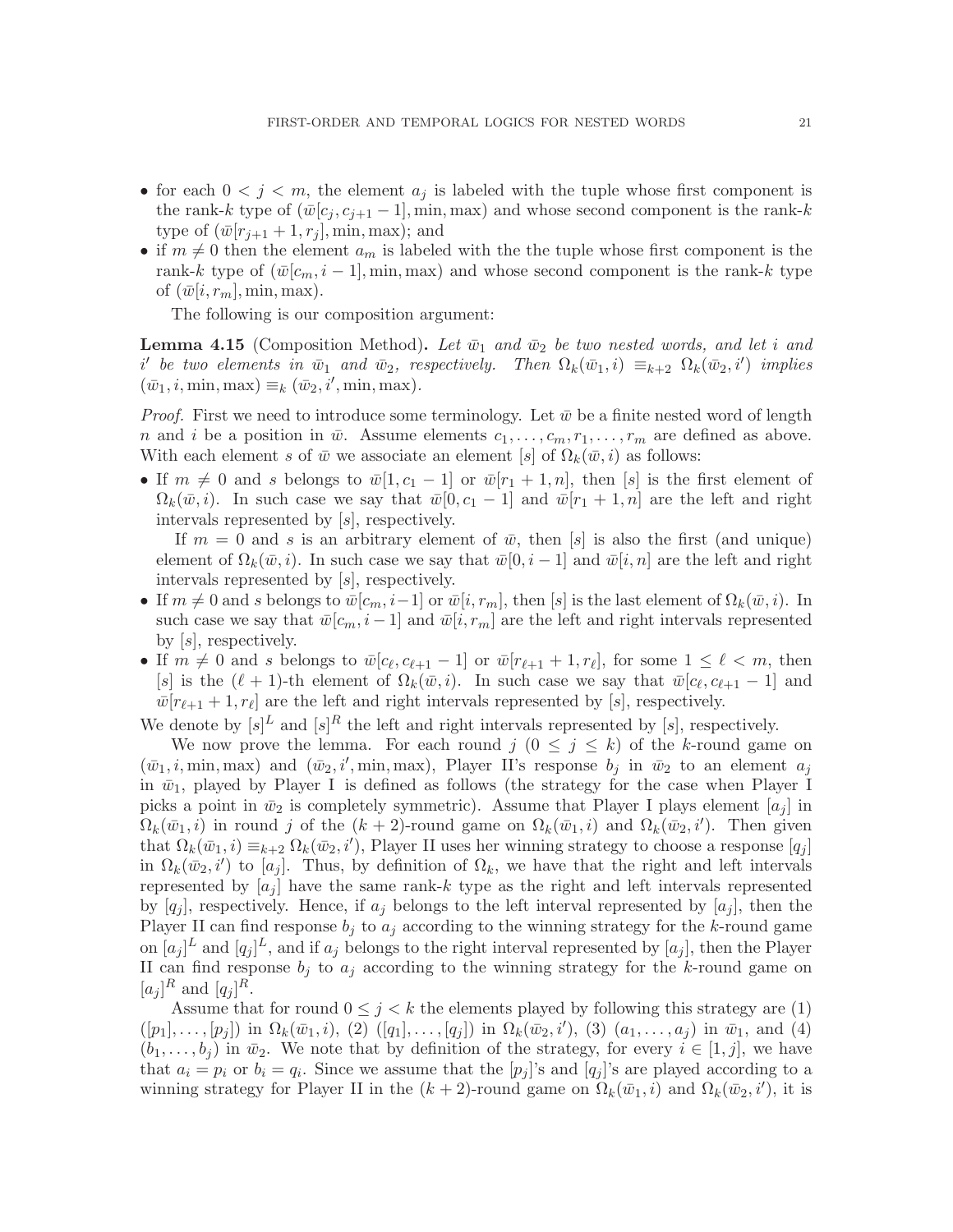the case that:

$$
\begin{aligned} (\Omega_k(\bar{w}_1, i), [p_1], \dots, [p_j]) & \equiv_{k-j+2} \\ (\Omega_k(\bar{w}_2, i'), [q_1], \dots, [q_j]). \end{aligned}
$$

By the way the strategy is defined, for each  $\ell \in [1, j]$ , if  $\bar{a}_{\ell}^{L}$  and  $\bar{a}_{\ell}^{R}$  are the subtuples of  $(a_1, \ldots, a_j)$  containing the elements from  $(a_1, \ldots, a_j)$  that belong to  $[a_\ell]^L$  and  $[a_\ell]^R$ , respectively, then the corresponding subtuples  $\bar{b}_{\ell}^L$  and  $\bar{b}_{\ell}^R$  of  $(b_1,\ldots,b_j)$  contain the elements from  $(b_1,\ldots,b_j)$  that belong to  $[b_\ell]^L$  and  $[b_\ell]^R$ , respectively. Further, by definition of the strategy, we also have that  $([a_\ell]^L, \bar{a}^L_\ell, \min, \max) \equiv_{k-j} ([b_\ell]^L, \bar{b}^L_\ell, \min, \max)$  and  $([a_{\ell}]^R, \bar{a}_{\ell}^R, \min, \max) \equiv_{k-j} ([b_{\ell}]^R, \bar{b}_{\ell}^R, \min, \max).$ 

We now show how to define Player II's response in the round  $j + 1$ . Let us assume without loss of generality that for round  $j + 1$  of the game on  $(\bar{w}_1, i, \min, \max)$  and  $(\bar{w}_2, i', \text{min}, \text{max})$ , Player I picks an element  $a_{j+1}$  in  $\bar{w}_1$  that belongs to the left interval represented by  $[a_{i+1}]$  (all the other cases can be treated in a similar way). Player II response  $b_{j+1}$  in  $\bar{w}_2$  is defined as follows. First, there must be an element [s] in  $\Omega_k(\bar{w}_2,i')$  such that

$$
(\Omega_k(\bar{w}_1, i), [p_1], \dots, [p_j], [p_{j+1}]) \equiv_{k-j+1}
$$
  

$$
(\Omega_k(\bar{w}_2, i'), [q_1], \dots, [q_j], [s]),
$$

where  $p_{i+1} = a_{i+1}$ . The latter, together with the way that the strategy is defined, implies that there is an element b in  $[s]^L$  such that  $([a_{j+1}]^L, \bar{a}', a_{j+1}, \min, \max) \equiv_{k-j-1}$  $([s]^L, \bar{b}', b, \min, \max)$ , where  $\bar{a}'$  is the subtuple of  $(a_1, \ldots, a_j)$  containing all the elements in  $(a_1, \ldots, a_j)$  that belong to  $[a_{j+1}]^L$  and  $\bar{b}'$  is the corresponding subtuple of  $(b_1, \ldots, b_j)$ . We then set  $b_{i+1} = b$ .

We show by induction that, for each  $j \leq k$ , if  $(a_1, \ldots, a_j)$  and  $(b_1, \ldots, b_j)$  are the first j moves played by Player I and Player II on  $(\bar{w}_1, i, \min, \max)$  and  $(\bar{w}_2, i', \min, \max)$ , respectively, according to the strategy defined above, then  $((a_1, \ldots, a_i), (b_1, \ldots, b_i))$  defines a partial isomorphism between  $(\bar{w}_1, i, \min, \max)$  and  $(\bar{w}_2, i', \min, \max)$ . This is sufficient to show that  $(\bar{w}_1, i, \min, \max) \equiv_k (\bar{w}_2, i', \min, \max)$ .

Assume  $j = 0$ . Since  $\Omega_k(\bar{w}_1, i) \equiv_{k+2} \Omega_k(\bar{w}_2, i')$ , it must be the case that the labels of the last elements of  $\Omega_k(\bar{w}_1, i)$  and  $\Omega_k(\bar{w}_2, i')$  coincide. Thus,  $([i]^R, i) \equiv_0 ([i']^R, i')$ , and we conclude that i and i' have the same label, and i is a call (resp. return) iff i' is a call (resp. return). Further, if  $i = \min$  then  $\Omega_k(\bar{w}_1, i)$  has only one element and that element is labeled  $(\tau_{\varepsilon}, \tau)$ , for some  $\tau \neq \tau_{\varepsilon}$ . Since  $\Omega_k(\bar{w}_1, i) \equiv_{k+2} \Omega_k(\bar{w}_2, i')$ ,  $\Omega_k(\bar{w}_2, i)$  also has a single element and that element is labeled  $(\tau_{\varepsilon}, \tau)$ . It follows that  $i' = \min$ . The converse can be proved analogously. In the same way it is possible to show that  $i = \max$  iff  $i' = \max$ .

Assume that the property holds for j. Also, assume without loss of generality that for the round  $j + 1$  of the game on  $(\bar{w}_1, i, \min, \max)$  and  $(\bar{w}_2, i', \min, \max)$ , Player I picks an element  $a_{i+1}$  in  $\bar{w}_1$  that belongs to the right interval represented by  $[a_{i+1}]$  (all the other cases can be treated in a similar way). We prove that  $b_{j+1}$  as defined above preserves the partial isomorphism. First we show that  $a_{j+1} = i$  iff  $b_{j+1} = i'$ . In this case  $[a_{j+1}]$  is the last element of  $\Omega_k(\bar{w}_1,i)$ , and  $\Omega_k(\bar{w}_1,i) \equiv_{k+2} \Omega_k(\bar{w}_2,i')$  implies that  $[b_{j+1}]$  is the last element of  $\Omega_k(\bar{w}_2, i')$ . Since  $a_{j+1} = i$  is the first element of  $[a_{j+1}]^R$ ,  $b_{j+1}$  has to be the first element of  $[b_{j+1}]^R$ , which is i'.

In the same way it is possible to prove that  $a_{j+1} = \min$  iff  $b_{j+1} = \min$ , and that  $a_{i+1} = \max \text{ iff } b_{i+1} = \max.$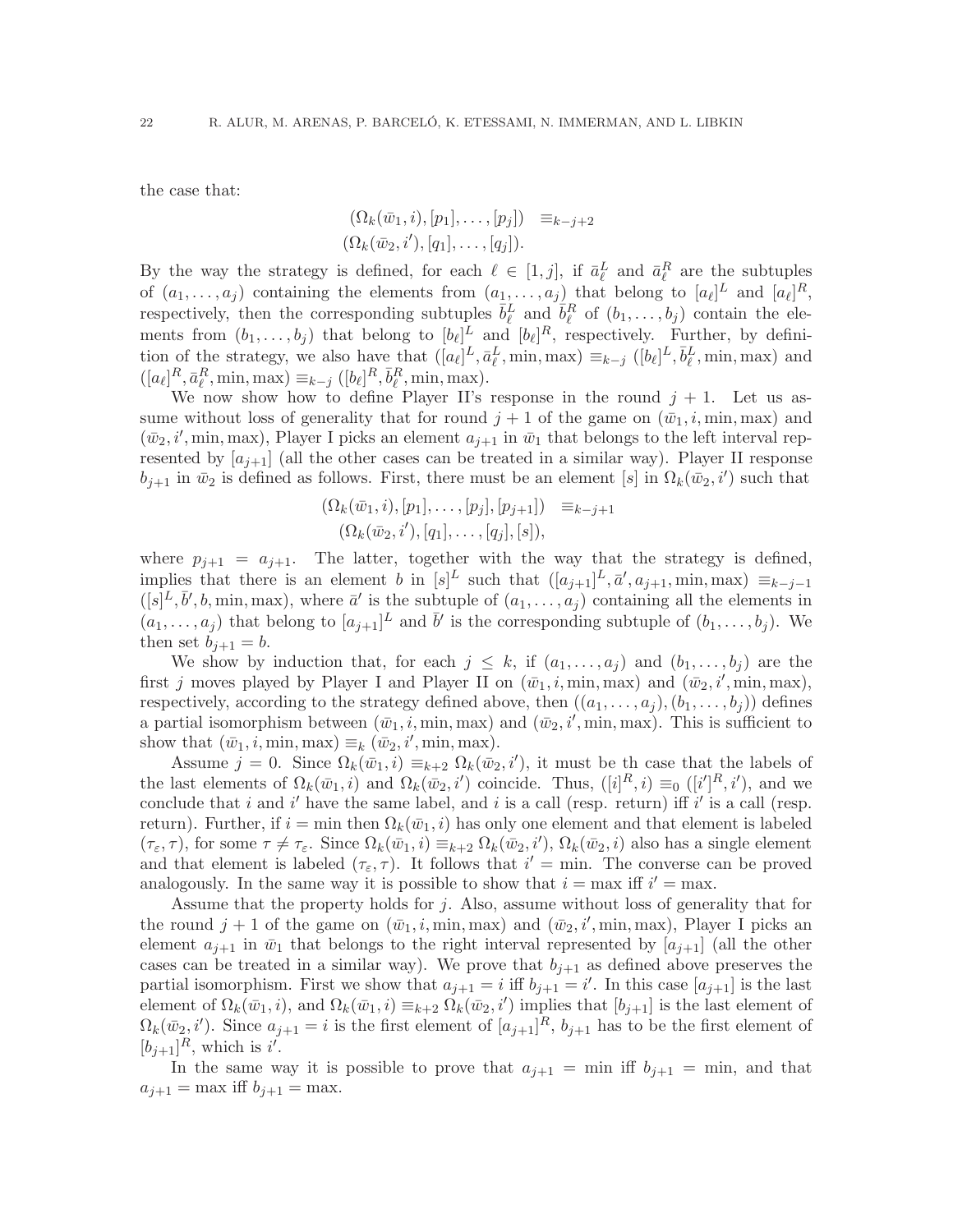Further, it is also clear that the label of  $a_{i+1}$  in  $\bar{w}_1$  is a iff the label of  $b_{i+1}$  in  $\bar{w}_2$  is a, for each  $a \in \Sigma$ . Next we consider the remaining cases.

- $a_{j+1} \in \text{call. Then } ([a_{j+1}]^R, \bar{a}', a_{j+1}, \min, \max) \equiv_{k-j-1} ([b_{j+1}]^R, \bar{b}', b_{j+1}, \min, \max)$ , where  $\bar{a}^{\prime}$  is the subtuple of  $(a_1,\ldots,a_j)$  containing all the elements in  $(a_1,\ldots,a_j)$  that belong to  $[a_{j+1}]^L$  and  $\bar{b}'$  is the corresponding subtuple of  $(b_1,\ldots,b_j)$ . This immediately implies that  $b_{i+1} \in \text{call}$ . The converse is proved analogously.
- $a_{j+1} \in \text{ret.}$  This is similar to the previous case.
- Suppose first that  $a_{j+1} < a_{\ell}$  holds for some  $\ell \in [1, j]$ . Since  $a_{j+1}$  belongs to  $[a_{j+1}]^R$ , we have that  $a_{\ell}$  belongs to  $[a_{\ell}]^R$  and, thus, we only need to consider the cases  $[a_{\ell}] = [a_{j+1}]$ and  $[a_{j+1}] < [a_{\ell}]$ . If  $[a_{\ell}] = [a_{j+1}]$ , then  $([a_{\ell}]^R, a_{\ell}, a_{j+1}) \equiv_0 ([b_{\ell}]^R, b_{\ell}, b_{j+1})$  and, therefore,  $b_{j+1} < b_l$  also holds. If  $[a_{j+1}] < [a_\ell]$ , then  $[b_{j+1}] < [b_\ell]$  and, thus,  $b_{j+1} < b_\ell$  holds since  $b_\ell$ and  $b_{j+1}$  belong to  $[b_{\ell}]^R$  and  $[b_{j+1}]^R$ , respectively.

Suppose, on the other hand, that  $a_{\ell} < a_{i+1}$  holds for some  $\ell \in [1, j]$ . We need to consider three cases:  $[a_{\ell}] = [a_{j+1}], [a_{\ell}] < [a_{j+1}]$  and  $[a_{j+1}] < [a_{\ell}].$  If  $[a_{\ell}] = [a_{j+1}],$  then  $([a_\ell]^R, a_\ell, a_{j+1}) \equiv_0 ([b_\ell]^R, b_\ell, b_{j+1})$  and, therefore,  $b_\ell < b_{j+1}$  also holds. If  $[a_{j+1}] > [a_\ell]$ , then  $a_{\ell}$  belongs to  $[a_{\ell}]^L$  and  $[b_{j+1}] < [b_{\ell}]$  and, thus,  $b_{\ell} < b_{j+1}$  holds since  $b_{\ell}$  belongs to  $[b_{\ell}]^L$  while  $b_{j+1}$  belongs to  $[b_{j+1}]^R$ . Finally, if  $[a_{\ell}] > [a_{j+1}]$ , then  $[b_{\ell}] > [b_{j+1}]$  and, thus,  $b_{\ell} < b_{j+1}$  holds since  $b_{j+1}$  belongs to  $[b_{j+1}]^R$  and every element in  $[b_{j+1}]^R$  is bigger than every element in either  $[b_{\ell}]^R$  or  $[b_{\ell}]^L$ .

The converse is proved analogously.

• Suppose first that  $\mu(a_{j+1},a_{\ell})$  holds for some  $\ell \in [1,j]$ . Since  $a_{j+1}$  belongs to the right interval represented by  $[a_{j+1}]$ , it is the case that  $[a_{\ell}]$  also belongs to  $[a_{j+1}]^R$ . Thus, given that  $([a_\ell]^R, a_\ell, a_{j+1}) \equiv_0 ([b_\ell]^R, b_\ell, b_{j+1})$ , we conclude that  $\mu(b_{j+1}, b_\ell)$  holds.

Second,  $\mu(a_{\ell}, a_{j+1})$  holds for some  $\ell \in [1, j]$ . It is not hard to see that  $[a_{\ell}] =$  $[a_{j+1}]$ . We need to consider two cases: If  $a_{\ell}$  belongs to  $[a_{j+1}]^R$ , then  $([a_{\ell}]^R, a_{\ell}, a_{j+1}) \equiv_0$  $([b_{\ell}]^R, b_{\ell}, b_{j+1}),$  and thus,  $\mu(b_{\ell}, b_{j+1})$  holds. If  $a_{\ell}$  belongs to  $[a_{j+1}]^L$ , then  $a_{\ell}$  is the first element of  $[a_{j+1}]^L$  and  $a_{j+1}$  is the last element of  $[a_{j+1}]^R$ . Thus, since  $([a_{j+1}]^L, a_{\ell}, \min) \equiv_0$  $([b_{j+1}]^L, b_{\ell}, \text{min})$ , we conclude that  $b_{\ell}$  is the first element of  $[b_{j+1}]^L$ . Further, since  $([a_{j+1}]^R, a_{j+1}, \text{max}) \equiv_0 ([b_{j+1}]^L, b_{j+1}, \text{max})$ , we conclude that  $b_{j+1}$  is the last element of  $[b_{j+1}]^R$ . Therefore,  $\mu(b_\ell, b_{j+1})$  holds.

The converse is proved analogously.

This concludes the proof of the lemma.

We now present the proof of Theorem [4.13.](#page-21-0)

*Proof of Theorem [4.13.](#page-21-0)* We first show that every CaRet +  $\{\mathcal{R}, \mathcal{C}\}\$  formula  $\varphi$  is equivalent to an FO formula  $\alpha_{\varphi}(x)$  over nested words, that is, for every nested word  $\bar{w}$  it is the case that  $(\bar{w},i) \models \varphi$  iff  $\bar{w} \models \alpha_{\varphi}(i)$ . The translation is standard, and can be done by recursively defining  $\alpha_{\varphi}(x)$  from  $\varphi$  as shown below. We use the notation  $\theta(x)^{[y,z]}$  for the *relativization* of  $\theta(x)$  to elements in the interval  $[y, z]$ , that is,  $\theta(x)^{[y,z]}$  is obtained from  $\theta(x)$  by replacing each subformula of the form  $\exists u \beta$  with  $\exists u(y \leq u \land u \leq z \land \beta)$  and each subformula of the form  $\forall u\beta$  with  $\forall u(y \leq u \land u \leq z \rightarrow \beta)$ . Here is the translation:

 $\Box$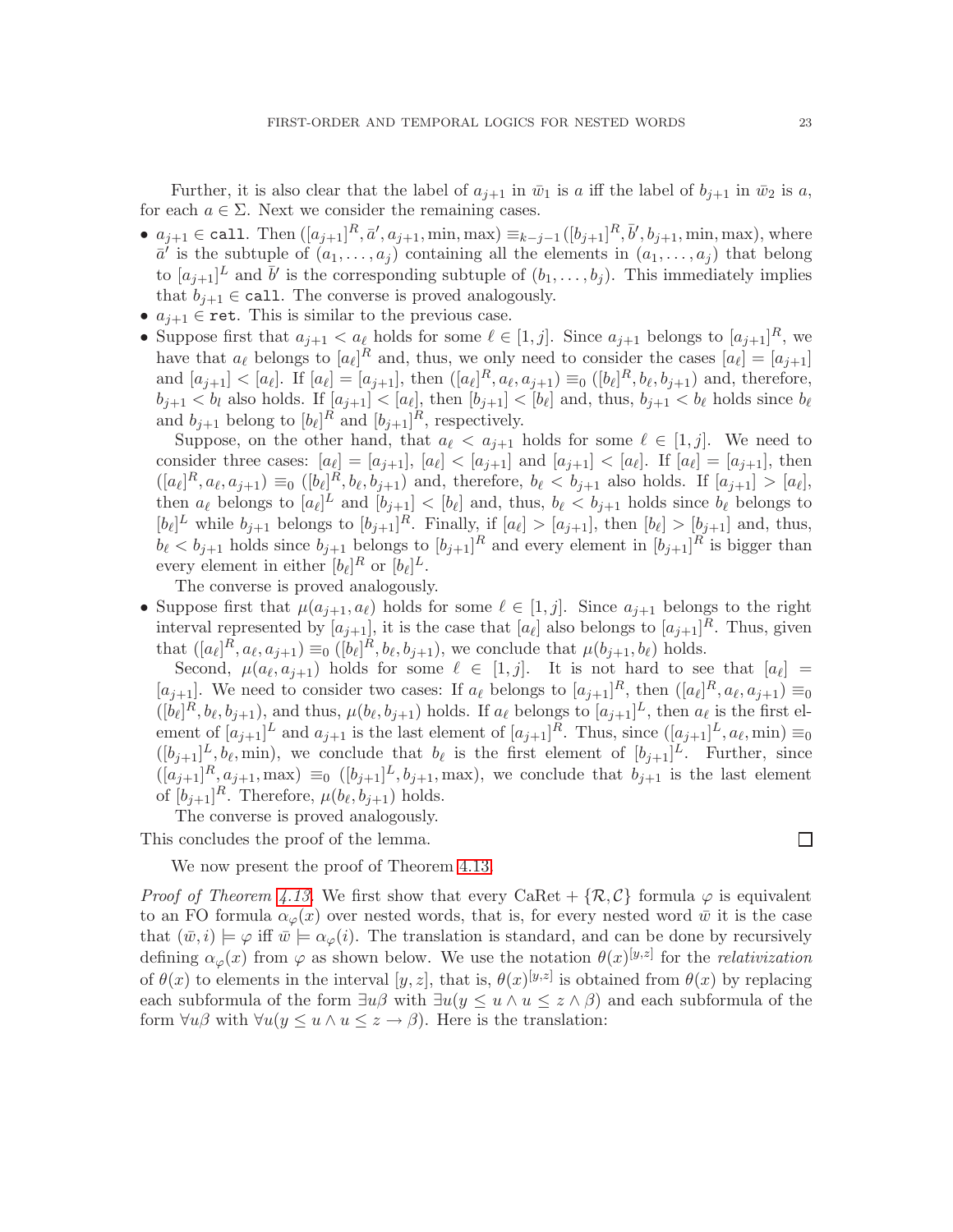$$
\alpha_a(x) := P_a(x),
$$
  
\n
$$
\alpha_{ca11}(x) := ca11(x),
$$
  
\n
$$
\alpha_{ret}(x) := ret(x),
$$
  
\n
$$
\alpha_{int}(x) := -ca11(x) \land -ret(x),
$$
  
\n
$$
\alpha_{pre}(x) := ret(x) \land -\frac{3y\mu(y, x)}{y, x},
$$
  
\n
$$
\alpha_{-\varphi}(x) := \alpha_{\varphi}(x),
$$
  
\n
$$
\alpha_{\varphi\psi}\psi(x) := \alpha_{\varphi}(x) \lor \alpha_{\psi}(x),
$$
  
\n
$$
\alpha_{\varphi\varphi}(x) := \exists y (x < y \land -\frac{1}{2}z(x < z \land z < y) \land \alpha_{\varphi}(y)),
$$
  
\n
$$
\alpha_{\varphi\varphi}(x) := \exists y (y < x \land -\frac{1}{2}z(y < z \land z < x) \land \alpha_{\varphi}(y)),
$$
  
\n
$$
\alpha_{\varphi\varphi}(x) := \exists y (u(x, y) \land \alpha_{\varphi}(y)),
$$
  
\n
$$
\alpha_{\varphi\varphi}(x) := \exists y (x < x \land x < z \land \mu(y, z) \land \alpha_{\varphi}(y),
$$
  
\n
$$
\forall u \forall v (u < x \land x < v \land \mu(u, v) \rightarrow u = y \lor u < y)),
$$
  
\n
$$
\alpha_{\varphi U\psi}(x) := \exists y ((x < y \lor x = y) \land \alpha_{\psi}(y) \land
$$
  
\n
$$
\forall z (z < y \land (z = x \lor x < z) \rightarrow \alpha_{\varphi}(z))),
$$
  
\n
$$
\alpha_{\varphi U\psi}(x) := \exists y ((x < y \lor x = y) \land \alpha_{\psi}(y) \land
$$
  
\n
$$
\forall z (z < y \land (z = x \lor x < z) \land \forall u \forall v (u < y \land y < v \land \mu(u, v) \rightarrow u < x) \land
$$
  
\n
$$
\forall z (z < y \land (z = x \lor x < z) \land \forall u \forall v (u < z \land x < v \land \mu(u, v) \rightarrow u < x) \land \alpha_{\varphi}(z))),
$$
  
\n
$$
\alpha_{
$$

We now show the other direction, that is,  $FO \subseteq CARet + \{R, C\}$ . We start by proving the result for FO sentences (that is, we prove that for every FO sentence  $\varphi$  there is an CaRet +  $\{\mathcal{R}, \mathcal{C}\}$  formula  $\psi$ , such that  $\bar{w} \models \varphi$  iff  $(\bar{w}, 1) \models \psi$ , and then extend it to the case of FO formulas with one free variable. Let  $\varphi$  be an FO sentence. We use induction on the quantifier rank to prove that  $\varphi$  is equivalent to an CaRet + { $\mathcal{R}, \mathcal{C}$ } formula.

For  $k = 0$  the property trivially holds, as  $\varphi$  is a Boolean combination of formulas of the form  $P_a(\text{min})$ ,  $P_a(\text{max})$ ,  $\min < \max$ ,  $\mu(\min, \max)$ , etc. All of them can be easily expressed in CaRet +  $\{\mathcal{R}, \mathcal{C}\}.$ 

We now prove for  $k+1$  assuming that the property holds for k. Since every FO sentence of quantifier rank  $k+1$  is a Boolean combination of FO sentences of the form  $\exists x \varphi(x)$ , where  $\varphi(x)$  is a formula of quantifier rank k, we just have to show how to express in CaRet + { $\mathcal{R}, \mathcal{C}$ } a sentence of this form.

Let  $\Gamma$  be the set of all rank-k types of nested words over alphabet  $\Sigma \cup \{\min, \max\}$ . We distinguish by  $\tau_{\varepsilon}$  the rank-k type of the empty nested word. By induction hypothesis, for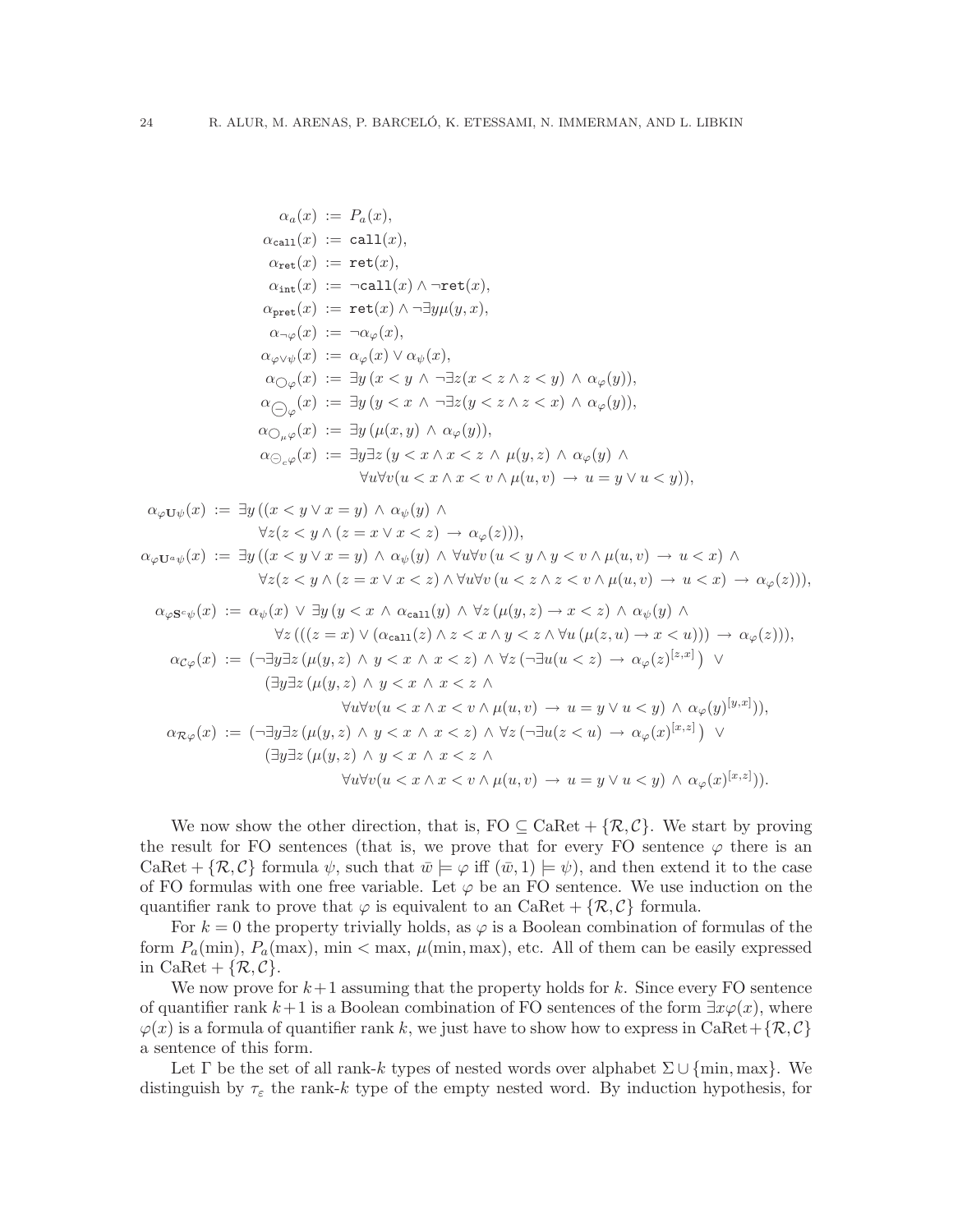each  $\tau \in \Gamma$  there is an CaRet  $+ \{R, C\}$  formula  $\xi_{\tau}$  such that  $(\bar{w}, 1) \models \xi_{\tau}$  iff the rank-k type of  $(\bar{w}, \min, \max)$  is  $\tau$ .

Let  $\Lambda$  be the set of all rank- $(k + 2)$  types of words over alphabet  $\Gamma \times \Gamma$ . We first construct, for each  $\lambda \in \Lambda$ , an CaRet +  $\{\mathcal{R}, \mathcal{C}\}\$  formula  $\alpha_{\lambda}$  over alphabet  $\Sigma$  such that,

$$
(\bar{w}, i) \models \alpha_{\lambda} \iff \text{the rank-}(k+2) \text{ type of } \Omega_k(\bar{w}, i) \text{ is } \lambda,
$$

for each nested word  $\bar{w}$  and position i of  $\bar{w}$ .

Fix  $\lambda \in \Lambda$ . From Kamp's theorem [\[14\]](#page-39-24), there is an LTL formula  $\beta_{\lambda}$  over alphabet  $\Gamma \times \Gamma$ such that a word u satisfies  $\beta_{\lambda}$  evaluated on its last element iff the rank- $(k+2)$  type of u is λ. By the separation property of LTL, we can assume that  $β<sub>λ</sub>$  only mentions past modalities  $\Theta$  and S. Moreover, given that  $\varphi S \psi \equiv \psi \vee (\varphi \wedge \Theta(\varphi S \psi))$ , we can also assume that  $\beta_{\lambda}$  is a Boolean combination of formulas of the form either  $\theta$  or  $\bigodot \theta'$ , where  $\theta$  does not mention any temporal modality and  $\theta'$  is an arbitrary past LTL formula. Thus, since CaRet + { $\mathcal{R}, \mathcal{C}$ } is closed under Boolean combinations, to show how to define  $\alpha_{\lambda}$  from  $\beta_{\lambda}$ , we only need to consider two cases: (1)  $\beta_{\lambda}$  is an LTL formula over  $\Gamma \times \Gamma$  without temporal modalities, and (2)  $\beta_{\lambda}$  is of the form  $\bigcirc \theta$ , where  $\theta$  is an arbitrary past LTL formula over  $\Gamma \times \Gamma$ . Next we consider these two cases.

- Assume that  $\beta_{\lambda}$  is an LTL formula without temporal modalities. Then  $\alpha_{\lambda}$  is defined to be  $\beta_{\lambda}^{\circ}$ , where ()° is defined recursively as follows. Given  $(\tau, \tau') \in \Gamma \times \Gamma$ ,  $(\tau, \tau')^{\circ}$  is defined as follows, where we assume that  $\tau_a$  is the rank-k type of any nested word with a single element labeled  $a \ (a \in \Sigma)$ :
	- (1) If  $\tau, \tau' \neq \tau_{\varepsilon}$ , then  $(\tau, \tau')^{\circ}$  is defined as the disjunction of the following formulas:
		- (a)  $(\neg \textsf{ret} \land \ominus_c \top \land \ominus (\neg \textsf{call} \land \mathcal{C}\xi_\tau) \land \mathcal{R}\xi_{\tau'});$
		- (b)  $V_{\{a|\tau=\tau_a\}}(\neg \text{ret } \wedge \ominus_c \top \wedge \ominus(\text{call } \wedge a) \wedge \mathcal{R}\xi_{\tau'});$
		- (c)  $(\neg \text{ret} \land \neg \ominus_c \top \land \ominus \mathcal{C} \xi_{\tau} \land \mathcal{R} \xi_{\tau'});$
		- (d) (pret  $\wedge \bigodot C \xi_{\tau} \wedge \mathcal{R} \xi_{\tau'}$ );
		- (e)  $V_{\{a|\tau'=\tau_a\}}(\text{ret }\wedge\text{-pret }\wedge \text{ a }\wedge\bigodot(\neg\text{call }\wedge\mathcal{C}\xi_{\tau}));$
		- (f)  $\bigvee_{\{(a,b)|\tau=\tau_a,\tau'=\tau_b\}}$  (ret  $\wedge$   $\neg$ pret  $\wedge$  b  $\wedge$   $\ominus$  (call  $\wedge$  a)).
	- (2) if  $\tau' = \tau_{\varepsilon}$  then  $(\tau, \tau')^{\circ}$  is simply  $\neg$   $\neg$ ; and
	- (3) if  $\tau = \tau_{\varepsilon}$  and  $\tau' \neq \tau_{\varepsilon}$ , then  $(\tau, \tau')^{\circ}$  is defined as  $\neg \ominus \top \wedge \mathcal{R}\xi_{\tau'}$ .

Furthermore, if  $\psi$  and  $\varphi$  are LTL formulas without temporal modalities, then

$$
(\neg \varphi)^{\circ} := \neg \varphi^{\circ},
$$
  

$$
(\varphi \vee \psi)^{\circ} := \varphi^{\circ} \vee \psi^{\circ}.
$$

- Assume that  $\beta_{\lambda}$  is a formula of the form  $\bigcirc \theta$ , where  $\theta$  is an arbitrary past LTL formula. Then  $\alpha_{\lambda}$  is defined to be  $\beta^*_{\lambda}$ , where ( )<sup>\*</sup> is defined recursively as follows. Given  $(\tau, \tau') \in$  $\Gamma \times \Gamma$ ,  $(\tau, \tau')^*$  is defined as follows:
	- (1) If  $\tau, \tau' \neq \tau_{\varepsilon}$ , then  $(\tau, \tau')^*$  is defined as the disjunction of the following formulas:
		- (a)  $\odot ((\neg \text{call} \lor (\text{call} \land \neg \bigcirc_{\mu} \top)) \land \mathcal{C}\xi_{\tau}) \land \bigcirc_{\mu} \bigcirc ((\neg \text{ret} \lor \text{pret}) \land \mathcal{R}\xi_{\tau'});$
		- (b)  $\bigvee_{\{a|\tau=\tau_a\}} \bigodot ( \text{call } \wedge \bigcirc_{\mu} \top \wedge a) \wedge \bigcirc_{\mu} \bigcirc (\neg \text{ret } \wedge \mathcal{R}\xi_{\tau'});$
		- (c)  $\bigvee_{\{(a,b)|\tau=\tau_a,\tau'=\tau_b\}} \bigodot (call \wedge \bigcirc_{\mu} \top \wedge a) \wedge \bigcirc_{\mu} \bigcirc (\mathtt{ret} \wedge b);$
		- (d)  $\bigvee_{\{a|\tau'=\tau_a\}}$   $\ominus$   $(\neg \text{call} \land \mathcal{C}\xi_{\tau}) \land \bigcirc_{\mu} \bigcirc$  (ret  $\land \neg \text{pret} \land a$ ).
	- (2) if  $\tau = \tau_e$  and  $\tau' \neq \tau_e$ , then  $(\tau, \tau')^*$  is defined as  $\neg \ominus \top \wedge \bigcirc_{\mu} \bigcirc \mathcal{R} \xi_{\tau'}$ ;
	- (3) if  $\tau \neq \tau_{\varepsilon}$  and  $\tau' = \tau_{e}$ , then  $(\tau, \tau')^*$  is defined as  $\bigodot C\xi_{\tau} \wedge \neg \bigodot_{\mu} \bigcirc \tau'$ ; and
	- (4) if  $\tau, \tau' = \tau_{\varepsilon}$  then  $(\tau, \tau')^*$  is defined as  $\neg \ominus \top \wedge \neg \ominus_{\mu} \bigcirc \top$ .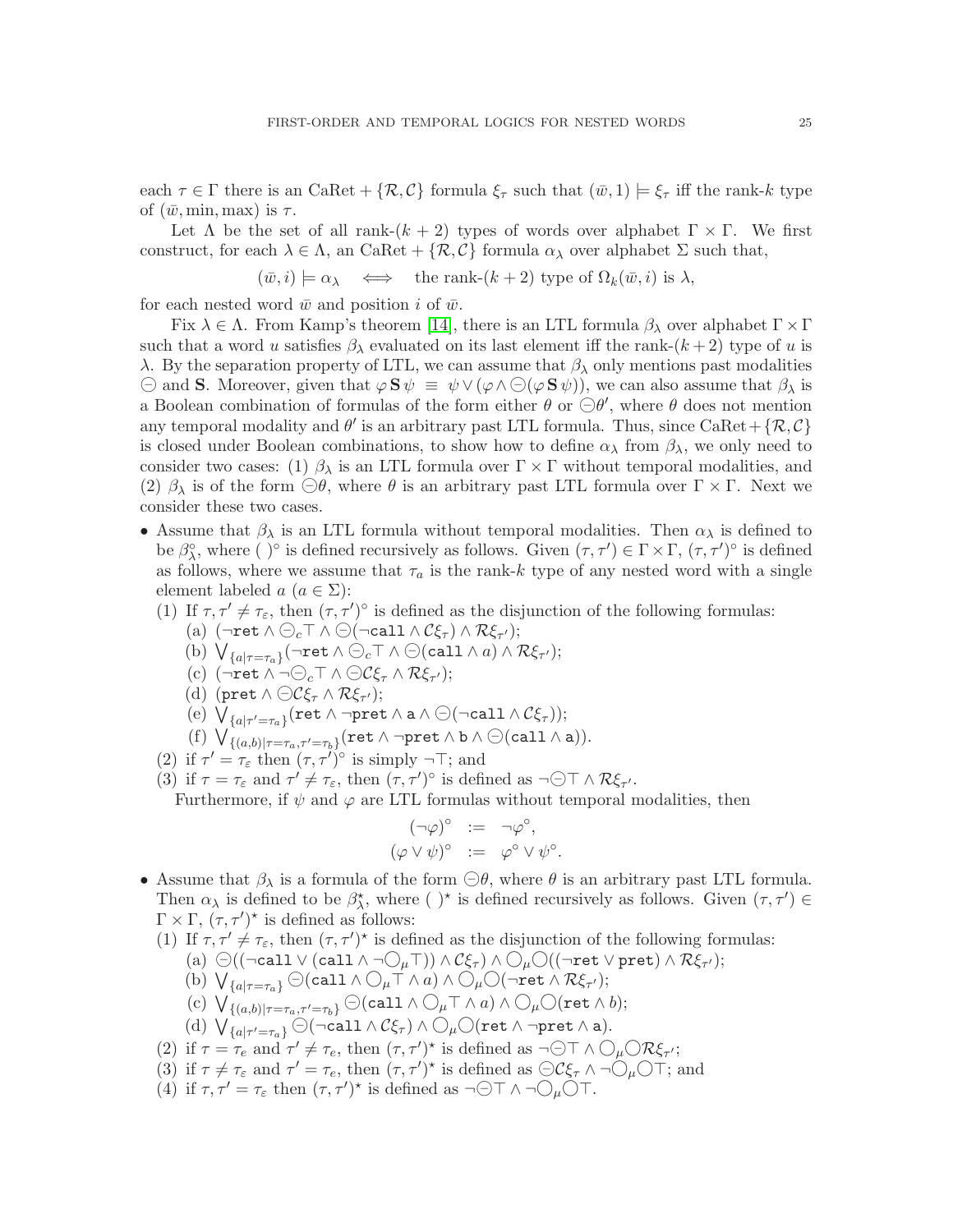Furthermore, if  $\psi$  and  $\varphi$  are past LTL formulas, then

$$
(\neg \varphi)^{\star} := \neg \varphi^{\star},
$$
  
\n
$$
(\varphi \vee \psi)^{\star} := \varphi^{\star} \vee \psi^{\star},
$$
  
\n
$$
(\ominus \varphi)^{\star} := \ominus_c \varphi^{\star},
$$
  
\n
$$
(\varphi \mathbf{S} \psi)^{\star} := \varphi^{\star} \mathbf{S}^c \psi^{\star}.
$$

Now, let  $\exists x \varphi(x)$  be an FO sentence such that the quantifier rank of  $\varphi(x)$  is k. Then, from our composition method  $\varphi(x)$  can be expressed in CaRet + { $\mathcal{R}, \mathcal{C}$ } as the formula  $\bigvee_{\lambda \in \Lambda'} \alpha_{\lambda}$ , where  $\Lambda' \subseteq \Lambda$  is the set of all rank- $(k+2)$  types of words over alphabet  $\Gamma \times \Gamma$ that belong to  $\{\Omega_k(\bar{w},i) \mid \bar{w} \models \varphi(i)\}.$  Thus,  $\exists x \varphi(x)$  can be expressed as the following CaRet +  $\{\mathcal{R}, \mathcal{C}\}$  formula:  $\top \mathbf{U}(\bigvee_{\lambda \in \Lambda'} \alpha_{\lambda})$ . This concludes the proof of the theorem.

Finally, from the composition method and the previous proof we see that the equivalence  $FO = CaRet + \{R, C\}$  also holds for unary queries over nested words.  $\Box$ 

#### 5. Model-Checking and Satisfiability

<span id="page-27-0"></span>In this section we show that both satisfiability and model-checking are decidable in singleexponential-time for NWTL, and in polynomial time in the size of the model. Here we assume the model of the procedural program is given as a Recursive State Machine (RSM) [\[1\]](#page-39-5). (Runs of an RSM can naturally be viewed as nested words when matching function calls (or "box entries") and returns (or "box exits") along the run are paired together.) In fact we prove this bound for  $NWTL^+$ , an FO-complete extension of NWTL with all of  $\mathbf{U}, \mathbf{S}, \mathbf{U}^c, \mathbf{S}^c, \mathbf{U}^a, \mathbf{S}^a$ . We use automata-theoretic techniques: translating formulae into equivalent automata on nested words. We then show that the logic based on adding the *within* operator to NWTL<sup>+</sup>, (and even just adding *within* to CaRet) requires doubly-exponential time for model-checking, but is exponentially more succinct.

5.1. Nested word automata. A *nondeterministic Büchi nested word automaton* (BNWA) A over an alphabet  $\Sigma$  is a structure  $(Q, Q_0, Q_f, P, P_0, P_f, \delta_c, \delta_i, \delta_r)$  consisting of a finite set of states Q, a set of initial states  $Q_0 \subseteq Q$ , a set of Büchi accepting states  $Q_f \subseteq Q$ , a set of hierarchical symbols P, a set of initial hierarchical symbols  $P_0 \subseteq P$ , a set of final hierarchical symbols  $P_f \subseteq P$ , a call-transition relation  $\delta_c \subseteq Q \times \Sigma \times Q \times P$ , an internaltransition relation  $\delta_i \subseteq Q \times \Sigma \times Q$ , and a return-transition relation  $\delta_r \subseteq Q \times P \times \Sigma \times Q$ . The automaton A starts in an initial state and reads the nested word from left to right. The state is propagated along the linear edges as in the case of a standard word automaton. However, at a call, the nested word automaton propagates state along the linear edge as well as a hierarchical symbol along the nesting edge (if there is no matching return, then the latter is required to be in  $P_f$  for acceptance). At a matched return, the new state is determined based on the state propagated along the linear edge as well as the symbol along the incoming nesting edge (edges incident upon unmatched returns are assumed to be labeled with initial hierarchical symbols).

Formally, a *run* r of the automaton A over a nested word  $\bar{w} = (a_1 a_2 \dots, \mu, \text{call}, \text{ret})$ is a sequence  $q_0, q_1, \ldots$  of states along the linear edges, and a sequence  $p_i$ , for every call position i, of hierarchical symbols along nesting edges, such that  $q_0 \in Q_0$  and for each position *i*, if *i* is a call then  $(q_{i-1}, a_i, q_i, p_i) \in \delta_c$ ; if *i* is internal, then  $(q_{i-1}, a_i, q_i) \in \delta_i$ ; if *i* is a return such that  $\mu(j, i)$ , then  $(q_{i-1}, p_j, a_i, q_i) \in \delta_r$ ; and if i is an unmatched return then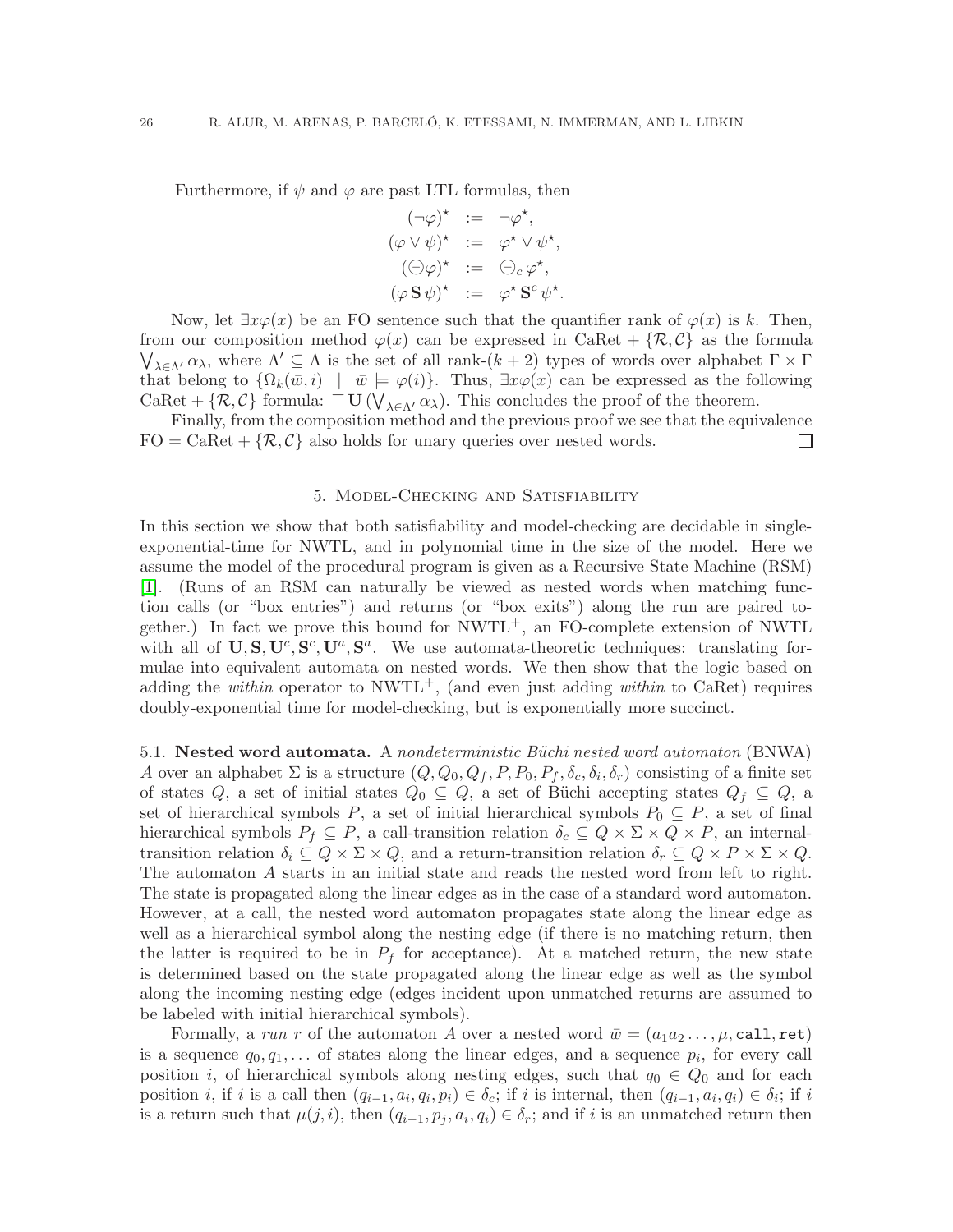$(q_{i-1},p,a_i,q_i) \in \delta_r$  for some  $p \in P_0$ . The run r is accepting if (1) for all pending calls i,  $p_i \in P_f$ , and (2) the final state  $q_\ell \in Q_f$  if  $\bar{w}$  is a finite word of length  $\ell$ , and for infinitely many positions i,  $q_i \in Q_f$ , if  $\bar{w}$  is a nested  $\omega$ -word. The automaton A accepts the nested word  $\bar{w}$  if it has an accepting run over  $\bar{w}$ .

Nested word automata have the same expressiveness as the monadic second order logic over nested words, and the language emptiness problem for them can be decided in polynomial-time [\[4\]](#page-39-0).

5.2. Tableau construction. We now show how to build a BNWA accepting the satisfying models of a formula of  $\text{NWTL}^+$ . This leads to decision procedures for satisfiability and model checking.

Given a formula  $\varphi$ , we wish to construct a Büchi nested word automaton  $A_{\varphi}$  whose states correspond to sets of subformulas of  $\varphi$ . Intuitively, given a nested word  $\bar{w}$ , a run r, which is a linear sequence  $q_0q_1 \ldots$  of states and symbols  $p_i$  labeling nesting edges from call positions, should be such that each state  $q_i$  is precisely the set of formulas that hold at position  $i+1$ . The label  $p_i$  is used to remember abstract-next formulas that hold at position  $i$  and the abstract-previous formulas that hold at matching return. For clarity of presentation, we first focus on formulas with next operators  $\bigcirc$  and  $\bigcirc_{\mu}$ , and until over summary-down paths.

Given a formula  $\varphi$ , the closure of  $\varphi$ , denoted by  $cl(\varphi)$ , is the smallest set that satisfies the following properties:

- $cl(\varphi)$  contains  $\varphi$ , call, ret, int, and  $\bigcirc$ ret;
- if either  $\neg \psi$ , or  $\bigcirc \psi$  or  $\bigcirc_{\mu} \psi$  is in  $cl(\varphi)$  then  $\psi \in cl(\varphi)$ ;
- if  $\psi \lor \psi' \in cl(\varphi)$ , then  $\psi, \psi' \in cl(\varphi)$ ;
- if  $\psi \mathbf{U}^{\sigma\downarrow} \psi' \in cl(\varphi)$ , then  $\psi$ ,  $\psi'$ ,  $\bigcirc (\psi \mathbf{U}^{\sigma\downarrow} \psi')$ , and  $\bigcirc_{\mu} (\psi \mathbf{U}^{\sigma\downarrow} \psi')$  are in  $cl(\varphi)$ ; and
- if  $\psi \in cl(\varphi)$  and  $\psi$  is not of the form  $\neg \theta$  (for any  $\theta$ ), then  $\neg \psi \in cl(\varphi)$ .

It is straightforward to see that the size of  $cl(\varphi)$  is only linear in the size of  $\varphi$ . Henceforth, we identify  $\neg\neg\psi$  with the formula  $\psi$ .

An *atom* of  $\varphi$  is a set  $\Phi \subseteq cl(\varphi)$  that satisfies the following properties:

- For every  $\psi \in cl(\varphi), \psi \in \Phi \text{ iff } \neg \psi \notin \Phi$ .
- For every formula  $\psi \lor \psi' \in cl(\varphi), \psi \lor \psi' \in \Phi$  iff  $(\psi \in \Phi \text{ or } \psi' \in \Phi)$ .
- For every formula  $\psi \mathbf{U}^{\sigma \downarrow} \psi' \in cl(\varphi), \ \psi \mathbf{U}^{\sigma \downarrow} \psi' \in \Phi$  iff either  $\psi' \in \Phi$  or  $(\psi \in \Phi \text{ and } \psi)$  $\bigcirc$ ret  $\notin \Phi$  and  $\bigcirc (\psi \mathbf{U}^{\sigma \downarrow} \psi') \in \Phi$ ) or  $(\psi \in \Phi \text{ and } \bigcirc_{\mu} (\psi \mathbf{U}^{\sigma \downarrow} \psi') \in \Phi)$ .
- Φ contains exactly one of the elements in the set {call, ret, int}.
- If  $\bigcirc_{\mu}\psi \in \Phi$  for some  $\psi$ , then call  $\in \Phi$ .

These clauses capture local consistency requirements. In particular, a summary-down until formula  $\psi \mathbf{U}^{\sigma\downarrow}\psi'$  holds at a position if either the second argument  $\psi'$  holds now, or  $\psi$  holds now and satisfaction of  $\psi \mathbf{U}^{\sigma \downarrow} \psi'$  is propagated along a call, internal, or nesting edge.

A hierarchical-atom of  $\varphi$  is a set  $\Phi \subseteq cl(\varphi)$  such that if  $\psi \in \Phi$  then  $\bigcirc_{\mu} \psi \in cl(\varphi)$ . A hierarchical-atom contains possible abstract-next obligations to be propagated across nesting edges.

Given a formula  $\varphi$ , we build a nested word automaton  $A_{\varphi}$  as follows. The alphabet  $\Sigma$ is  $2^{AP}$ , where AP is the set of atomic propositions.

- (1) Atoms of  $\varphi$  are states of  $A_{\varphi}$ ;
- (2) An atom  $\Phi$  is an initial state iff  $\varphi \in \Phi$ ;
- (3) Hierarchical-atoms of  $\varphi$  are hierarchical symbols of  $A_{\varphi}$ ;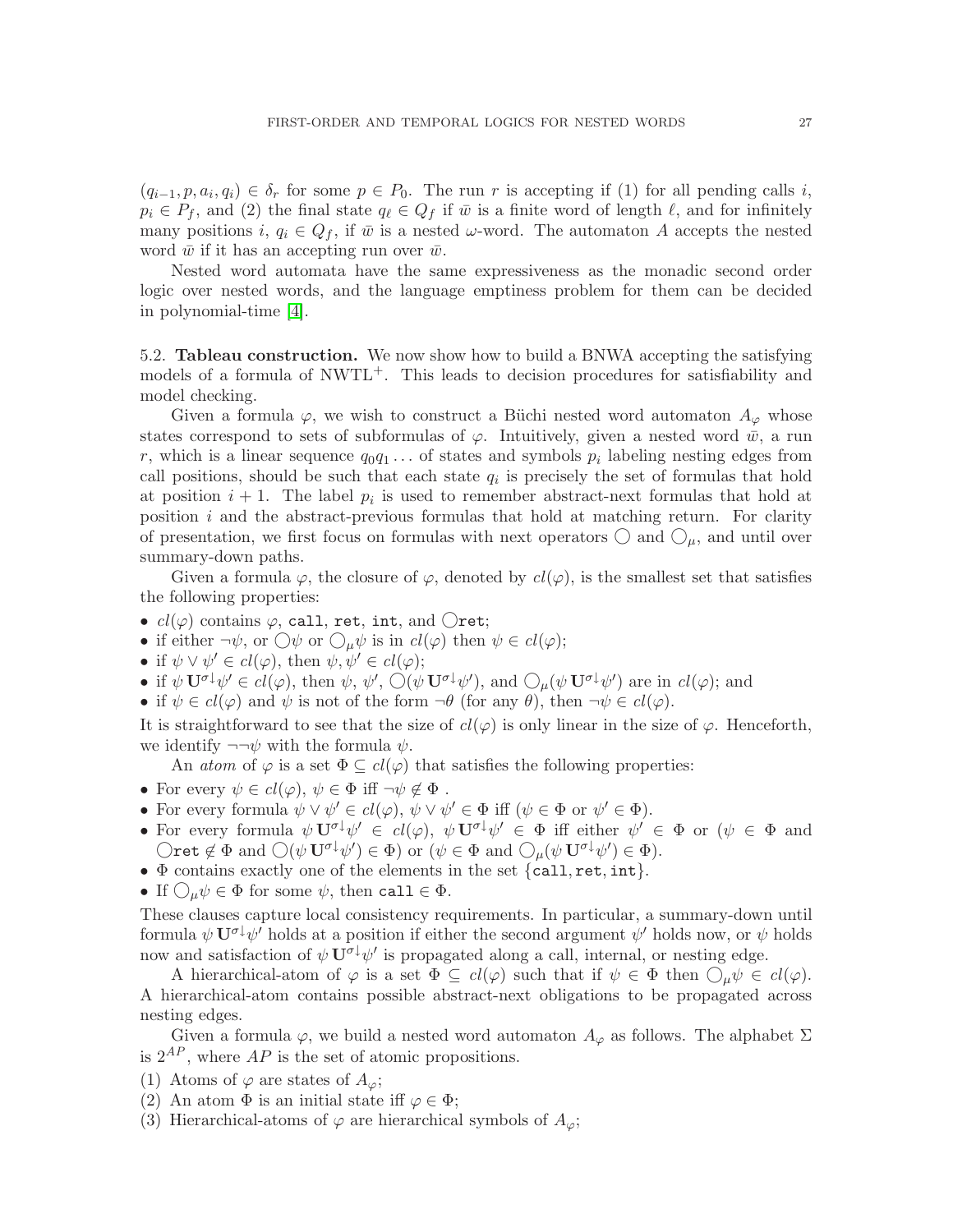- (4) All hierarchical symbols are initial;
- (5) For atoms  $\Phi, \Psi$  and a symbol  $a \subseteq AP$ ,  $(\Phi, a, \Psi)$  is an internal transition of  $A_{\varphi}$  iff (a) int ∈  $\Phi$ ; and (b) for  $p \in AP$ ,  $p \in a$  iff  $p \in \Phi$ ; and (c) for each  $\bigcirc \psi \in cl(\varphi)$ ,  $\psi \in \Psi$  iff  $\bigcirc \psi \in \Phi$ .
- (6) For atoms  $\Phi, \Psi_l$ , a hierarchical-atom  $\Psi_h$ , and a symbol  $a \subseteq AP$ ,  $(\Phi, a, \Psi_l, \Psi_h)$  is a call transition of  $A_{\varphi}$  iff (a) call  $\in \Phi$ ; and (b) for  $p \in AP$ ,  $p \in a$  iff  $p \in \Phi$ ; and (c) for each  $\bigcirc \psi \in cl(\varphi), \psi \in \Psi_l \text{ iff } \bigcirc \psi \in \Phi; \text{ and (d) for each } \bigcirc \mu \psi \in cl(\varphi), \psi \in \Psi_h \text{ iff } \bigcirc \mu \psi \in \Phi.$
- (7) For atoms  $\Phi_l$ ,  $\Psi$ , hierarchical-atom  $\Psi_h$ , and a symbol  $a \subseteq AP$ ,  $(\Phi_l, \Phi_h, a, \Psi)$  is a return transition of  $A_{\varphi}$  iff (a)  $\mathbf{ret} \in \Phi_l$ ; and (b) for  $p \in AP$ ,  $p \in a$  iff  $p \in \Phi_l$ ; and (c) for each  $\bigcirc \psi \in cl(\varphi), \psi \in \Psi \text{ iff } \bigcirc \psi \in \Phi_l \text{; and (d) for each } \bigcirc \mu \psi \in cl(\varphi), \psi \in \Phi_h \text{ iff } \psi \in \Phi_l.$

The transition relation ensures that the current symbol is consistent with the atomic propositions in the current state, and next operators requirements are correctly propagated.

The sole final hierarchical symbol is the empty hierarchical-atom. This ensures that, in an accepting run, at a pending call, no requirements are propagated along the nesting edge. For each until-formula  $\psi$  in the closure, let  $F_{\psi}$  be the set of atoms that either do not contain  $\psi$  or contain the second argument of  $\psi$ . Then a nested word  $\bar{w}$  over the alphabet  $2^{AP}$  satisfies  $\varphi$  iff there is a run r of  $A_{\varphi}$  over  $\bar{w}$  such that all pending call edges are labeled with the sole final hierarchical symbol, and for each until-formula  $\psi \in cl(\varphi)$ , for infinitely many positions i,  $q_i \in F_{\psi}$ . This multi-Büchi accepting condition can be translated to Büchi acceptance as usual by adding a counter.

Now we proceed to show how to handle various forms of until operators. In each case, we specify the changes needed to the definition of the closure and local consistency requirements for atoms.

- Global paths: If  $\psi \mathbf{U} \psi' \in cl(\varphi)$ , then  $\psi$ ,  $\psi'$ ,  $\mathcal{O}(\psi \mathbf{U} \psi')$  are in  $cl(\varphi)$ . Local consistency of  $\Phi$  requires that for every formula  $\psi \mathbf{U} \psi' \in cl(\varphi)$ ,  $\psi \mathbf{U} \psi' \in \Phi$  iff either  $\psi' \in \Phi$  or  $(\psi \in \Phi)$ and  $\bigcirc(\psi \mathbf{U}\psi') \in \Phi$ ).
- Summary-up paths: If  $\psi \mathbf{U}^{\sigma \dagger} \psi' \in cl(\varphi)$ , then  $\psi$ ,  $\psi'$ ,  $\bigcirc (\psi \mathbf{U}^{\sigma \dagger} \psi')$ , and  $\bigcirc_{\mu} (\psi \mathbf{U}^{\sigma \dagger} \psi')$ are in  $cl(\varphi)$ . Local consistency of  $\Phi$  requires that for every formula  $\psi \mathbf{U}^{\sigma \dagger} \psi' \in cl(\varphi)$ ,  $\psi\,\mathbf{U}^{\sigma\uparrow}\psi'\,\in\,\Phi$  iff either  $\psi'\,\in\,\Phi,$  or  $(\psi\in\,\Phi\,\,{\rm and}\,\,$  call  $\in\,\Phi\,\,{\rm and}\,\,\bigcirc_\mu(\psi\,\mathbf{U}^{\sigma\uparrow}\psi')\,\in\,\Phi),$  or  $(\psi \in \Phi \text{ and call } \notin \Phi \text{ and } \bigcirc (\psi \mathbf{U}^{\sigma \uparrow} \psi') \in \Phi).$
- Abstract paths: If  $\psi \mathbf{U}^a \psi' \in cl(\varphi)$ , then  $\psi$ ,  $\psi'$ ,  $\bigcirc (\psi \mathbf{U}^a \psi')$ ,  $\bigcirc \ominus_{\mu} \top$ , and  $\bigcirc_{\mu} (\psi \mathbf{U}^a \psi')$ are in  $cl(\varphi)$ . Local consistency of  $\Phi$  requires that for every formula  $\psi \mathbf{U}^a \psi' \in cl(\varphi)$ ,  $\psi\mathbf{U}^{a}\psi' \in \Phi$  iff either  $\psi' \in \Phi$ , or  $(\psi \in \Phi \text{ and call } \in \Phi \text{ and } \bigcirc_{\mu}(\psi\mathbf{U}^{a}\psi') \in \Phi)$ , or  $(\psi \in \Phi \text{ and call } \notin \Phi \text{ and } \bigcirc \text{ret } \notin \Phi \text{ and } \bigcirc (\psi \mathbf{U}^a \psi' ) \in \Phi)$ , or  $(\psi \in \Phi \text{ and } \bigcirc \text{ret } \in \Phi)$ and  $\bigcirc \ominus_{\mu} \top \notin \Phi$  and  $\bigcirc (\psi \check{\mathbf{U}}^a \psi') \in \Phi$ ). The last case accounts for propagation of the eventuality across unmatched returns.
- Call paths: Recall that positions along a call path are related by the innermost call operator: a call path jumps from a call position i to a position j such that  $i = \mathcal{C}(j)$ . Thus, a call path can be simulated by a summary-down path consisting of call edges, summary edges and internal edges, where the formula is asserted only before following the call edge. This effect is captured by using an auxiliary operator as follows. If  $\psi \mathbf{U}^c \psi' \in cl(\varphi)$ , then  $\psi$ ,  $\psi'$ ,  $\psi'$ ,  $\Diamond(\psi \mathbf{U}^{c'}\psi')$ , and  $\Diamond_{\mu}(\psi \mathbf{U}^{c'}\psi')$  are in  $cl(\varphi)$ . Local consistency of  $\Phi$  requires that for every formula  $\psi \mathbf{U}^c \psi' \in cl(\varphi)$ ,  $\psi \mathbf{U}^c \psi' \in \Phi$  iff either  $\psi' \in \Phi$  or  $(\psi \in \Phi \text{ and } \text{call} \in \Phi \text{ and } \bigcirc (\psi \mathbf{U}^{c'} \psi') \in \Phi);$  and  $\psi \mathbf{U}^{c'} \psi' \in \Phi$  iff either  $\psi \mathbf{U}^{c} \psi' \in \Phi$ , or  $\bigcirc_{\mu}(\psi\mathbf{U}^{c'}\psi') \in \Phi$ , or  $(\bigcirc \mathbf{ret} \notin \Phi \text{ and } \bigcirc (\psi \mathbf{U}^{c'}\psi') \in \Phi)$ .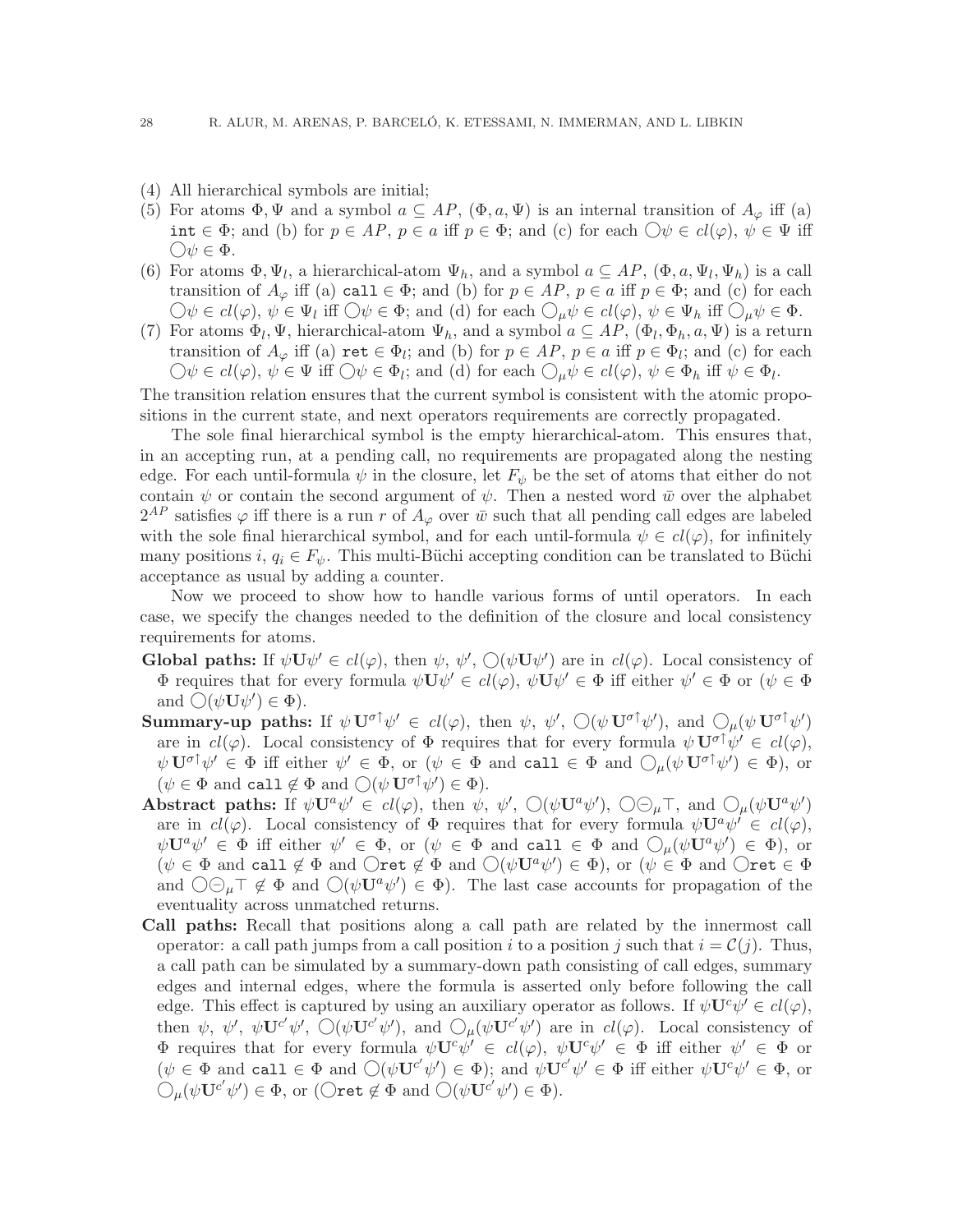**Summary paths:** The summary-until is handled using the fact that  $\psi \mathbf{U}^{\sigma} \psi'$  is equivalent to  $\psi \, {\bf U}^{\sigma \dagger}(\psi \, {\bf U}^{\sigma \downarrow} \psi').$ 

Note that the definition of  $A_{\varphi}$  stays unchanged, as the correct propagation of requirements is handled by next and abstract-next formulas ensured by local consistency. The eventual satisfaction of until formulas is handled the same way as before: for each until-formula  $\psi$  in the closure, let  $F_{\psi}$  be the set of atoms that either do not contain  $\psi$  or contain the second argument of  $\psi$ , and it is required that each such  $F_{\psi}$  is visited infinitely often.

<span id="page-30-0"></span>The past-time formulas (previous, abstract-previous, and various forms of since operators) are handled in a symmetric manner. Thus, we have shown:

**Theorem 5.1.** For a formula  $\varphi$  of NWTL<sup>+</sup>, one can effectively construct a nondetermin*istic Büchi nested word automaton*  $A_{\varphi}$  *of size*  $2^{O(|\varphi|)}$  *accepting the models of*  $\varphi$ *.* 

Since the automaton  $A_{\varphi}$  is exponential in the size of  $\varphi$ , we can check satisfiability of  $\varphi$  in exponential-time by testing emptiness of  $A_{\varphi}$ . EXPTIME-hardness follows from the corresponding hardness result for CaRet.

**Corollary 5.2.** *The satisfiability problem for*  $NWTL^+$  *is* EXPTIME-*complete.* 

When programs are modeled by nested word automata  $A$  (or equivalently, pushdown automata, or recursive state machines), and specifications are given by formulas  $\varphi$  of NWTL<sup>+</sup>, we can use the classical automata-theoretic approach: negate the specification, build the NWA  $A_{\neg \varphi}$  accepting models that violate  $\varphi$ , take the product with the program A, and test for emptiness of  $L(A) \cap L(A_{\neg \varphi})$ . Note that the program typically will be given more compactly, say, as a Boolean program [\[5\]](#page-39-3), and thus, the NWA A may itself be exponential in the size of the input.

Corollary 5.3. *Model checking* NWTL<sup>+</sup> *specifications with respect to Boolean programs is* Exptime*-complete. If the program model is given as a recursive state machine or nested word automaton, the running time is polynomial in the model and exponential in the* NWTL<sup>+</sup> *formula, and remains* EXPTIME-*complete.* 

5.3. Checking the within operator. We now show that adding *within* operators makes model-checking doubly exponential. Given a formula  $\varphi$  of NWTL or NWTL<sup>+</sup>, let  $p_{\varphi}$  be a special proposition that does not appear in  $\varphi$ . Let  $W_{\varphi}$  be the language of nested words w such that for each position i,  $(\bar{w},i) \models p_{\varphi}$  iff  $(\bar{w},i) \models \mathcal{W}\varphi$ . We construct a doublyexponential automaton B that captures  $W_{\varphi}$ . First, using the tableau construction for  $NWTL^+$ , we construct an exponential-size automaton A that captures nested words that satisfy  $\varphi$ . Intuitively, every time a proposition  $p_{\varphi}$  is encountered, we want to start a new copy of  $A$ , and a state of  $B$  keeps track of states of multiple copies of  $A$ . At a call,  $B$ guesses whether the call has a matching return or not. In the latter case, as in case of determinization construction for nested word automata [\[4\]](#page-39-0), we need to maintain pairs of states of A so that the join at return positions can be done correctly. A state of  $B$ , then, is either a set of states of  $A$  or a set of pairs of states of  $A$ . We explain the latter case. The intended meaning is that a pair  $(q, q')$  belongs to the state of B, while reading position i of a nested word  $\bar{w}$ , if the subword from i to the first unmatched return can take the automaton A from state q to state q'. When reading an internal symbol a, a summary  $(q, q')$  in the current state can be updated to  $(u, q')$ , provided A has an internal transition from q to u on symbol a. Let B read a call symbol a. Consider a summary  $(q, q')$  in the current state, and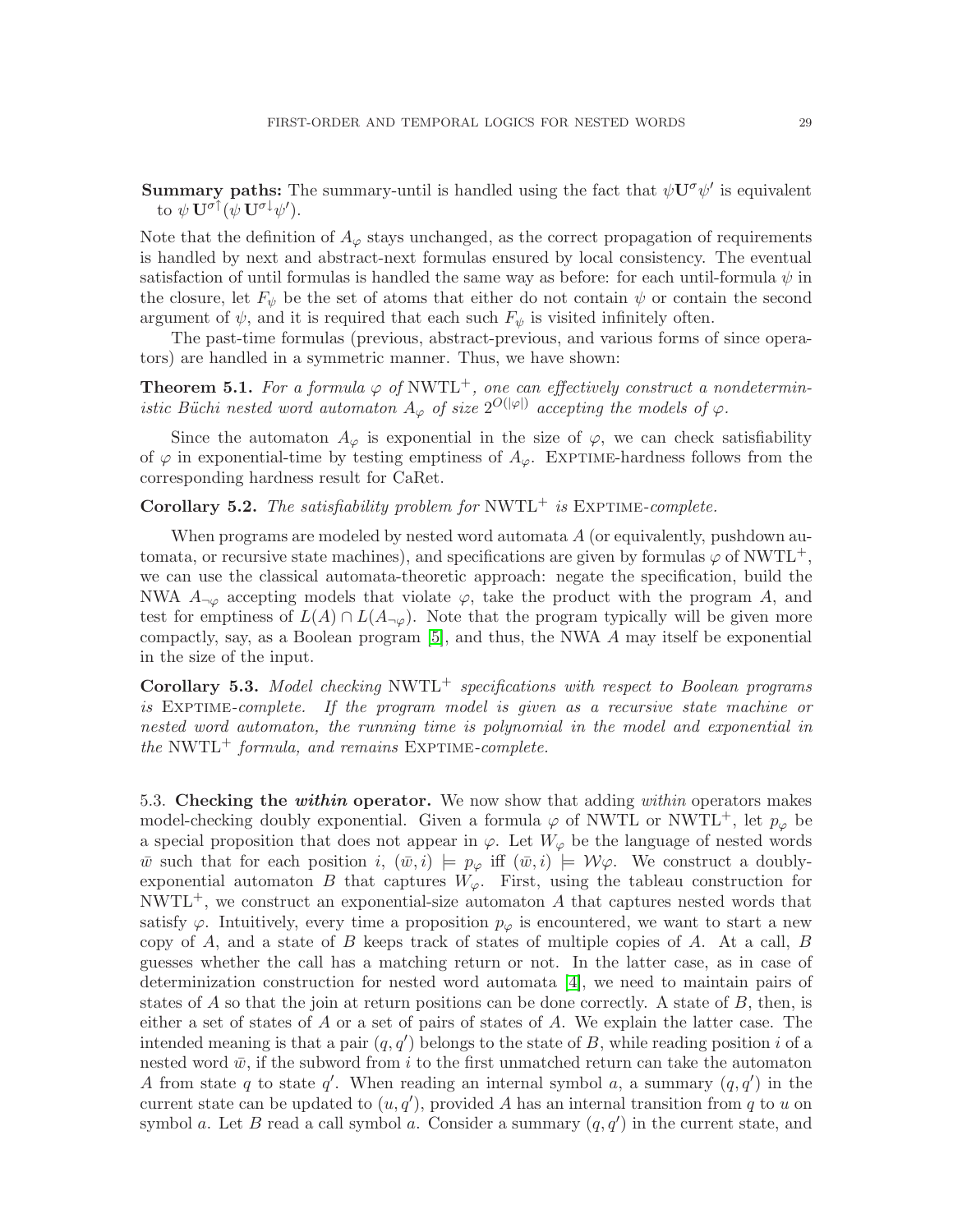a call-transition  $(q, a, q_l, q_h)$  of A. Then B guesses the return transition  $(u_l, q_h, b, u)$  that will be used by A at the matching return, and sends the summary  $(q_l, u_l)$  along the call edge and the triple  $(b, u, q')$  along the nesting edge. While processing a return symbol b, the current state of B must contain summaries only of the form  $(q, q)$  where the two states match, and for each summary  $(b, u, q')$  retrieved from the state along the nesting edge, the new state contains  $(u, q')$ . Finally, B must enforce that  $W\varphi$  holds when  $p_{\varphi}$  is read. Only a call symbol a can contain the proposition  $p_{\varphi}$ , and when reading such a symbol, B guesses a call transition  $(q_0, a, q_l, q_h)$ , where  $q_0$  is the initial state of A, and a return transition  $(u_l, q_h, b, q_f)$ , where  $q_f$  is an accepting state of A, and sends the summary  $(q_l, u_l)$  along the call edge and the symbol  $b$  along the nesting edge.

**Lemma 5.4.** For every formula  $\varphi$  of NWTL<sup>+</sup>, there is a nested word automaton that *accepts the language*  $W_{\varphi}$  *and has size doubly-exponential in*  $|\varphi|$ *.* 

Consider a formula  $\varphi$  of NWTL<sup>+</sup> + W. For every within-subformula  $\mathcal{W}\varrho$  of  $\varphi$ , let  $\varrho'$ be obtained from  $\rho$  by substituting each top-level subformula  $\mathcal{W}\psi$  in  $\rho$  by the proposition  $p_{\psi}$ . Each of these primed formulas is a formula of NWTL<sup>+</sup>. Then, if we take the product of the nested word automata accepting  $W_{\varrho'}$  corresponding to all the within-subformulas  $\varrho$ , together with the nested word automaton  $A_{\varphi'}$ , the resulting language captures the set of models of  $\varphi$ . Intuitively, the automaton for  $W_{\rho'}$  is ensuring that the truth of the proposition  $p_{\rho}$  reflects the truth of the subformula  $\mathcal{W}\varrho$ . If  $\rho$  itself has a within-subformula  $\mathcal{W}\psi$ , then the automaton for  $\varrho$  treats it as an atomic proposition  $p_{\psi}$ , and the automaton checking  $p_{\psi}$ , running in parallel, makes sure that the truth of  $p_{\psi}$  correctly reflects the truth of  $\mathcal{W}\psi$ .

For the lower bound, the decision problem for LTL games can be reduced to the satisfiability problem for formulas with linear untils and within operators [\[18\]](#page-39-25), and this shows that for CaRet extended with the within operator, the satisfiability problem is  $2$ EXPTIME-hard. We thus obtain:

**Theorem 5.5.** For the logic NWTL<sup>+</sup> extended with the within operator W the satisfia*bility problem and the model checking problem with respect to Boolean programs, are both 2*Exptime*-complete.*

Remark: checking  $\bar{w} \models \varphi$  for finite nested words. For finite nested words, one evaluates the complexity of checking whether the given word satisfies a formula, in terms of the length  $|\bar{w}|$  of the word and the size of the formula. A straightforward recursion on subformulas shows that for NWTL formulas the complexity of this check is  $O(|\bar{w}|\cdot|\varphi|)$ , and for both logics with *within* operators, CaRet + { $\mathcal{C}, \mathcal{R}$ } and LTL<sup> $\mu$ </sup> + W, it is  $O(|\bar{w}|^2 \cdot |\varphi|)$ .

5.4. On within and succinctness. We saw that adding within operators to NWTL<sup>+</sup> increases the complexity of model-checking by one exponent. Thus there is no polynomialtime translation from NWTL<sup>+</sup> + W to NWTL<sup>+</sup>. We now prove a stronger result that gives a space bound as well: while NWTL<sup>+</sup> + W has the same power as NWTL<sup>+</sup>, its formulae can be exponentially more succinct than formulas of  $NWTL^+$ . That is, there is a sequence  $\varphi_n$ ,  $n \in \mathbb{N}$ , of NWTL<sup>+</sup> + W formulas such that  $\varphi_n$  is of size  $O(n)$ , and the smallest formula of NWTL<sup>+</sup> equivalent to  $\varphi_n$  is of size  $2^{\Omega(n)}$ . For this result, we require nested  $\omega$ -words to be over the alphabet  $2^{AP}$ .

**Theorem 5.6.** NWTL<sup>+</sup> + *W* is exponentially more succinct than NWTL<sup>+</sup>.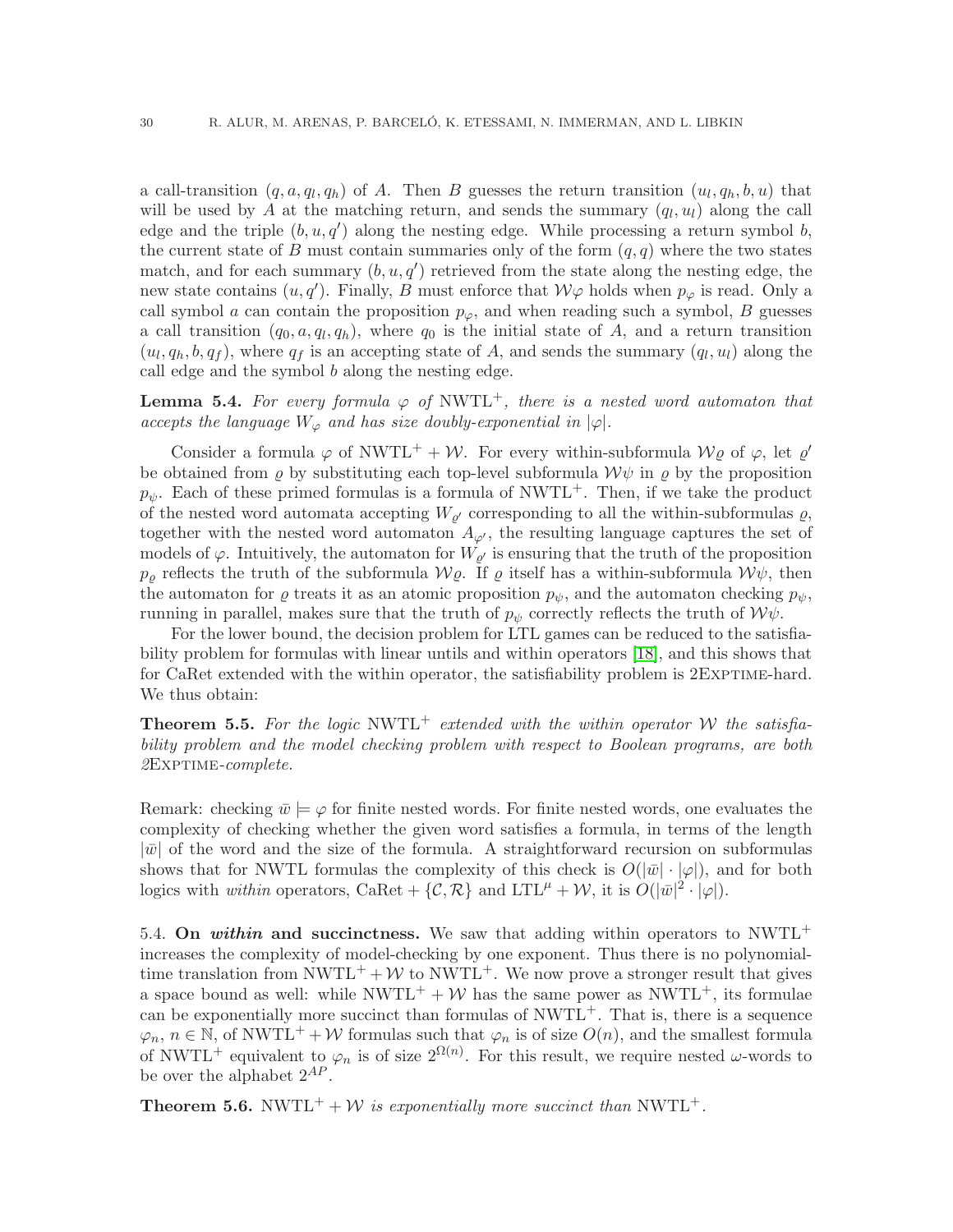*Proof.* The proof is based upon succinctness results in [\[9,](#page-39-12) [23\]](#page-39-26), by adapting their examples to nested words.

From the FO completeness of NWTL<sup>+</sup>, we have that  $NWTL^+$ +W can be translated into  $NWTL^+$ . We show that at least an exponential blow-up is necessary for such translation. More precisely, we construct a sequence  $\{\varphi_n\}_{n\geq 1}$  of NWTL<sup>+</sup> + W formulas of size  $O(n)$ , such that the shortest NWTL<sup>+</sup> formula that is equivalent to  $\varphi_n$  is of size  $2^{\Omega(n)}$ . Our proof is a modification of similar proofs given in [\[9,](#page-39-12) [23\]](#page-39-26). Assume  $\Sigma = \{a_0, \ldots, a_n\}$ , and let  $\varphi_n$  be the following NWTL<sup>+</sup> + W formula (here,  $\Box^{\sigma}\theta$  and  $\mathbf{\Theta}^{\sigma}\theta$  are abbreviations for  $\neg(\top \mathbf{U}^{\sigma}\neg\theta)$ and  $\top S^{\sigma} \theta$ , respectively):

$$
\Box^{\sigma}\bigg(\text{call}\to \mathcal{W} \Box^{\sigma}\bigg(\bigwedge_{i=1}^n (a_i \leftrightarrow \bigotimes^{\sigma}(a_i \wedge \neg \bigcirc \top))\big) \rightarrow (a_0 \leftrightarrow \bigotimes^{\sigma}(a_0 \wedge \neg \bigcirc \top))\bigg)\bigg).
$$

It is not hard to see that  $\bar{w} \models \varphi_n$  iff for all positions  $i, j$  in  $\bar{w}$  such that  $\mu(i,j)$  holds, if position  $\ell$  in  $\bar{w}[i,j]$  coincides with i on  $a_1,\ldots,a_n$ , then  $\ell$  also coincides with i on  $a_0$ .

It is shown in Theorem [5.1](#page-30-0) that for each NWTL<sup>+</sup> formula  $\alpha$ , the language

 $L_{\alpha} = {\ \overline{w} \mid \overline{w} \text{ is a nested } \omega\text{-word such that } \overline{w} \models \alpha \}$ 

is recognized by a nondeterministic nested word automaton of size  $2^{O(|\alpha|)}$ . Thus, to prove the theorem, it is enough to show that every such automaton for  $L_{\varphi_n}$  is of size  $2^{2^{\Omega(n)}}$ . Let A be a nondeterministic nested word automaton for  $L_{\varphi_n}$ . Assume that  $b_0,\ldots,b_{2^n-1}$  is an enumeration of the symbols in  $2^{\sum \{a_0\}}$ . For every  $K \subseteq \{0, \ldots, 2^n - 1\}$  let  $\bar{w}_K$  be the word  $c_0 \cdots c_{2n-1}$  over alphabet  $2^{\Sigma}$ , where for each  $i \leq 2^n - 1$ :

$$
c_i = \begin{cases} b_i & i \in K \\ b_i \cup \{a_0\} & \text{otherwise} \end{cases}
$$

It is not hard to see that for each  $K \subseteq \{0, \ldots, 2^n-1\}$ , the nested  $\omega$ -word  $(\bar{w}_K^{\omega}, \mu)$ , where  $\mu = \{ (j, 3 \cdot 2^n - j + 1) \mid 1 \leq j \leq 2^n \},\$ is such that  $(\bar{w}_K^{\omega}, \mu) \models \varphi_n$ . Let  $(q_K^1, p_K^1, q_K^2)$  and  $(q_{K'}^1, p_{K'}^1, q_{K'}^2)$  be pairs of states such that (1) there exists an accepting run of A on  $(\bar{w}_K^{\omega}, \mu)$ such that  $\overline{A}$  is in state  $q_K^1$  and has hierarchical symbol  $p_K^1$  in call position  $2^n$ , and  $\overline{A}$  is in state  $q_K^2$  in internal position  $2 \cdot 2^n$ ; (2) there exists an accepting run of A on  $(\bar{w}_{K'}^{\omega}, \mu)$ such that A is in state  $q_{K'}^1$  and has hierarchical symbol  $p_{K'}^1$  in call position  $2^n$ , and A is in state  $q_{K'}^2$  in internal position  $2 \cdot 2^n$ . Next we show that  $(q_K^1, p_K^1, q_K^2) \neq (q_{K'}^1, p_{K'}^1, q_{K'}^2)$ if  $K \neq K'$ . On the contrary, assume that  $(q_K^1, p_K^1, q_K^2) = (q_{K'}^1, p_{K'}^1, q_{K'}^2)$ . Then A accepts  $(\bar{w}_K \bar{w}_{K'} \bar{w}_{K}^{\omega}, \mu)$ , which leads to a contradiction since  $(\bar{w}_K \bar{w}_{K'} \bar{w}_{K'}^{\omega}, \mu) \not\models \varphi_n$ . Given that the number of different  $K$ 's is  $2^{2^n}$ , the latter implies that the number of different triples of states and hierarchical symbols of  $\hat{A}$  is at least  $2^{2^n}$ . Thus, if m is equal to the number of states of A plus the number of hierarchical symbols of A, then  $m^3 \geq 2^{2^n}$  and, hence,  $m \geq 2^{2^{n-2}}$ . Therefore, the size of A is  $2^{2^{\Omega(n)}}$ . This concludes the proof of the theorem.  $\Box$ 

### 6. Finite-Variable Fragments

<span id="page-32-0"></span>We have already seen that FO formulas in one free variable over nested words can be written using just three distinct variables, as in the case of the usual, unnested, words. For finite nested words this is a consequence of a tree representation of nested words and the three-variable property for FO over finite trees [\[20\]](#page-39-11), and for infinite nested words this is a consequence Theorem [4.1.](#page-11-2)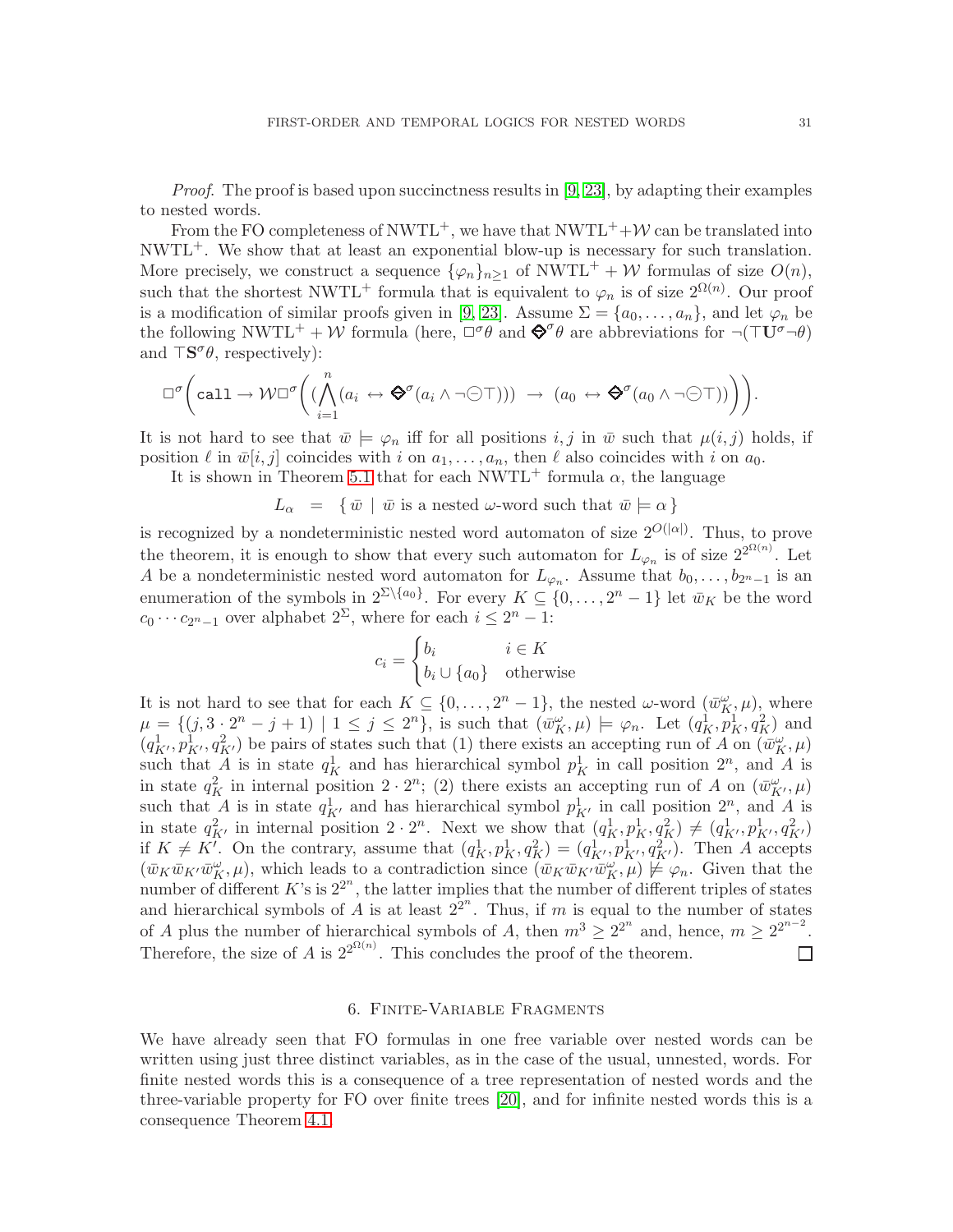In this section we prove two results. First, we give a model-theoretic proof that FO formulas with zero, one, or two free variables over nested words (finite or infinite) are equivalent to  $FO^3$  formulas. Given the  $FO = FO^3$  collapse, we ask whether there is a temporal logic expressively complete for  $FO^2$ , the two-variable fragment. We adapt techniques from [\[9\]](#page-39-12) to find a temporal logic that has the same expressiveness as  $FO^2$  over nested words (in a vocabulary that has successor relations corresponding to the "next" temporal operators).

6.1. The three-variable property. We give a model-theoretic, rather than a syntactic, argument, that uses Ehrenfeucht-Fraïssé games and shows that over nested words, formulas with at most two free variables are equivalent to  $FO<sup>3</sup>$  formulas. Note that for finite nested words, the translation into trees, already used in the proof of Theorem [4.1,](#page-11-2) can be done using at most three variables. This means that the result of [\[20\]](#page-39-11) establishing the 3-variable property for finite ordered unranked trees gives us the 3-variable property for finite nested words. We prove that  $FO = FO^3$  over arbitrary nested words.

<span id="page-33-0"></span>Theorem 6.1. *Over finite or infinite nested words, every* FO *formula with at most* 2 *free variables is equivalent to an*  $FO^3$  *formula.* 

*Proof*. As we mentioned already, in the finite case this is a direct consequence of [\[20\]](#page-39-11) so we concentrate on the infinite case. It is more convenient for us to prove the result for ordered unranked forests in which a subtree rooted at every node is finite. The way to translate a nested  $\omega$ -word into such a forest is as follows: when a matched call i with  $\mu(i,j)$ is encountered, it defines a subtree with i as its root, and  $j+1$  as the next sibling (note that this is different from the translation into binary trees we used before). If  $i$  is an internal position, or a pending call or a pending return position, then it has no descendants and its next sibling is  $i + 1$ . Matched returns do not have next sibling, nor do they have any descendants. The nodes in the forest are labeled with call, ret, and the propositions in  $\Sigma$ , as in the original nested word.

It is routine to define, in FO, relations  $\preceq_{\text{desc}}$  and  $\preceq_{\text{sib}}$  for descendant and younger sibling in such a forest. Furthermore, from these relations, we can define the usual  $\leq$  and  $\mu$  in nested words using at most 3 variables as follows. For  $x \leq y$ , the definition is given by

$$
(y \preceq_{\text{desc}} x) \lor \exists z \Big( x \preceq_{\text{desc}} z \land \exists x (z \prec_{\text{sib}} z \land y \preceq_{\text{desc}} x) \Big)
$$

and for  $\mu(x,y)$ , by

$$
(y \preceq_{\text{desc}} x) \land \forall z ((z \preceq_{\text{desc}} x) \to \exists x (x = z \land x \leq y)).
$$

Thus, it suffices to prove the three-variable property for such ordered forests, which will be referred to as  $A, B$ , etc. We shall use pebble games. Let  $\mathbf{G}_m^v(A, a_1, b_1, B, b_1, b_2)$  be the *m*-move, *v*-pebble game on structures  $A$  and  $B$  where initially pebbles  $x_i$  are placed on  $a_i$  in A and  $b_i$  in B. Player II has a winning strategy for  $\mathbf{G}_m^v(\mathcal{A},a_1,b_1,\mathcal{B},b_1,b_2)$  iff  $\mathcal{A},a_1,a_2$  and  $B, b_1, b_2$  agree on all formulas with at most v variables and quantifier-depth m. We know from [\[13\]](#page-39-10) that to prove Theorem [6.1,](#page-33-0) it suffices to show the following,

Claim 6.2. For all k, if Player II has a winning strategy for the game  $\mathbf{G}_{3k+2}^3(\mathcal{A},a_1,a_2;$  $(\mathcal{B}, b_1, b_2)$ , then she also has a winning strategy for the game  $\mathbf{G}_k^k(\mathcal{A}, a_1, a_2; \mathcal{B}, b_1, b_2)$ .

We will show how Player II can win the  $k$ -pebble game by maintaining a set of 3-pebble sub-games on which she will copy Player I's moves and decide on good responses using her winning strategy for these smaller 3-pebble games. The choice of these sub-games will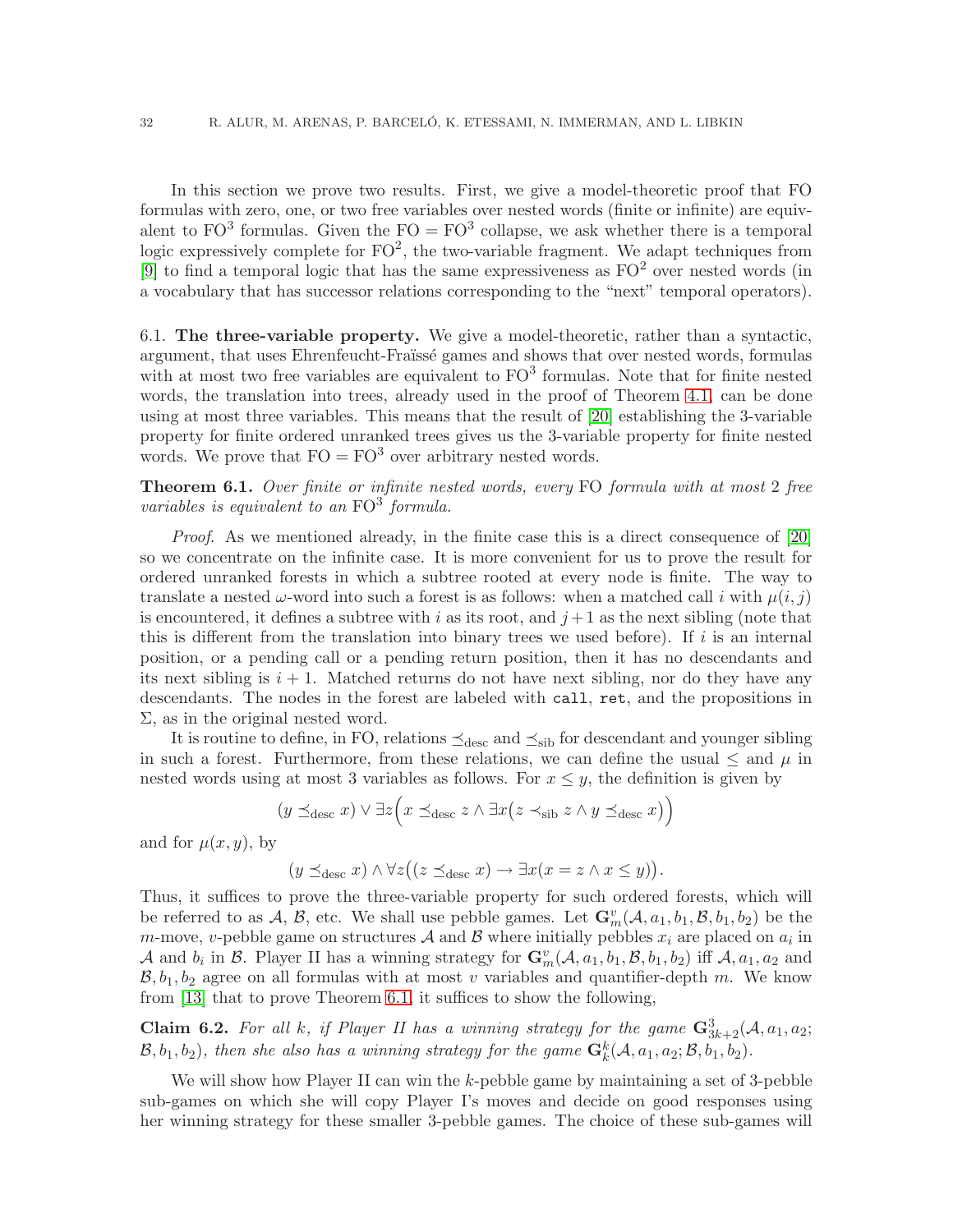partition the universe  $|\mathcal{A}| \cup |\mathcal{B}|$  so that each play by Player I in the k-pebble game will be answered in one 3-pebble game. This is similar to the proof that linear orderings have the 3-variable property [\[13\]](#page-39-10).

The subgames,  $\mathbf{G}_m^3(\mathcal{A}, a_1, a_2; \mathcal{B}, b_1, b_2)$ , that Player II maintains will all be *vertical* in which  $a_2 \preceq_{\text{desc}} a_1$  and  $b_2 \preceq_{\text{desc}} b_1$  hold, or *horizontal* in which  $a_1 \prec_{\text{sib}} a_2$  and  $b_1 \prec_{\text{sib}} b_2$ hold.

The following lemma gives the beginning strategy of Player II in which she replaces an arbitrary game configuration with a set of configurations each of which is vertical or horizontal.

<span id="page-34-0"></span>**Lemma 6.3.** If Player II wins  $\mathbf{G}_{m+4}^3(\mathcal{A}, a_1, a_2; \mathcal{B}, b_1, b_2)$ . Then there are points  $a'_1, a'_2$  from  $\mathcal A$  and  $b'_1, b'_2$  from  $\mathcal B$  such that Player II wins the horizontal game  $\mathbf{G}_{m+2}^3(\mathcal A, a'_1, a'_2; \mathcal B, b'_1, b'_2)$ *and the vertical games*  $\mathbf{G}_{m+2}^3(\mathcal{A}, a'_i, a_i; \mathcal{B}, b'_i, b'_i)$  *for*  $i = 1, 2$ *.* 

*Proof.* For this proof since  $A$  and  $B$  are fixed, we will describe a game only by listing the chosen points, e.g.,  $(a_1, a_2; b_1, b_2)$ . We simulate two moves of the game,  $\mathbf{G}_{m+4}^3(a_1, a_2; b_1, b_2)$ , in which we choose Player I's moves and then Player II answers according to her winning strategy. Let  $u + v$  denote the least common ancestor of u and v. First, we have Player I place pebble  $x_3$  on  $a'_1$ , the unique child of  $a_1 + a_2$  that is an ancestor of  $a_1$ . (Note that if  $a'_1 = a_1$  then this move can be skipped and similarly for the second move if  $a'_2 = a_2$ . Player II answers by placing  $x_3$  on some point  $b'_1$ . Second, Player I should move pebble  $x_1$ from  $a_1$  to  $a'_2$ , the unique child of  $a_1 + a_2$  that is an ancestor of  $a_2$ . Player II moves  $x_1$  to some point  $b'_2$ .

Since Player II has moved according to her winning strategy, we have that she still has a winning strategy for the three games in the statement of the lemma. Furthermore, since  $a'_1$  and  $a'_2$  are siblings and we have two remaining moves,  $b'_1$  and  $b'_2$  must be siblings as well. ⊔

Using Lemma [6.3](#page-34-0) we initially partition the universe according to four subgames:

- $(a_r, a_p; b_r, b_p)$  with domain everything not below  $a_p$  or  $b_p$ . Here  $a_p = a_1 + a_2$ , i.e., the parent of  $a'_1$ ,  $b_p = b_1 + b_2$ , i.e., the parent of  $b'_1$  and  $a_r$  and  $b_r$  are the roots of A and B, (the roots are not necessary but then the subgames are all on horizontal or vertical pairs), or
- $(a'_1, a_1; b'_1, b_1)$  with domain everything below  $a'_1$  or  $b'_1$ ,
- $(a'_2, a_2; b'_2, b_2)$ , with domain everything below  $a'_2$  or  $b'_2$ ,
- $(a'_1, a'_2; b'_1, b'_2)$ , with the remaining domain.

We now have to explain, inductively, how all moves of Player I in the  $k$ -pebble game are answered by Player II and how, in the process, the universe is further partitioned. We inductively assume that Player II has a winning strategy for each of the 3-pebble, m-move sub-games. There are two cases:

**Vertical:** Player I places a new pebble on a point  $a$  that is in the domain of a vertical game:  $(a_1, a_2; b_1, b_2)$ . We thus know that  $a_1$  is a proper ancestor of a. The interesting case is where neither of  $a$  and  $a_2$  is above the other so, without loss of generality, assume that  $a < a_2$ . We place  $x_3$  on  $a'_2$ , the child of  $a + a_2$  that is above  $a_2$ . Let Player II move according to her winning strategy, placing  $x_3$  on some point  $b'_2$ . We split the original game into  $(a_1, a'_2; b_1, b'_2)$  and  $(a'_2, a_2; b'_2, b_2)$  so Player II has a winning strategy for these 3-pebble,  $m-1$  move sub-games. Next, in the  $(a_1, a'_2; b_1, b'_2)$  game we place  $x_3$  on  $a_p$ , the parent of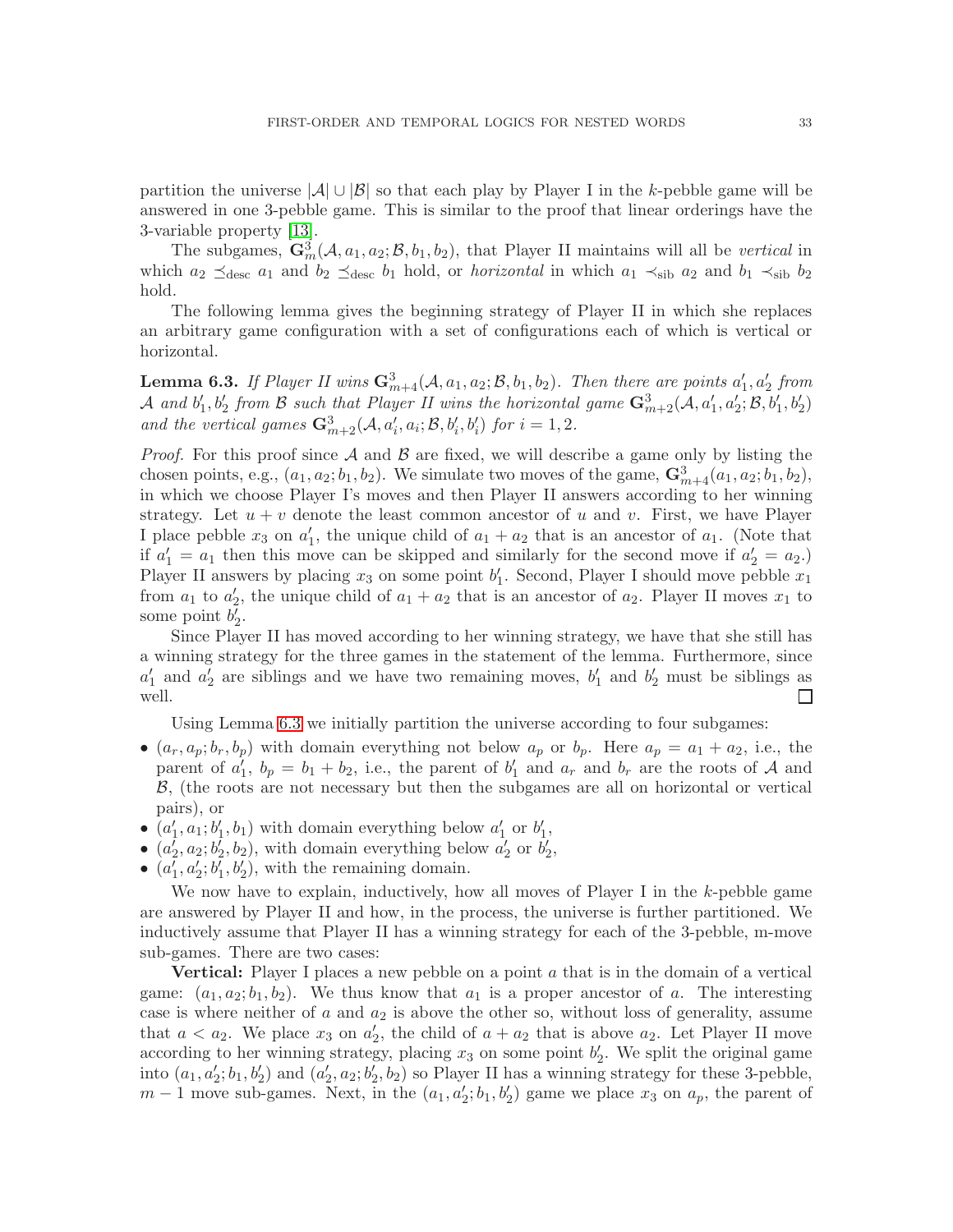$a'_2$  and we let Player II answer according to her winning strategy, placing  $x_3$  on some point,  $b_p$ . We then split off the game  $(a_1, a_p; b_1, b_p)$ .

Returning to the game  $(a_1, a'_2; b_1, b'_2)$ , we have Player I place  $x_3$  on  $a'$ , the sibling of  $a'_2$ above  $a$ , and let Player II answer according to her winning strategy, placing  $x_3$  on some point,  $b'$ .

Finally, we let Player I move  $x_1$  to a, and let Player II reply with  $x_1$  on some point b.

The sub-games are thus:  $(a_1, a_p; b_1, b_p)$ ,  $(a', a'_2; b', b'_2)$ ,  $(a', a; b', b)$ , and  $(a'_2, a_2; b'_2, b_2)$  and Player II has winning strategies for the  $\mathbf{G}_{m-3}^3$  game on all of them.

**Horizontal:** In this case, we have the configuration,  $(a_1, a_2; b_1, b_2)$ , consisting of a pair of siblings. The only interesting case occurs when Player I puts a new pebble on some vertex, a, s.t.  $a_1 < a < a_2$ . In this case, we have Player I place pebble  $x_3$  on  $a'$ , the sibling of  $a_1$  above a. Player II will place pebble  $x_3$  on some vertex,  $b'$ , which must be a sibling of  $b_1$  and  $b_2$ .

Next, in the game below  $a'$  and  $b'$ , we let Player I place pebble  $x_2$  on  $a$  and we let Player II answer according to her winning strategy in this game, placing  $x_2$  on some vertex, b. The domain of the original configuration is thus split into domains for three sub-games:  $(a_1, a'; b_1, b'), (a', a_2; b', b_2), \text{ and } (a', a; b', b).$  On each of these, Player II has a winning strategy for the 3-pebble,  $m-2$  move game.

We now complete the proof that Player II wins  $\mathbf{G}_k^k(a_1, a_2; b_1, b_2)$ . Whenever Player I places a new pebble on some point, say a, in the original game, Player II will answer as described above, i.e., in one of the little games we will have Player II wins  $\mathbf{G}_{3r}^3(a, a'; b, b')$ where there are  $r$  moves remaining in the big game.

Player II then answers in the big game by placing the corresponding pebble on b. To see that the resulting moves are a win for Player II, we must just consider any two pebbled points,  $a_i, a_j \in \mathcal{A}$ , and  $b_i, b_j \in \mathcal{B}$ . If they came from the same sub-game, then they agree on relations  $\preceq_{\text{desc}}, \prec_{\text{sib}}$  because Player II wins the sub-game. Otherwise,  $a_i, b_i$  came from one sub-game,  $G_i$ , and  $a_j, b_j$  came from another sub-game,  $G_j$ . By our choice of the domains and transitivity of  $\preceq_{\text{desc}}$ ,  $\prec_{\text{sib}}$ , it thus follows that  $a_i, a_j$  stand in the same relation with respect to  $\preceq_{\text{desc}}, \prec_{\text{sib}}$  as  $b_i, b_j$  do.

6.2. The two-variable fragment. In this section, we construct a temporal logic that captures the two-variable fragment of FO over nested words. Note that for finite unranked trees, a navigational logic capturing  $FO^2$  is known [\[21,](#page-39-27) [20\]](#page-39-11): it corresponds to a fragment of XPath. However, translating the basic predicates over trees into the vocabulary of nested words requires 3 variables, and thus we cannot apply existing results even in the finite case.

Our temporal logic will be based on several next and eventually operators. Since  $FO^2$ over a linear ordering cannot define the successor relation but temporal logics have next operators, we explicitly introduce successors into the vocabulary of FO. These successor relations in effect partition the linear edges into three disjoint types; *interior* edges, *call* edges, and *return* edges, and the nesting edges (except those from a position to its linear successor) into two disjoint types; *call-return* summaries, and *call-interior-return* summaries.

- $S^{i}(i, j)$  holds iff  $j = i + 1$  and either  $\mu(i, j)$  or i is not a call and j is not a return.
- $S<sup>c</sup>(i, j)$  holds iff i is a call and  $j = i + 1$  is not a return;
- $S^r(i, j)$  holds iff i is not a call and  $j = i + 1$  is a return.
- $S^{cr}(i,j)$  holds iff  $\mu(i,j)$  and there is a path from i to j using only call and return edges.
- $S^{cir}(i,j)$  holds iff  $\mu(i,j)$  and neither  $j = i + 1$  nor  $S^{cr}(i,j)$ .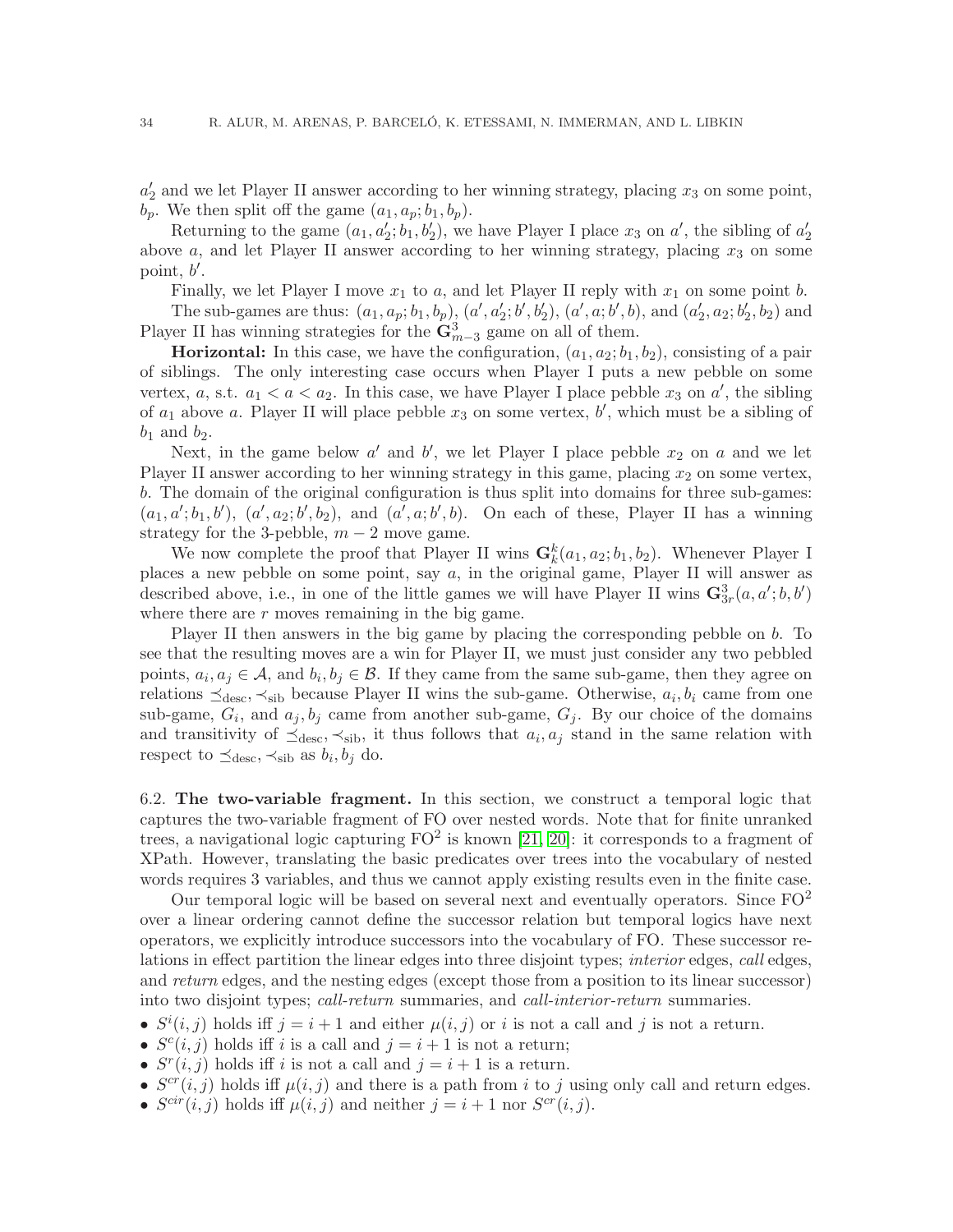Let T denote the set  $\{c, i, r, cr, cir\}$  of all edge types. In addition to the built-in predicates  $S<sup>t</sup>$  for  $t \in T$ , we add the *transitive closure* of all unions of subsets of these relations. That is, for each non-empty set  $\Gamma \subseteq T$  of edge types, let  $S^{\Gamma}$  stand for the union  $\cup_{t\in\Gamma}S^t$ , and let  $\leq^{\Gamma}$  be the reflexive-transitive closure of  $S^{\Gamma}$ . Now when we refer to FO<sup>2</sup> over nested words, we mean FO<sup>2</sup> in the vocabulary of the unary predicates plus all the  $\leq \Gamma$ 's, the five successor relations, and the built-in unary call and ret predicates.

We define a temporal logic unary-NWTL that has future and past versions of next operators parameterized by edge types, and eventually operators parameterized by a set of edge types. For example,  $\Diamond^{\{c\}}$  means eventually along a path containing only call edges. Its formulas are given by:

$$
\begin{array}{rcl}\varphi & := & \top \; | \; a \; | \; \mathsf{call} \; | \; \mathsf{ret} \; | \; \neg \varphi \; | \; \varphi \vee \varphi' \; | \\ & & \bigcirc^t \varphi \; | \; \ominus^t \varphi \; | \; \Diamond^{\Gamma} \varphi \; | \; \blacklozenge^{\Gamma} \varphi\end{array}
$$

where a ranges over  $\Sigma$ , t ranges over T, and  $\Gamma$  ranges over non-empty subsets of T. The semantics is defined in the obvious way. For example,  $(\bar{w},i) \models \Diamond \Gamma \varphi$  iff for some position j,  $i \leq \Gamma$  j and  $(\bar{w}, j) \models \varphi$ ;  $(\bar{w}, i) \models \bigcirc^t \varphi$  iff for some position j,  $S^t(i,j)$  and  $(\bar{w}, j) \models \varphi$ ; and  $(\bar{w},i) \models$  call iff call(i) holds in  $\bar{w}$ .

For an FO<sup>2</sup> formula  $\varphi(x)$  with one free variable x, let  $qdp(\varphi)$  be its quantifier depth, and for a unary-NWTL formula  $\varphi'$ , let  $\text{odp}(\varphi')$  be its operator depth.

### Theorem 6.4.

- (1) unary-NWTL is expressively complete for  $FO^2$  over nested words.
- (2) *If formulas are viewed as DAGs (i.e identical subformulas are shared), then every*  $FO<sup>2</sup>$  *formula*  $\varphi(x)$  *can be converted to an equivalent unary-NWTL formula*  $\varphi'$  *of size*  $2^{\mathcal{O}(|\varphi|(\text{qdp}(\varphi)+1))}$  and  $\text{odp}(\varphi') \leq 10 \text{ qdp}(\varphi)$ . The translation is computable in time poly*nomial in the size of*  $\varphi'$ .
- (3) *Model checking of unary-*NWTL *can be carried out with the same worst case complexity as for NWTL.*

*Proof.* The translation from unary-NWTL into  $FO^2$  is standard and can be done with negligible blow-up in the size of the formula, so we concentrate on the other direction. The proof generalizes the proof of an analogous result for unary temporal logic over words from [\[9\]](#page-39-12).

Given an FO<sup>2</sup> formula  $\varphi(x)$  the translation procedure works a follows. When  $\varphi(x)$  is atomic, i.e., of the form  $a(x)$ , it outputs a. When  $\varphi(x)$  is of the form  $\psi_1 \vee \psi_2$  or  $\neg \psi$ —we say that  $\varphi(x)$  is *composite*—it recursively computes  $\psi'_1$  and  $\psi'_2$ , or  $\psi'$  and outputs  $\psi'_1 \vee \psi'_2$ or  $\neg \psi'$ . The two cases that remain are when  $\varphi(x)$  is of the form  $\exists x \varphi^*(x)$  or  $\exists y \varphi^*(x, y)$ . In both cases, we say that  $\varphi(x)$  is *existential*. In the first case,  $\varphi(x)$  is equivalent to  $\exists y \varphi^*(y)$ and, viewing x as a dummy free variable in  $\varphi^*(y)$ , this reduces to the second case.

In the second case, we can rewrite  $\varphi^*(x, y)$  in the form

$$
\varphi^*(x, y) = \beta(\chi_0(x, y), \ldots, \chi_{r-1}(x, y), \xi_0(x), \ldots, \xi_{s-1}(x), \zeta_0(y), \ldots, \zeta_{t-1}(y))
$$

where  $\beta$  is a propositional formula, each formula  $\chi_i$  is an atomic order formula, each formula  $\xi_i$  is an atomic or existential FO<sup>2</sup> formula with  $qdp(\xi_i) < qdp(\varphi)$ , and each formula  $\zeta_i$  is an atomic or existential FO<sup>2</sup> formula with  $qdp(\zeta_i) < qdp(\varphi)$ .

In order to be able to recurse on subformulas of  $\varphi$  we have to separate the  $\xi_i$ 's from the  $\zeta_i$ 's. We first introduce a case distinction on which of the subformulas  $\xi_i$  hold or not. We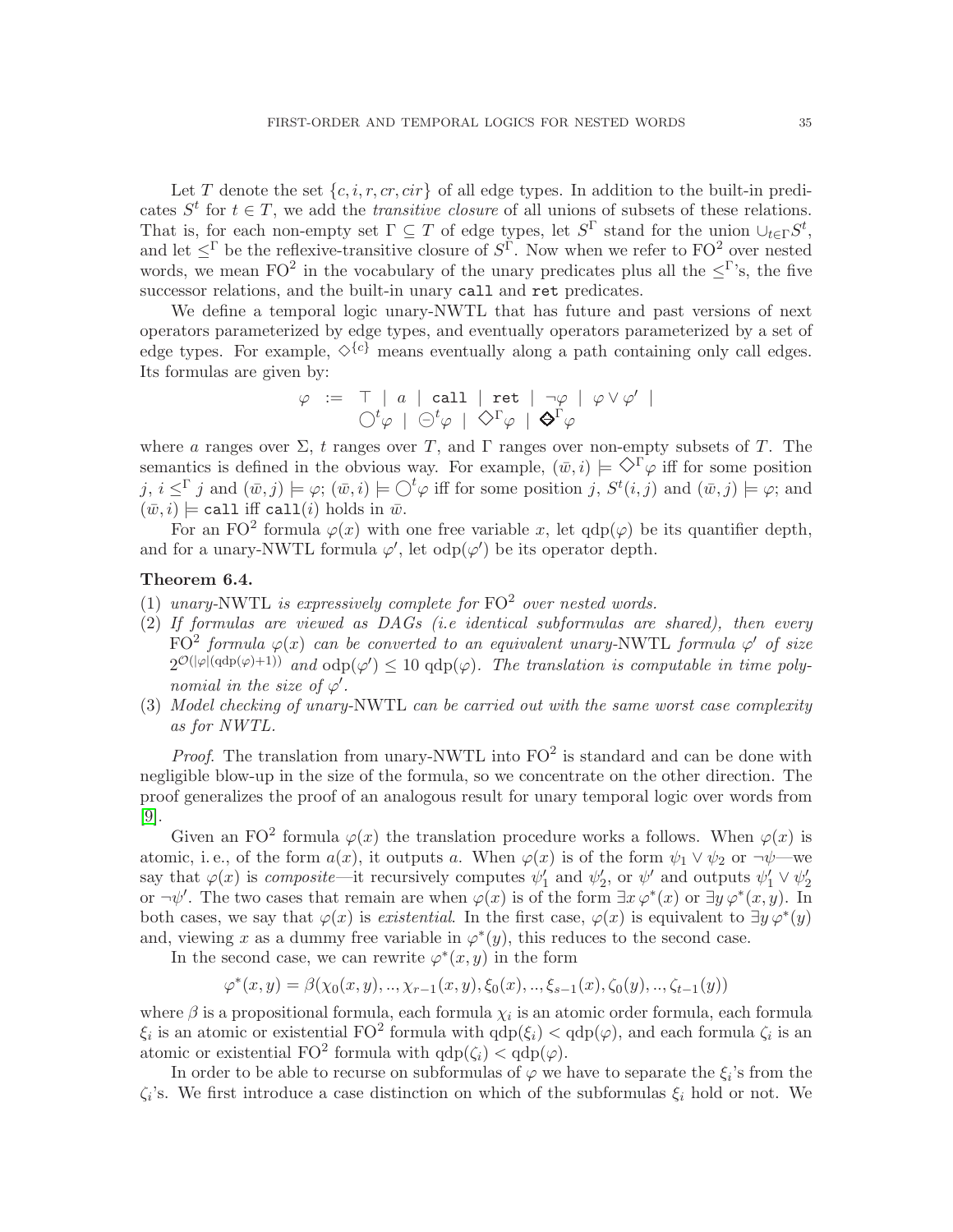obtain the following equivalent formulation for  $\varphi$ :

$$
\bigvee_{\overline{\gamma}\in\{\top,\bot\}^s} (\bigwedge_{i\leq s} (\xi_i \leftrightarrow \gamma_i) \wedge \exists y \, \beta(\chi_0,\ldots,\chi_{r-1},\gamma_0,\ldots,\gamma_{s-1},\zeta_0,\ldots,\zeta_{t-1})) \ .
$$

We proceed by a case distinction on which order relation holds between x and  $y$ , where  $x \leq y$ . We consider mutually exclusive cases, determined by the following formulas, which we call *order types*.

- $\Psi_0$  is  $x=y$ .
- For each  $t \in T$ ,  $\Psi_t$  is  $S^t(x, y)$ .
- For each  $t \in T$ ,  $\Phi_t$  is  $\exists z \ (S^t(x, z) \wedge z \lt^t y)$ .
- Let  $o = t_1, t_2, \ldots t_k$  be a sequence over T such that  $2 \leq k \leq 5$ , all  $t_i$ 's are distinct, and a call never appears before return (that is, if  $t_i = c$  then  $t_j \neq r$  for  $j > i$ ). Then  $\Psi_o$  stands for

$$
\exists z_1, z'_1, z_2, z'_2, \ldots z_k \; (S^{t_1}(x, z_1) \wedge z_1 \leq^{T_1} z'_1 \wedge S^{t_2}(z'_1, z_2) \wedge z_2 \leq^{T_2} z'_2 \wedge \cdots \wedge z_k \leq^{T_k} y)
$$

where for  $1 \leq i \leq k$ , the set  $T_i$  equals the set  $\{t_1, t_2 \ldots t_i\}$ , but with r removed if both c and r belong to this set.

We claim that these order types are mutually exclusive and complete, and are expressible in unary-NWTL (and hence, in  $FO^2$ ). First, let us show that the order types form a disjoint partition, meaning for all pairs  $(x, y)$  such that  $x \leq y$ , we have exactly one of these relationships holding true. To see this, suppose  $x < y$ . Then either  $S<sup>t</sup>(x, y)$  holds for some type t (and the successor relations  $S<sup>t</sup>$  are disjoint, for distinct t's), or there is a path from x to y that uses at least two edges. The key observation is that a path from x to y is a summary path iff the path does not contain a call edge followed later by a return edge. Also, there is a unique summary path from  $x$  to  $y$ . We can now classify the paths by the edge types that this unique summary path contains, and the order in which they first appear in the path. For example,  $\Phi_c(x,y)$  holds when there is a path from x to y using 2 or more call edges;  $\Phi_{c,cir}(x,y)$  holds when there is a path from x to y which begins with a call edge, uses at least one call-interior-return summary edge, and uses only these two types of edges;  $\Phi_{r,i,c}(x,y)$  holds when there is a path from x to y that can be split into three consecutive parts: a part containing only return edges, a part containing at least one internal and only internal and return edges, and a part containing at least one call and only call and internal edges. Note that some of these order types are empty: for example, two summary edges can never follow one another, and hence  $\Phi_{cr}(x,y)$  can never hold. Emptiness of some of the order types is not relevant to the proof.

When we assume that one of these order types is true, each atomic order formula evaluates to either  $\top$  or  $\bot$ , in particular, each of the  $\chi_i$ 's evaluates to either  $\top$  or  $\bot$ ; we will denote this truth value by  $\chi_i^{\tau}$ . For example, when  $\Psi_{cr}(x,y)$  holds then (1)  $S^t(x,y)$  is true for  $t = cr$  and false for  $t \neq cr$ , and  $(2) \leq^{\Gamma}$  is true if  $\Gamma$  contains cr or if  $\Gamma$  contains both c and  $r$ , and false otherwise.

We can finally rewrite  $\varphi$  as follows, where  $\Upsilon$  stands for the set of all order types:

$$
\bigvee_{\overline{\gamma}\in\{\top,\bot\}^s} (\bigwedge_{i\leq s} (\xi_i \leftrightarrow \gamma_i) \wedge \bigvee_{\tau\in\Upsilon} \exists y (\tau \wedge \beta(\chi_0^{\tau}, \ldots, \chi_{r-1}^{\tau}, \overline{\gamma}, \overline{\zeta}))) .
$$

If  $\tau$  is an order type,  $\psi(x)$  an FO<sup>2</sup> formula, and  $\psi'$  an equivalent unary-NWTL formula, there is a way to obtain a unary-NWTL formula  $\tau \langle \psi \rangle$  equivalent to  $\exists y(\tau \wedge \psi(y))$ , as follows. Assume that  $x \leq y$ .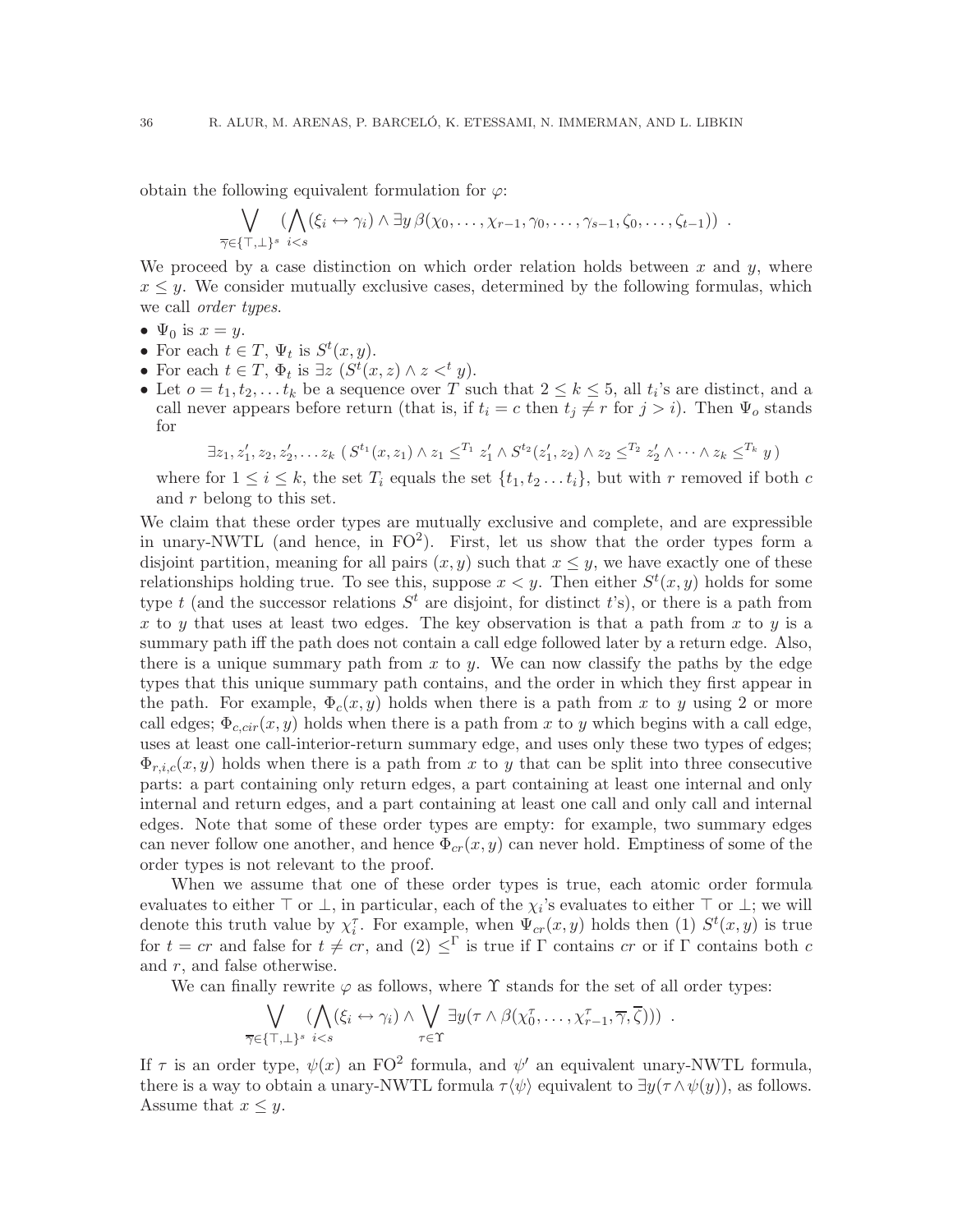- For the order type  $\Psi_0$ ,  $\tau \langle \psi' \rangle$  is  $\psi'$  itself.
- For each  $t \in T$ , for the order type  $\Psi_t$ ,  $\tau \langle \psi' \rangle$  is  $\bigcirc^t \psi'$ .
- For each  $t \in T$ , for the order type  $\Phi_t$ ,  $\tau \langle \psi' \rangle$  is  $\bigcirc^t \bigcirc^t \bigcirc^{\{t\}} \psi'$ .
- For order type  $\Psi_o$ , where  $o = t_1, t_2, \ldots t_k$  is a sequence over  $T, \tau \langle \psi' \rangle$  is  $\bigcirc^{t_1} \bigcirc^{T_1} \bigcirc^{t_2} \cdots$  $\Diamond^{T_k} \psi'$ , where for  $1 \le i \le k \le 5$ , the set  $T_i$  equals the set  $\{t_1, t_2, \ldots t_i\}$ , but with r removed if both  $c$  and  $r$  belong to this set.

The case corresponding to past operators is analogous. Our procedure will therefore recursively compute  $\xi'_i$  for  $i < s$  and  $\zeta'_i(x)$  for  $i < t$  and output

<span id="page-38-0"></span>
$$
\bigvee_{\overline{\gamma}\in\{\top,\bot\}^{i\leq s}} (\bigwedge_{i\in\gamma}\left(\xi_{i}^{\prime}\leftrightarrow\gamma_{i}\right)\land\bigvee_{\tau\in\Upsilon}\tau\left\langle\beta(\chi_{0}^{\tau},..,\chi_{r-1}^{\tau},\overline{\gamma},\zeta_{0}^{\prime}(x),\ldots,\zeta_{t-1}^{\prime}(x))\right\rangle) .\tag{6.1}
$$

Now we verify that  $|\varphi'|$  and  $odp(\varphi')$  are bounded as stated in the theorem. Note that the size  $|\varphi'|$  is measured by viewing the unary-NWTL formula as a DAG, i.e., sharing identical subformulas. That  $odp(\varphi) \leq 10 \cdot d\rho(\varphi)$  is easily seen from the operator depth in the translation table above. The proof that  $|\varphi'| \leq 2^{c|\varphi|(\text{qdp}(\varphi)+1)}$  for some constant c is inductive on the quantifier depth of  $\varphi$ . The base case is trivial, and the only interesting case in the inductive step is when  $\varphi$  is of the form  $\exists y \varphi^*(x, y)$  as above. In this case, we have to estimate the length of [\(6.1\)](#page-38-0). There are  $2^s \leq 2^{|\varphi|}$  possibilities for  $\overline{\gamma}$  in (6.1), and each disjunct in [\(6.1\)](#page-38-0) has length at most  $d |\varphi|$  max $_{i < s, j < t}(|\xi'_i|, |\zeta'_j|)$  for some constant d. By induction hypothesis, the latter is bounded by  $d |\varphi| 2^{c |\varphi| \text{qdp}(\varphi)}$ , which implies the claim, provided c is chosen large enough.

It is straightforward to verify that our translation to  $\varphi'$  can be computed in time polynomial in  $|\varphi'|$ .

Model checking of unary-NWTL can be achieved with the same complexity as for NWTL using a variant of the tableaux construction in Section [5.](#page-27-0)  $\Box$ 

#### 7. Conclusion

We have provided several new temporal logics over nested words and shown that they are first-order expressively complete. We have furthermore shown that first-order logic over nested words has the three-variable property, and we have also provided a temporal logic over nested words that is complete for two-variable first-order logic. We have shown, via an automata-theoretic approach based on nested word automata, that satisfiability for the logic NWTL<sup>+</sup> is EXPTIME-complete, and that model checking runs in time polynomial in the size of the RSM model and exponential in the size of the formula. When the within modality is added to NWTL, the complexity of model checking becomes doubly exponential. We note that it remains open whether the original temporal logic CaRet, proposed for nested words in [\[2\]](#page-39-2), is first-order complete, but we conjecture that it is not.

#### **ACKNOWLEDGMENTS**

The authors were supported by: Alur – NSF CPA award 0541149; Arenas – FONDECYT grants 1050701, 7060172 and 1070732; Arenas and Barcelo<sup> $-$ </sup> grant P04-067-F from the Millennium Nucleus Centre for Web Research; Immerman – NSF grants CCF-0541018 and CCF-0830174; Libkin – EC grant MEXC-CT-2005-024502 and EPSRC grant E005039.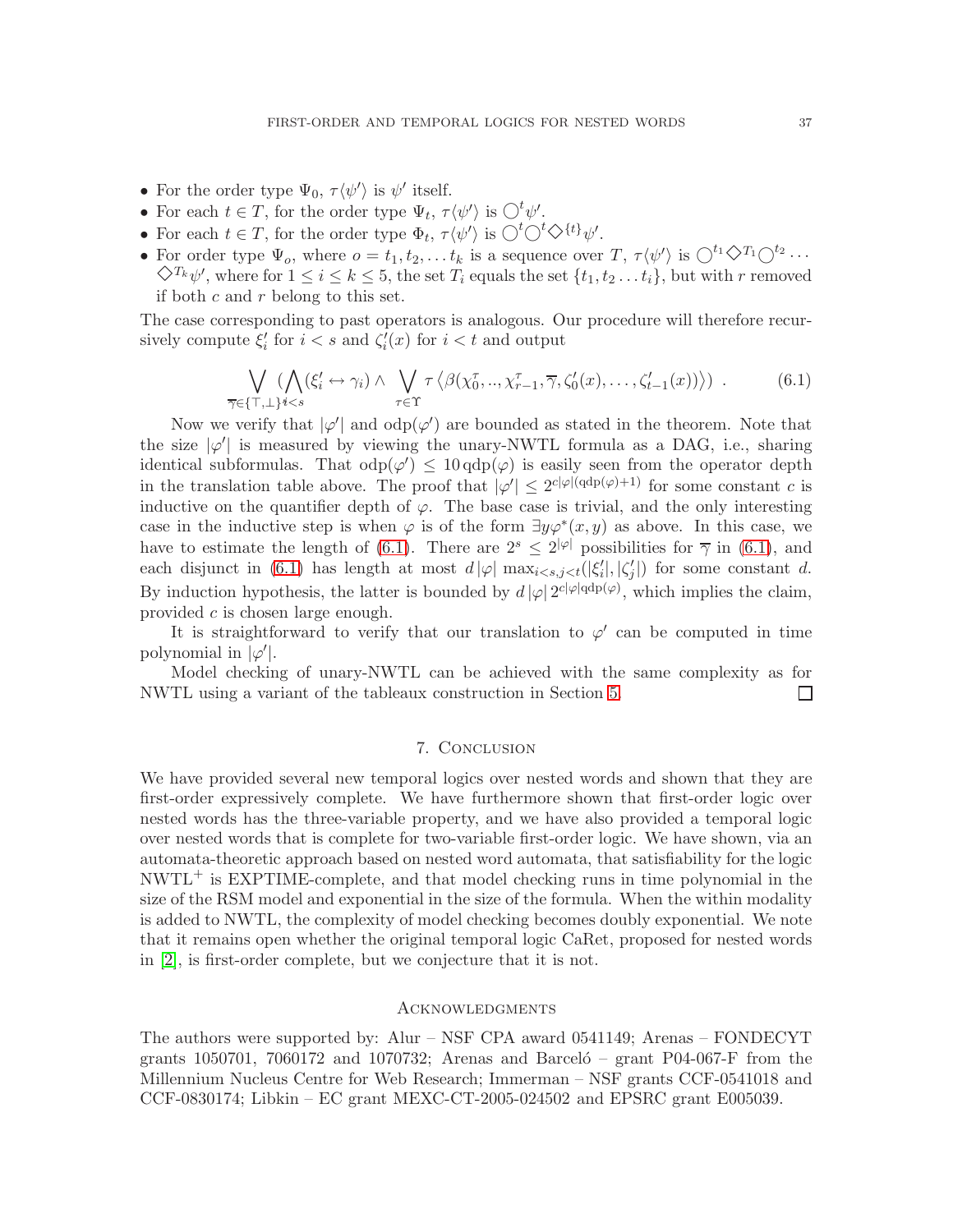#### **REFERENCES**

- <span id="page-39-5"></span>[1] R. Alur, M. Benedikt, K. Etessami, P. Godefroid, T. Reps, M. Yannakakis. Analysis of recursive state machines. *ACM TOPLAS* 27(4): 786–818 (2005).
- <span id="page-39-2"></span><span id="page-39-1"></span>[2] R. Alur, K. Etessami and P. Madhusudan. A temporal logic of nested calls and returns. In *TACAS'04*, pages 467–481.
- <span id="page-39-0"></span>[3] R. Alur and P. Madhusudan. Visibly pushdown languages. In *STOC'04*, pages 202–211.
- <span id="page-39-3"></span>[4] R. Alur and P. Madhusudan. Adding nesting structure to words. In *DLT'06*, pages 1–13.
- <span id="page-39-16"></span>[5] T. Ball and S. Rajamani. Bebop: A symbolic model checker for boolean programs. In *SPIN'00*, pages 113–130.
- <span id="page-39-15"></span>[6] V. B´ar´any, C. L´oding, O. Serre. Regularity problems for visibly pushdown languages. *STACS 2006*, pages 420–431.
- <span id="page-39-4"></span>[7] Document Object Model DOM. http://www.w3.org/DOM.
- <span id="page-39-12"></span>[8] J. Esparza and S. Schwoon. A BDD-based model checker for recursive programs. In *CAV'01*, pages 324–336.
- [9] K. Etessami, M. Vardi, and T. Wilke. First-order logic with two variables and unary temporal logic. *Information and Computation* 179(2): 279–295, 2002.
- <span id="page-39-19"></span><span id="page-39-18"></span>[10] M. Frick, M. Grohe. The complexity of first-order and monadic second-order logic revisited. *LICS 2002*, 215–224.
- [11] G. Gottlob, C. Koch. Monadic datalog and the expressive power of languages for web information extraction. *Journal of the ACM* 51 (2004), 74–113.
- <span id="page-39-23"></span><span id="page-39-10"></span>[12] N. Immerman. *Descriptive Complexity*. Springer, 1999.
- [13] N. Immerman and D. Kozen. Definability with bounded number of bound variables. *Information and Computation,* 83 (1989), 121-139.
- <span id="page-39-24"></span><span id="page-39-7"></span>[14] H. Kamp. Tense Logic and the Theory of Linear Order. PhD thesis, UCLA, 1968.
- [15] N. Klarlund, T. Schwentick and D. Suciu. XML: model, schemas, types, logics, and queries. In *Logics for Emerging Applications of Databases*, Springer, 2003, pages 1–41.
- <span id="page-39-13"></span><span id="page-39-8"></span>[16] L. Libkin. Logics for unranked trees: an overview. In *ICALP 2005*, pages 35-50.
- <span id="page-39-25"></span>[17] C. L¨oding, P. Madhusudan, O. Serre. Visibly pushdown games. In *FSTTCS 2004*, pages 408–420.
- <span id="page-39-21"></span>[18] P. Madhusudan, personal communication.
- <span id="page-39-11"></span>[19] M. Marx. Conditional XPath, the first order complete XPath dialect. In *PODS'04*, pages 13–22.
- <span id="page-39-27"></span>[20] M. Marx. Conditional XPath. TODS 30(4): 929–959, 2005.
- <span id="page-39-20"></span>[21] M. Marx and M. de Rijke. Semantic characterizations of navigational XPath. In *TDM'04*, pages 67–73.
- [22] F. Neven, T. Schwentick. Expressive and efficient pattern languages for tree-structured data. *PODS'00*, pages 145-156.
- <span id="page-39-26"></span>[23] F. Laroussinie, N. Markey, and P. Schnoebelen. Temporal logic with forgettable past. In *LICS'02*, pages 383–392.
- <span id="page-39-14"></span>[24] F. Neven and T. Schwentick. Query automata over finite trees. *Theor. Comput. Sci.* 275(1-2): 633–674, 2002.
- <span id="page-39-22"></span>[25] SAX: A Simple API for XML. http://www.saxproject.org.
- [26] B.-H. Schlingloff. Expressive completeness of temporal logic of trees. *J. Appl. Non-Classical Log.* 2: 157-180, 1992.
- <span id="page-39-17"></span><span id="page-39-6"></span>[27] L. Segoufin. Typing and querying XML documents: some complexity bounds. In *PODS'03*, pages 167– 178.
- <span id="page-39-9"></span>[28] L. Segoufin, V. Vianu. Validating streaming XML documents. In *PODS'02*, pages 53–64.
- [29] V. Vianu. A web Odyssey: from Codd to XML. In *ACM PODS'01*, pages 1–15.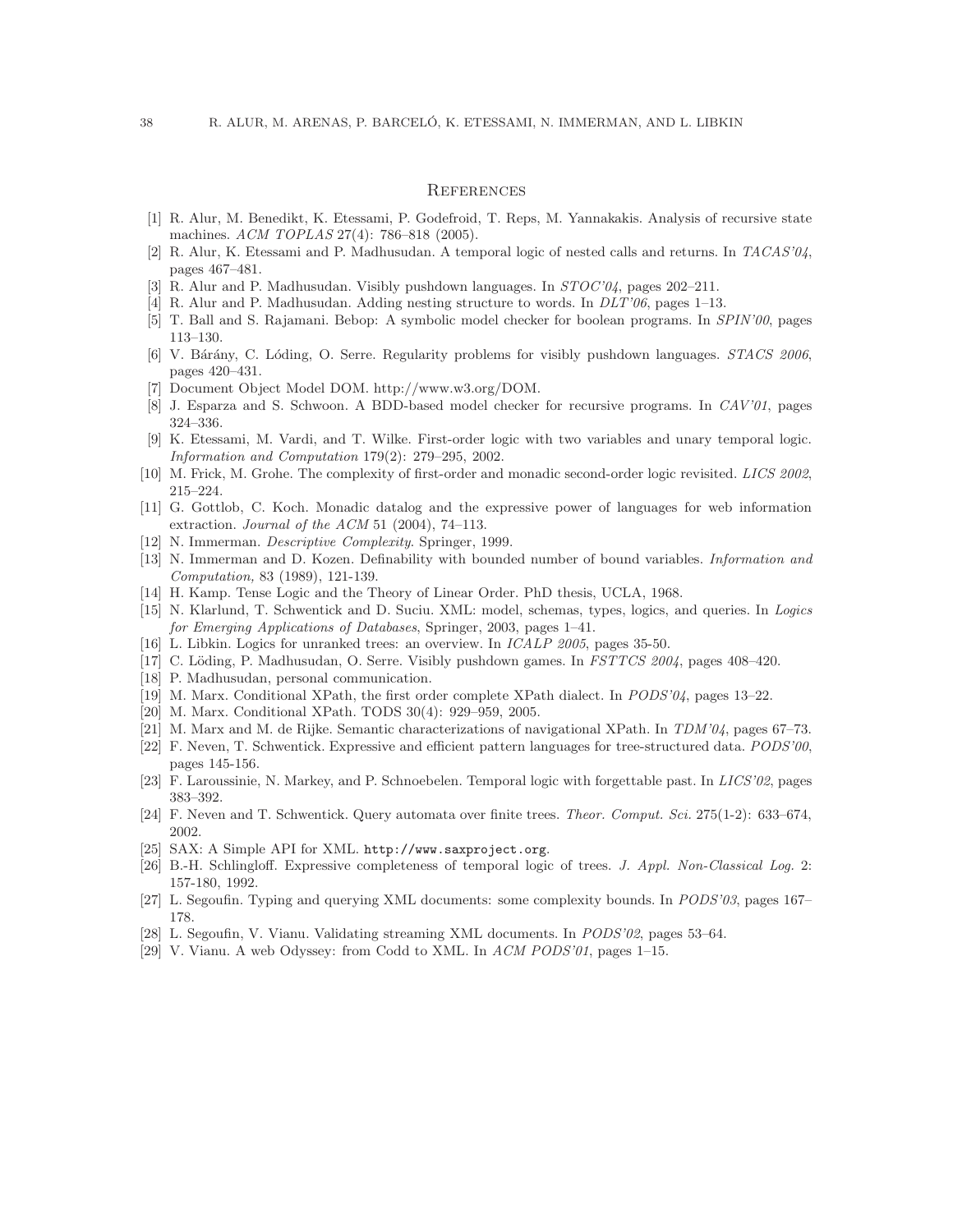### <span id="page-40-0"></span>Appendix A. Proof of Lemma [4.3](#page-13-1)

For translating each NWTL<sup>ss</sup> formula  $\varphi$  into an equivalent NWTL formula  $\beta_{\varphi}$ , we need to consider only the case of until/since operators. The formula  $\psi \mathbf{U}_{ss}^{\sigma} \theta$  is translated into

$$
\beta_{\theta} \vee \left( \beta_{\psi} \wedge \left( \left( (\beta_{\psi} \vee \text{ret}) \wedge (\neg \text{recall} \rightarrow \bigcirc \beta_{\psi}) \wedge (\text{recall} \rightarrow (\bigcirc_{\mu} \bigcirc \beta_{\psi} \vee \bigcirc_{\mu} \bigcirc \beta_{\theta})) \right) U^{\sigma} \right) \right)
$$

$$
\left( (\beta_{\psi} \vee \text{ret}) \wedge (\neg \text{recall} \rightarrow \bigcirc \beta_{\theta}) \wedge \left( (\text{recall} \rightarrow (\bigcirc \beta_{\theta} \vee \bigcirc \bigcirc \bigcirc \bigcirc \text{ret} \wedge \gamma)) \big) \right) \right), \quad (A.1)
$$

where  $\gamma$  is a formula defined as follows:

$$
\left((\beta_{\psi}\lor \text{ret})\land (\neg \text{mcall}\to \bigcirc \beta_{\psi})\land (\text{mcall}\to (\bigcirc \beta_{\psi}\lor \bigcirc_{\mu}\bigcirc \beta_{\psi}))\land (\bigcirc \text{ret}\to \text{call})\right)U^{\sigma}
$$

$$
\left((\beta_{\psi}\lor \text{ret})\land (\neg \text{mcall}\to \bigcirc \beta_{\theta})\land (\text{mcall}\to (\bigcirc \beta_{\theta}\lor \bigcirc_{\mu}\bigcirc \beta_{\theta}))\right)
$$

The proof that the translation is correct is by induction on the structure of  $\text{NWTL}^{ss}$  formulas. Again we need to consider only the case of until/since operators. Assume that  $\psi$ , θ are equivalent to  $\beta_\psi$  and  $\beta_\theta$ , respectively. We need to prove that  $\psi \mathbf{U}_{ss}^{\sigma} \theta$  is equivalent to  $(A.1).$  $(A.1).$ 

( $\Leftarrow$ ) We first show that if  $(\bar{w}, i)$  satisfies  $(A.1)$ , then  $(\bar{w}, i) \models \psi \mathbf{U}_{ss}^{\sigma} \theta$ . Given that  $(\bar{w}, i)$ satisfies [\(A.1\)](#page-40-0), either  $(\bar{w},i) \models \beta_\theta$  or  $(\bar{w},i)$  satisfies the second disjunct of (A.1). Since  $\beta_\theta$ and  $\theta$  are assumed to be equivalent, in the former case  $(\bar{w}, i) \models \psi \mathbf{U}_{ss}^{\sigma} \theta$ . Thus, assume that the latter case holds. Then  $(\bar{w}, i) \models \psi$ , since  $\psi$  and  $\beta_{\psi}$  are equivalent, and there exists a summary path  $i = i_0 < i_1 < \cdots < i_p$  such that:

<span id="page-40-1"></span>
$$
(\bar{w}, i_k) \models (\beta_{\psi} \lor \text{ret}) \land (\neg \text{recall} \to \bigcirc \beta_{\psi}) \land (\text{recall} \to (\bigcirc_{\mu} \bigcirc \beta_{\psi} \lor \bigcirc_{\mu} \bigcirc \beta_{\theta})), \quad 0 \le k < p, \text{ (A.2)}
$$
  

$$
(\bar{w}, i_p) \models (\beta_{\psi} \lor \text{ret}) \land (\neg \text{recall} \to \bigcirc \beta_{\theta}) \land (\text{recall} \to (\bigcirc \beta_{\theta} \lor \bigcirc_{\mu} \bigcirc \beta_{\theta} \lor \bigcirc (\neg \text{ret} \land \gamma))). \quad (A.3)
$$

We consider three cases.

(I) Assume that there exists a position  $i_k$  ( $k \in [0, p-1]$ ) such that  $i_k$  is a matched call position and  $(\bar{w}, i_k) \models \bigcirc_{\mu} \bigcirc \beta_{\theta}$ , and let  $i_q$   $(q \in [0, p-1])$  be the first such position. Then only one semi-strict path with endpoints  $i = i_0$  and  $r(i_q) + 1$  can be obtained from the sequence  $i_0 < i_1 < \cdots < i_q < r(i_q) + 1$  by removing all positions  $i_k$  (with  $k \in [1, q]$ ) such that  $i_{k-1}$  is a matched call position and  $r(i_{k-1}) = i_k$ ; let  $i_0 = j_0 < j_1 < \cdots < j_\ell =$  $r(i_q) + 1$  be that semi-strict path. Next we show that:

$$
\begin{array}{rcl}\n(\bar{w}, j_k) & \models & \psi & 0 \le k < \ell, \\
(\bar{w}, j_\ell) & \models & \theta,\n\end{array}
$$

from which we conclude that  $(\bar{w}, i) \models \psi \mathbf{U}_{ss}^{\sigma} \theta$ .

Given that  $j_{\ell} = r(i_q) + 1$ ,  $(\bar{w}, i_q) \models \bigcirc_{\mu} \bigcirc \beta_{\theta}$  and we assume that  $\theta$  and  $\beta_{\theta}$  are equivalent, we have that  $(\bar{w},j_\ell) \models \theta$ . Next we show that  $(\bar{w},j_k) \models \psi$  for every  $k \in$  $[0, \ell - 1]$ . If  $k = 0$ , then the property holds since  $(\bar{w}, i) \models \psi$  and we assume that  $\psi$ and  $\beta_{\psi}$  are equivalent. Assume that  $k \in [1, \ell - 1]$ . If  $j_k$  is not a return position, then  $(\bar{w},j_k) \models \psi$  since  $(\bar{w},j_k) \models \beta_{\psi} \vee \text{ret}$  (recall that  $j_k$  is a position in the summary path  $i_0 < i_1 < \cdots < i_q$  since  $k < \ell$ ). If  $j_k$  is a return position, then we have to consider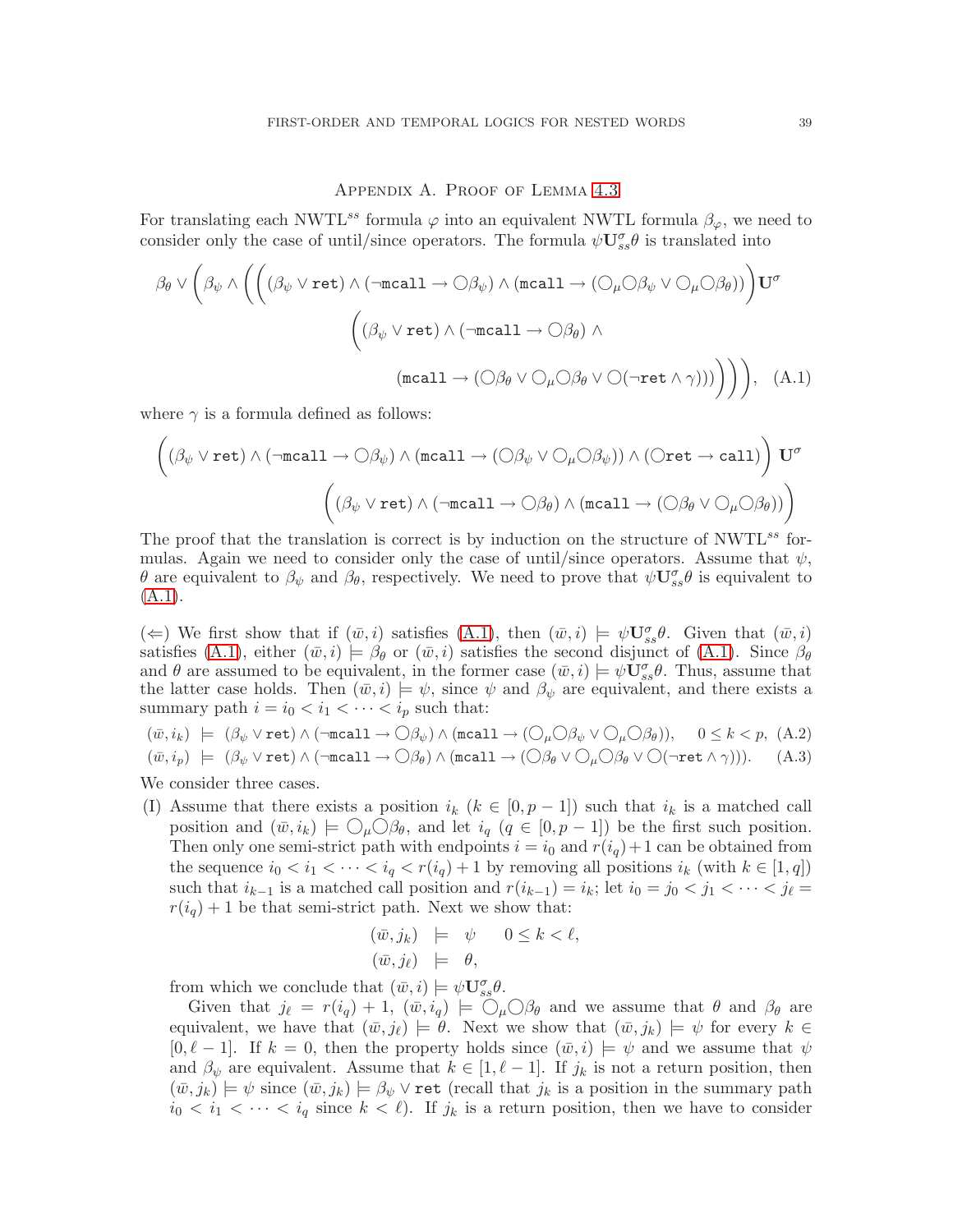two cases. If  $j_{k-1} = j_k - 1$ , then we have that  $j_k - 1$  is not a call position since  $j_k$  is a return position,  $j_0 < j_1 < \cdots < j_\ell$  is a semi-strict path and  $k - 1 \in [0, \ell - 2]$ . Given that  $j_{k-1}$  is a position in the summary path  $i_0 < i_1 < \cdots < i_{q-1}$ , we conclude that  $(\bar{w}, j_k - 1) \models \neg \text{recall} \rightarrow \bigcirc \beta_{\psi}$ . Thus, from the fact that  $j_{k-1}$  is not a call position, we conclude that  $(\bar{w}, j_k) \models \beta_{\psi}$ . Hence,  $(\bar{w}, j_k) \models \psi$ . Otherwise,  $j_{k-1} \neq j_k - 1$ , and we conclude that  $j_{k-1}$  is a matched call position and  $j_k = r(j_{k-1}) + 1$ . Thus, since  $i_q$  is the smallest one satisfying  $\bigcirc_{\mu} \bigcirc_{\beta} \beta_{\theta}$  and  $j_{k-1} < i_q$ , and we know from  $(A.2)$  that  $(\bar{w}, j_{k-1}) \models$ mcall  $\rightarrow$   $(\bigcirc_{\mu} \bigcirc_{\beta_{\psi}} \vee \bigcirc_{\mu} \bigcirc_{\beta_{\theta}})$ , we see that  $(\bar{w}, j_{k-1})$   $\models$  mcall  $\rightarrow \bigcirc_{\mu} \bigcirc_{\beta_{\psi}}$  and, since  $j_{k-1}$  is a matched call, we conclude that  $(\bar{w},j_k) \models \beta_{\psi}$  and, therefore,  $(\bar{w},j_k) \models \psi$ .

(II) Assume that condition (I) does not hold, and also assume that either  $i_p$  is not a matched call position or  $i_p$  is a matched call position and  $(\bar{w}, i_p) \models \bigcirc \beta_\theta \vee \bigcirc_{\mu} \bigcirc \beta_\theta$ . Then given that  $(\bar{w}, i_p) \models \neg \texttt{mcall} \rightarrow \bigcirc \beta_\theta$ , we have that there exists a position  $i_{p+1} > i_p$  such that  $(\bar{w}, i_{p+1}) \models \beta_\theta$  and  $i_{p+1}$  is either  $i_p + 1$  or  $r(i_p) + 1$ . Only one semi-strict path with endpoints  $i = i_0$  and  $i_{p+1}$  can be obtained from the sequence  $i_0 < i_1 < \cdots < i_p < i_{p+1}$ by removing all positions  $i_k$  (with  $k \in [1,p]$ ) such that  $i_{k-1}$  is a matched call position and  $r(i_{k-1}) = i_k$ ; let  $i_0 = j_0 < j_1 < \cdots < j_\ell = i_{p+1}$  be that semi-strict path. Next we show that:

$$
\begin{array}{rcl}\n(\bar{w}, j_k) & \models & \psi & 0 \le k < \ell, \\
(\bar{w}, j_\ell) & \models & \theta,\n\end{array}
$$

from which we conclude that  $(\bar{w}, i) \models \psi \mathbf{U}_{ss}^{\sigma} \theta$ .

Given that  $(\bar{w}, i_{p+1}) \models \beta_\theta$  and the hypothesis that  $\theta$  and  $\beta_\theta$  are equivalent, we have that  $(\bar{w},j_{\ell}) \models \theta$ . Next we show that  $(\bar{w},j_k) \models \psi$  for every  $k \in [0,\ell-1]$ . If  $k = 0$ , then the property holds since  $(\bar{w},i) \models \psi$ . Assume that  $k \in [1,\ell-1]$ . If  $j_k$  is not a return position, then  $(\bar{w},j_k) \models \psi$  since  $(\bar{w},j_k) \models \beta_{\psi} \vee \text{ret}$  (recall that  $j_k$  is a position in the summary path  $i_0 < i_1 < \cdots < i_p$ ). If  $j_k$  is a return position, then we have to consider two cases. If  $j_{k-1} = j_k - 1$ , then we have that  $j_k - 1$  is not a call position since  $j_0 < j_1 < \cdots < j_\ell$ is a semi-strict path and  $k - 1 \in [0, \ell - 2]$ . Thus, given that  $j_{k-1}$  is a position in the summary path  $i_0 < i_1 < \cdots < i_{p-1}$ , we have that  $(\bar{w}, j_k - 1) \models \neg \text{recall} \rightarrow \bigcirc \beta_{\psi}$ , from which we conclude that  $(\bar{w}, j_k) \models \beta_{\psi}$ . Hence,  $(\bar{w}, j_k) \models \psi$ . Otherwise,  $j_{k-1} \neq j_k - 1$ , and we conclude that  $j_{k-1}$  is a matched call position and  $j_k = r(j_{k-1}) + 1$ . Thus, given that condition (I) does not hold, we have that  $(\bar{w}, j_{k-1})$   $\models$  mcall  $\rightarrow \bigcirc_{\mu} \bigcirc \beta_{\psi}$  (since  $j_{k-1}$  is a position in the summary path  $i_0 < i_1 < \cdots < i_{p-1}$  and  $(\bar{w}, j_{k-1}) \not\models \bigcirc_{\mu} \bigcirc \beta_{\theta}$ . Thus, given that  $j_{k-1}$  is a matched call, we conclude from [\(A.2\)](#page-40-1) that  $(\bar{w}, j_k) \models \beta_{\psi}$  and, therefore,  $(\bar{w}, j_k) \models \psi$ .

(III) We now look at the remaining cases, that is, condition (I) does not hold,  $i_p$  is a matched call, and  $(\bar{w}, i_p) \models \neg (\bigcirc \beta_\theta \lor \bigcirc_\mu \bigcirc \beta_\theta)$ . By [\(A.3\)](#page-40-1), this implies  $(\bar{w}, i_p) \models \bigcirc (\neg \text{ret } \wedge \gamma)$ . From  $(\bar{w},i_p) \models \bigcirc \gamma$ , we see that there exists a summary path  $i_p+1 = i_{p+1} < i_{p+2} \ldots < i_q$ such that:

$$
\begin{array}{rl} (\bar{w},i_k)&\models&(\beta_\psi\lor\texttt{ret})\land(\neg\texttt{mcall}\to\bigcirc\beta_\psi)\land\\ &&(\texttt{mcall}\to(\bigcirc\beta_\psi\lor\bigcirc_\mu\bigcirc\beta_\psi))\land(\bigcirc\texttt{ret}\to\texttt{call})\qquad p+1\leq k< q,\\ &&(\bar{w},i_q)&\models&(\beta_\psi\lor\texttt{ret})\land(\neg\texttt{mcall}\to\bigcirc\beta_\theta)\land(\texttt{mcall}\to(\bigcirc\beta_\theta\lor\bigcirc_\mu\bigcirc\beta_\theta)).\end{array}
$$

We first show that  $i_q < r(i_p)$ . Assume to the contrary that  $i_q \ge r(i_p)$ . Since the first position on the path is inside the call  $i_p$ , there exists  $k \in [p+1,q]$  such that  $i_k = r(i_p)$ . Given that  $i_{p+1}$  is not a return position (since  $(\bar{w}, i_p) \models \neg \bigcirc \text{ret}$ ), we have that  $q > p+1$ and, therefore,  $i_k - 1$  is also a position in the summary path  $i_{p+1} < i_{p+2} \ldots < i_q$ . But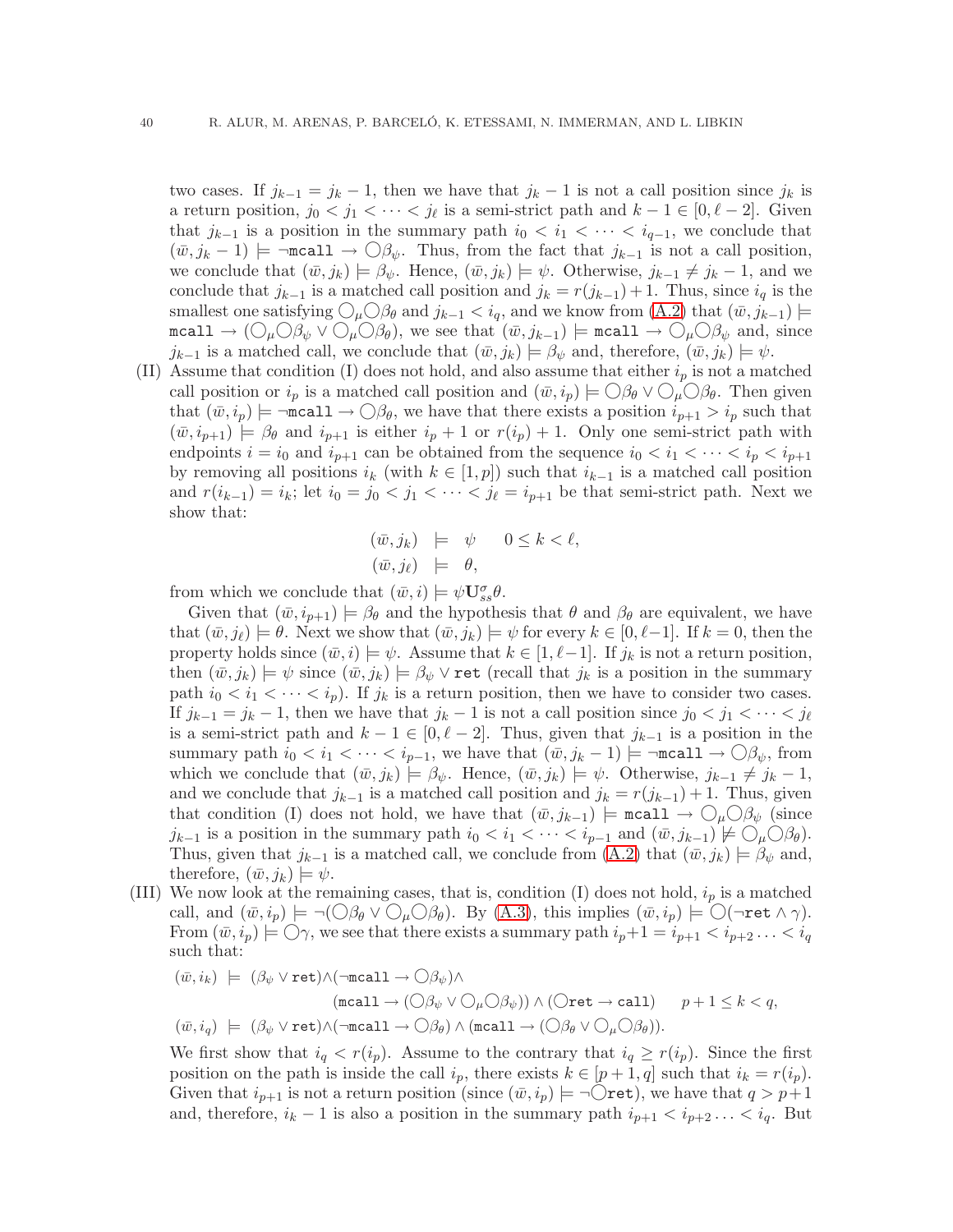given that  $i_k = r(i_p)$  is the matching return of  $i_p$  and  $i_p + 1 \leq i_k - 1$ , we have that  $i_k - 1$  is not a call position. Thus,  $(\bar{w}, i_k - 1) \not\models \bigcirc$  ret  $\rightarrow$  call, which contradicts the fact that  $i_{p+1} < i_{p+2} \ldots < i_q$  witnesses formula  $\gamma$ . Therefore indeed  $i_q < r(i_p)$ .

Given that  $(\bar{w}, i_q) \models (\neg \text{recall} \rightarrow \bigcirc \beta_\theta) \land (\text{recall} \rightarrow (\bigcirc \beta_\theta \lor \bigcirc_\mu \bigcirc \beta_\theta))$ , we conclude that there exists a position  $i_{q+1} > i_q$  such that  $(\bar{w}, i_{q+1}) \models \beta_\theta$  and  $i_{q+1}$  is either  $i_q + 1$  or  $r(i_q)+1$ . Only one semi-strict path with endpoints  $i = i_0$  and  $i_{q+1}$  can be obtained from the sequence  $i_0 < i_1 < \cdots < i_q < i_{q+1}$  by removing all positions  $i_k$  (with  $k \in [1,q]$ ) such that  $i_{k-1}$  is a matched call position and  $r(i_{k-1}) = i_k$ ; let  $i_0 = j_0 < j_1 < \cdots < j_\ell = i_{q+1}$ be that semi-strict path. Next we show that:

$$
\begin{array}{rcl}\n(\bar{w}, j_k) & \models & \psi & 0 \le k < \ell, \\
(\bar{w}, j_\ell) & \models & \theta,\n\end{array}
$$

from which we conclude that  $(\bar{w}, i) \models \psi \mathbf{U}_{ss}^{\sigma} \theta$ .

Given that  $(\bar{w}, i_{q+1}) \models \beta_{\theta}$ , we conclude that that  $(\bar{w}, j_{\ell}) \models \theta$ . Next we show that  $(\bar{w},j_k) \models \psi$  for every  $k \in [0,\ell-1]$ . If  $k=0$ , then the property holds since  $(\bar{w},i) \models \psi$ and we assume that  $\psi$  and  $\beta_{\psi}$  are equivalent. Assume that  $k \in [1, \ell-1]$ . If  $j_k$  is not a return position, then  $(\bar{w}, j_k) \models \psi$  since  $(\bar{w}, j_k) \models \beta_{\psi} \vee \text{ret}$  (recall that  $j_k$  is a position in the sequence  $i_0 < i_1 < \cdots < i_q$ . If  $j_k$  is a return position, then we need to consider two cases. If  $j_{k-1} = j_k - 1$ , then we have that  $j_k - 1$  is not a call position since  $j_0 < j_1 < \cdots < j_\ell$  is a semi-strict path and  $k-1 \in [0, \ell-2]$ . Thus, given that  $j_{k-1}$  is a position in the sequence  $i_0 < i_1 < \cdots < i_{q-1}$  and  $j_{k-1} \neq i_p$  (since  $i_p$  is a call position), we have that  $(\bar{w}, j_k - 1)$  = ¬mcall  $\rightarrow \bigcirc \beta_{\psi}$ , from which we conclude that  $(\bar{w}, j_k) \models \beta_{\psi}$ . Hence,  $(\bar{w}, j_k) \models \psi$ . If  $j_{k-1} \neq j_k - 1$ , then we have that  $j_{k-1}$  is a matched call position and  $j_k = r(j_{k-1}) + 1$ . Moreover, in this case we also have that  $j_k < i_p$ . Indeed, to see this, assume to the contrary that  $i_p \leq j_k$ . Then given that  $i_q < r(i_p)$ , we know that  $i_{q+1} \leq r(i_p)$ . Thus, given that  $i_p$  is a call position,  $k < \ell$ and  $j_{\ell} = i_{q+1}$ , we conclude that  $i_{p+1} \leq j_k \leq i_q$ . Therefore, given that  $j_k$  is a return position and  $i_{p+1} < \cdots < i_q$  is a summary path, there exists  $s \in [p+1,q]$  such that  $i_s$ is a call position with matching return  $j_k$ . But since  $j_{k-1}$  and  $j_k$  are both positions in the summary path  $i_{p+1} < \cdots < i_q$  and  $j_k = r(j_{k-1}) + 1$ , we conclude that this path contains three positions a, b and c such that  $a < b < c$  and c is the matching return of call position  $a$ , which contradicts the definition of summary path. So we proved  $j_k < i_p$ . Now we have that  $(\bar{w}, j_{k-1}) \models \text{recall} \rightarrow (\bigcirc_{\mu} \bigcirc \beta_{\psi} \vee \bigcirc_{\mu} \bigcirc \beta_{\theta})$ , from which we conclude that  $(\bar{w}, j_k) \models \beta_{\psi}$  since condition (I) does not hold and  $j_k = r(j_{k-1}) + 1$ . Hence,  $(\bar{w}, j_k) \models \psi$ .

 $(\Rightarrow)$  We now show that if  $(\bar{w}, i) \models \psi \mathbf{U}_{ss}^{\sigma} \theta$ , then  $(\bar{w}, i)$  satisfies  $(A.1)$ . Given that  $(\bar{w}, i) \models$  $\psi \mathbf{U}_{ss}^{\sigma} \theta$ , there exists a semi-strict path  $i = i_0 < i_1 < \cdots < i_q$  such that:

<span id="page-42-0"></span>
$$
(\bar{w}, i_k) \models \psi \qquad 0 \le k < q,\tag{A.4}
$$

$$
(\bar{w}, i_q) \models \theta. \tag{A.5}
$$

Notice that if  $q = 0$ , then  $(\bar{w}, i) \models \theta$  and, therefore,  $(\bar{w}, i)$  satisfies the first disjunct of  $(A.1)$ since  $\theta$  and  $\beta_{\theta}$  are assumed to be equivalent. Thus, we suppose that  $q > 0$ , and we consider two cases.

(I) Assume that there exists  $k \in [0, q-1]$  such that  $i_k$  is a matched call position,  $i_{k+1} = i_k+1$ and  $i_{k+1}$  is not a return position, and let  $i_p$  be the first such position. Then only one summary path with endpoints  $i = i_0$  and  $i_p$  can be obtained from the semi-strict path  $i_0 < i_1 < \cdots < i_p$  by adding positions  $r(i_k)$  for every  $k \in [0, p-1]$  such that  $i_k$  is a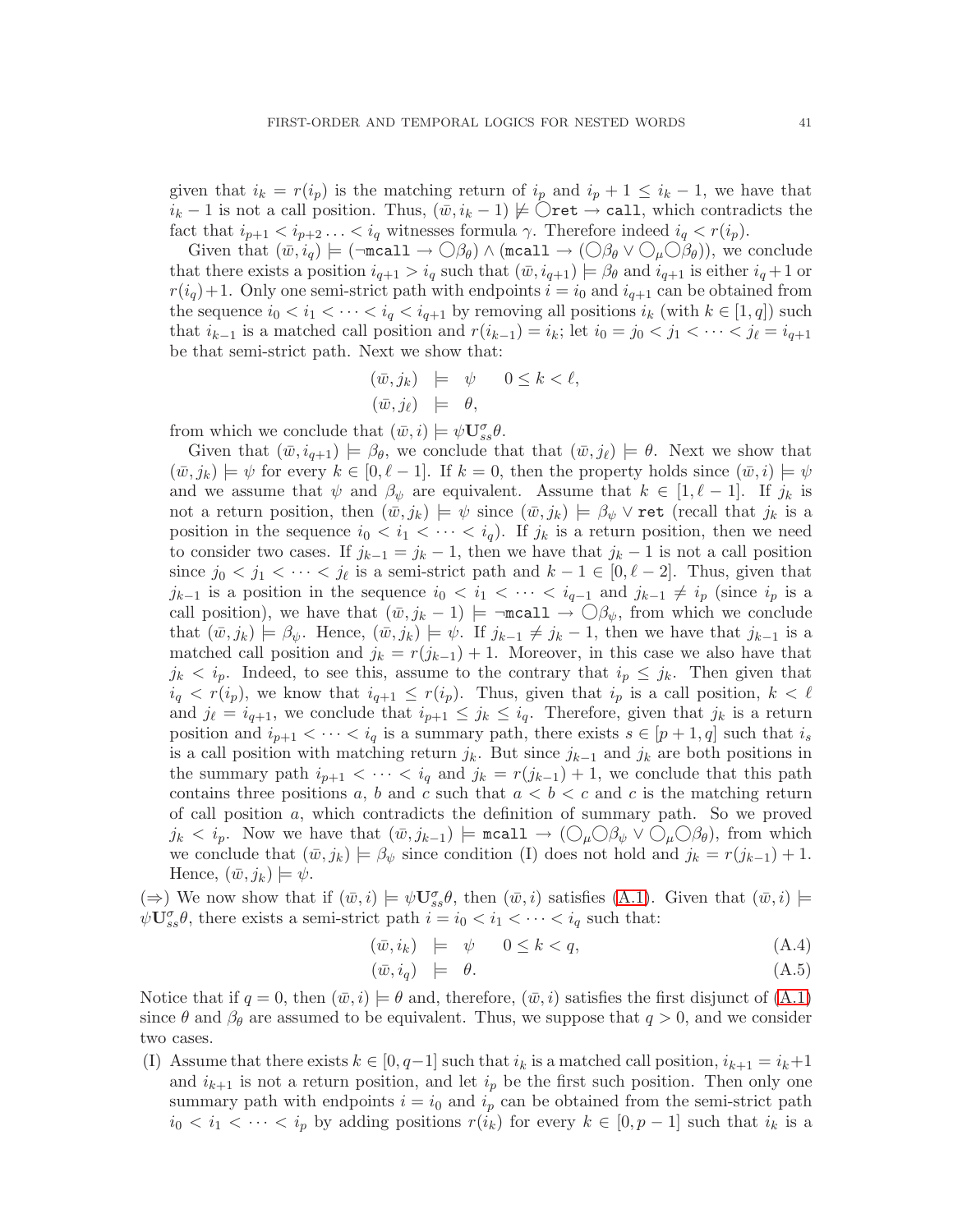matched call position and  $i_{k+1} = r(i_k) + 1$ ; let  $i_0 = j_0 < j_1 < \cdots < j_\ell = i_p$  be that summary path. Next we show that:

 $(\bar w, j_k) \models (\beta_\psi \vee \texttt{ret}) \wedge (\neg \texttt{mcall} \to \bigcirc \beta_\psi) \wedge (\texttt{mcall} \to \bigcirc_\mu \bigcirc \beta_\psi) \quad \quad 0 \leq k < \ell,$ 

 $(w, j_\ell) \models (\beta_\psi \vee \texttt{ret}) \wedge (\neg \texttt{mcall} \rightarrow \bigcirc \beta_\theta) \wedge (\texttt{mcall} \rightarrow (\bigcirc \beta_\theta \vee \bigcirc_\mu \bigcirc \beta_\theta \vee \bigcirc (\neg \texttt{ret} \wedge \gamma)))$ 

from which we conclude that  $(\bar{w},i)$  satisfies  $(A.1)$ .

We start by showing that the first condition above holds. Let  $k \in [0, \ell-1]$ . If  $j_k$  is a return position, then we have that  $(\bar{w}, j_k) \models (\beta_{\psi} \vee \text{ret})$ . Otherwise, by definition of  $j_0 < \ldots < j_\ell$ , we have that  $j_k$  is a position in the semi-strict path  $i_0 < i_1 < \cdots < i_{p-1}$ . Thus, from [\(A.4\)](#page-42-0) we conclude that  $(\bar{w}, j_k) \models \psi$  and, hence,  $(\bar{w}, j_k) \models (\beta_{\psi} \vee \text{ret})$ since  $\psi$  and  $\beta_{\psi}$  are assumed to be equivalent. It only remains to show that  $(\bar{w},j_k) \models$  $(\neg \text{recall} \rightarrow \bigcirc \beta_{\psi}) \land (\text{recall} \rightarrow \bigcirc_{\mu} \bigcirc \beta_{\psi}).$  If  $j_k$  is a matched call position, then by definition of  $i_p$  we have that  $j_k$  and  $r(j_k) + 1$  are both positions in the semi-strict path  $i_0 < i_1 < \cdots < i_{p-1}$ . Thus, from [\(A.4\)](#page-42-0) we conclude that  $(\bar{w}, r(j_k) + 1) \models \psi$  and, therefore,  $(\bar{w}, j_k)$  = (mcall  $\rightarrow \bigcirc_{\mu} \bigcirc \beta_{\psi}$ ). If  $j_k$  is not a matched call position, then we have that  $j_k + 1$  is a position in the semi-strict path  $i_0 < i_1 < \cdots < i_p$ . Thus, from  $(A.4)$  we conclude that  $(\bar{w}, j_k + 1) \models \psi$  and, therefore,  $(\bar{w}, j_k) \models (\neg \text{recall} \rightarrow \bigcirc \mathcal{O}_{\psi}).$ 

We now show that the second condition above also holds. Given that  $j_{\ell} = i_p$  is a matched call position, we have to prove that  $(\bar{w}, j_\ell) \models \beta_{\psi} \land (\bigcirc \beta_{\theta} \lor \bigcirc_{\mu} \bigcirc \beta_{\theta} \lor \bigcirc (\neg \mathtt{ret} \land \neg \mathtt{ect} \land \neg \mathtt{ret} \land \neg \mathtt{ret} \land \neg \mathtt{ret} \land \neg \mathtt{ret} \land \neg \mathtt{ret} \land \neg \mathtt{ret} \land \neg \mathtt{ret} \land \neg \mathtt{ret} \land \neg \mathtt{ret} \land \neg \mathtt{ret} \land \neg \mat$ γ)). Given that  $(\bar{w}, i_p) \models \psi$  and we assume that  $\psi$  and  $\beta_{\psi}$  are equivalent, we have that  $(\bar{w},j_\ell) \models \beta_\psi$ . If  $q = p + 1$ , then given that  $(\bar{w},i_q) \models \theta$  and we assume that  $\theta$ and  $\beta_{\theta}$  are equivalent, we conclude that  $(\bar{w},j_{\ell}) \models \bigcirc \beta_{\theta}$ . Thus, assume that  $q > p + 1$ . Next we show that  $(\bar{w}, j_{\ell}) \models \bigcirc (\neg \mathtt{ret} \land \gamma)$  in this case. Given that  $i_{p+1} = i_p + 1$  and  $i_{p+1}$  is not a return position, we have  $(\bar{w}, i_p + 1) \models \neg \text{ret}$ , and it only remains to prove that  $(\bar{w}, i_p + 1) \models \gamma$ . Given that  $q > p + 1$ , only one summary path with endpoints  $i_p + 1$  and  $i_{q-1}$  can be obtained from the sequence  $i_p + 1 = i_{p+1} < i_{p+2} < \cdots < i_{q-1}$ by adding positions  $r(i_k)$  for every  $k \in [p+1,q-2]$  such that  $i_k$  is a call position and  $i_{k+1} = r(i_k) + 1$ ; let  $i_p + 1 = s_0 < s_1 < \cdots < s_m = i_{q-1}$  be that summary path. Next we show that:

$$
\begin{array}{rl} (\bar{w},s_k)&\models& (\beta_\psi\vee\texttt{ret})\wedge(\neg\texttt{mcall}\rightarrow\bigcirc\beta_\psi)\wedge\\ &&(\texttt{mcall}\rightarrow(\bigcirc\beta_\psi\vee\bigcirc_\mu\bigcirc\beta_\psi))\wedge(\bigcirc\texttt{ret}\rightarrow\texttt{call})\qquad 0\leq k
$$

from which we conclude that  $(\bar{w}, i_p + 1) \models \gamma$ .

We start by showing that the first condition above holds. Let  $k \in [0, m-1]$ . If  $s_k$  is a return position, then we have that  $(\bar{w}, s_k) \models (\beta_{\psi} \vee \text{ret})$ . Otherwise, by definition of  $s_0 < \ldots < s_m$ , we have that  $s_k$  is a position in the semi-strict path  $i_{p+1} < i_{p+2} < \cdots <$  $i_{q-1}$ . Thus, from [\(A.4\)](#page-42-0) we conclude that  $(\bar{w}, s_k) \models \psi$  and, hence,  $(\bar{w}, s_k) \models (\beta_{\psi} \vee \text{ret})$ since  $\psi$  and  $\beta_{\psi}$  are assumed to be equivalent. It only remains to show that:

$$
(\bar{w}, s_k) \models (\neg \texttt{mcall} \rightarrow \bigcirc \beta_{\psi}) \land (\texttt{mcall} \rightarrow (\bigcirc \beta_{\psi} \lor \bigcirc_{\mu} \bigcirc \beta_{\psi})) \land (\bigcirc \texttt{ret} \rightarrow \texttt{call}).
$$

If  $s_k$  is a matched call position, then  $s_k$  is a position in semi-strict path  $i_{p+1} < i_{p+2}$  $\cdots < i_{q-1}$  and either (a)  $s_{k+1} = s_k + 1$  and  $s_k + 1$  is a position in the semi-strict path  $i_{p+1} < i_{p+2} < \cdots < i_{q-1}$ , or (b)  $s_{k+1} = r(s_k)$  and  $r(s_k) + 1$  is a position in the semistrict path  $i_{p+1} < i_{p+2} < \cdots < i_{q-1}$ . In the former case, from [\(A.4\)](#page-42-0) we conclude that  $(\bar{w}, s_k + 1) \models \psi$  and, therefore,  $(\bar{w}, s_k) \models \text{recall} \rightarrow \bigcirc \beta_{\psi}$ . In the latter case, from  $(A.4)$ we conclude that  $(\bar{w}, r(s_k) + 1) \models \psi$  and, therefore,  $(\bar{w}, s_k) \models \text{recall} \rightarrow \bigcirc_\mu \bigcirc \beta_\psi$ . Thus, if  $s_k$  is a matched call position, then  $(\bar{w}, s_k) \models \text{recall} \rightarrow (\bigcirc \beta_{\psi} \vee \bigcirc_{\mu} \bigcirc \beta_{\psi}).$  Assume now that  $s_k$  is not a matched call position. Given that  $i_0 < \cdots < i_p < i_{p+1} < \cdots < i_q$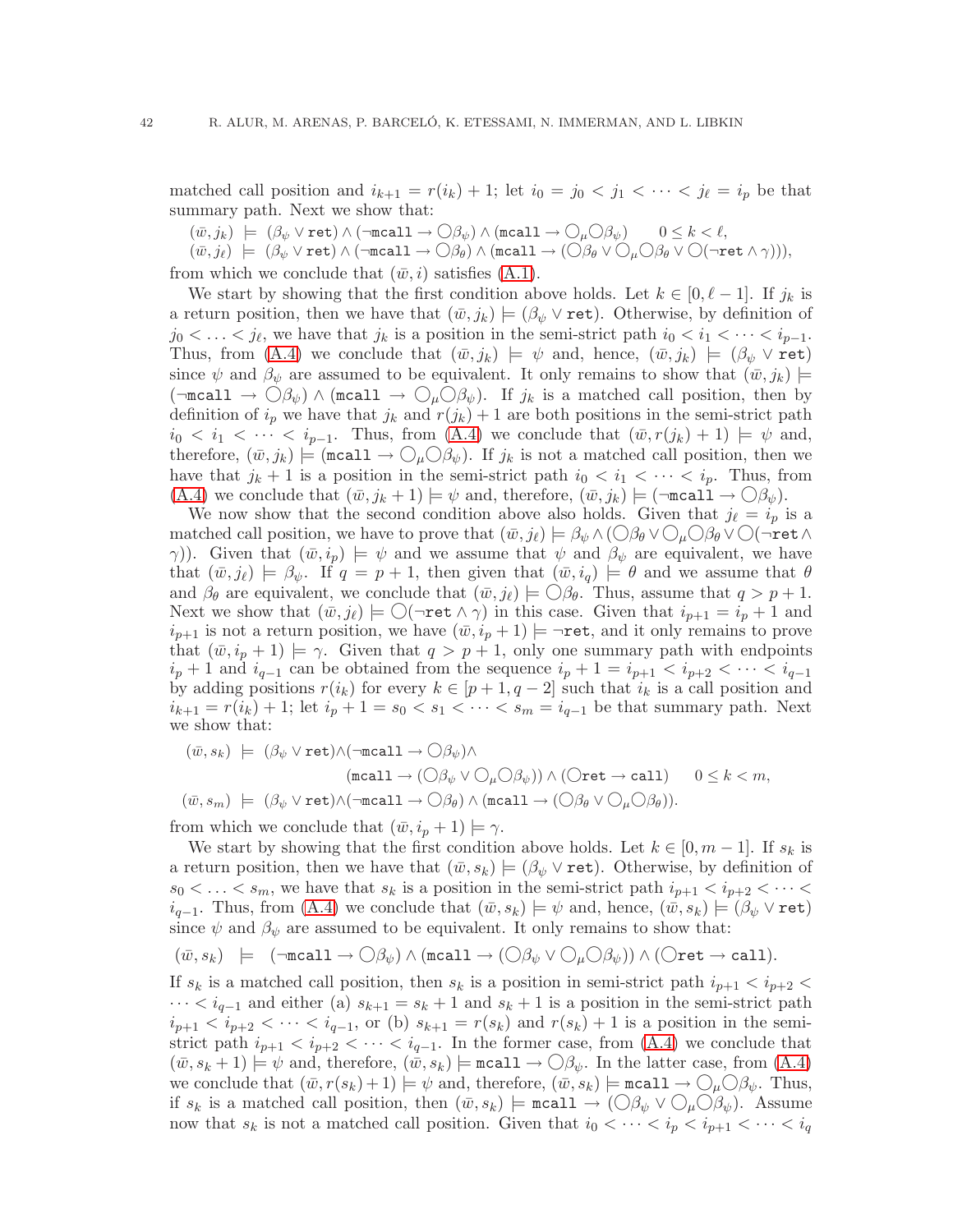is a semi-strict path,  $i_p$  is a matched call position,  $i_{p+1} = i_p + 1$  and  $i_p + 1$  is not a return position, we have that  $i_q \leq r(i_p)$ . Thus, given that  $s_k < i_q$ , we have that  $i_p < s_k < r(i_p)$ , which implies that  $s_k$  is either an internal position or a return position. Therefore,  $s_k + 1$  is a position in the semi-strict path  $i_{p+1} < i_{p+2} < \cdots < i_{q-1}$  and, thus, from [\(A.4\)](#page-42-0) we conclude that  $(\bar{w}, s_k + 1) \models \psi$ . Hence,  $(\bar{w}, s_k) \models \neg \text{recall} \rightarrow \bigcirc \beta_{\psi}$ , and it only remains to prove that  $(\bar{w}, s_k) \models \bigcirc$  ret  $\rightarrow$  call. On the contrary, assume that  $(w, s_k) \models \bigcirc$  ret and  $(\bar{w}, s_k) \not\models$  call. Given that  $s_k$  is not a call position and  $s_k < i_{q-1}$ , we have that  $s_k + 1$  is a position in the semi-strict path  $i_{p+1} < \cdots < i_{q-1}$ . Thus, given that  $(\bar{w}, s_k) \models \bigcirc$  ret, we conclude that there exists a return position in the sequence  $i_p+1 < \cdots < i_{q-1}$ . But this leads to a contradiction since from the fact that  $i_q \leq r(i_p)$ , we can conclude that none of the elements  $i_{p+1}, \ldots, i_{q-1}$  is a return position.

To conclude this part of the proof, we need to show that the second condition above holds, that is,  $(\bar{w}, s_m) \models (\beta_{\psi} \vee \text{ret}) \wedge (\neg \text{recall} \rightarrow \bigcirc \beta_{\theta}) \wedge (\text{recall} \rightarrow (\bigcirc \beta_{\theta} \vee \bigcirc_{\mu} \bigcirc \beta_{\theta})).$ Given that  $s_m = i_{q-1}$ , we have that  $(\bar{w}, s_m) \models \psi$  and, therefore,  $(\bar{w}, s_m) \models \beta_{\psi} \vee \text{ret. It}$ remains to show that  $(\bar{w}, s_m) \models (\neg \text{recall} \rightarrow \bigcirc \beta_{\theta}) \land (\text{recall} \rightarrow (\bigcirc \beta_{\theta} \lor \bigcirc_{\mu} \bigcirc \beta_{\theta}))$ . Given that  $i_q \leq r(i_p)$ , we know that  $s_m = i_{q-1}$  is not a return position. If  $s_m$  is an internal position, then  $i_q = i_{q-1} + 1$  and, thus,  $(\bar{w}, s_m) \models \neg \text{recall} \rightarrow \bigcirc \beta_\theta$  since  $(\bar{w}, i_q) \models \theta$ . If  $s_m$  is a call position, then  $s_m$  has a matching return and either  $i_q = i_{q-1} + 1$  or  $i_q =$  $r(i_{q-1})+1$ . In the former case, we have that  $(\bar{w}, s_m) \models \texttt{mcall} \rightarrow \bigcirc \beta_{\theta}$  since  $(\bar{w}, i_q) \models \theta$ . In the latter case, we have that  $(\bar{w}, s_m) \models \texttt{recall} \rightarrow \bigcirc_{\mu} \bigcirc \beta_{\theta}$  since  $(\bar{w}, i_q) \models \theta$ . Hence, we conclude that  $(\bar{w}, s_m) \models \text{recall} \rightarrow (\bigcirc \beta_{\theta} \vee \bigcirc_{\mu} \bigcirc \beta_{\theta}).$ 

(II) Assume that condition (I) does not hold, that is, assume that there is no  $k \in [0, q - 1]$ 1 such that  $i_k$  is a matched call position,  $i_{k+1} = i_k + 1$  and  $i_{k+1}$  is not a return position. Then only one summary path with endpoints  $i = i_0$  and  $i_q$  can be obtained from the semi-strict path  $i_0 < i_1 < \cdots < i_q$  by adding positions  $r(i_k)$  for every  $k \in [0, q-1]$  such that  $i_k$  is a matched call position and  $i_{k+1} = r(i_k) + 1$ ; let  $i_0 = j_0 < j_1 < \cdots < j_\ell = i_q$  be that summary path. Next we show that:  $(\bar{w},j_k) \ \models \ (\beta_\psi \vee \mathtt{ret}) \wedge (\neg \mathtt{mcall} \to \bigcirc \beta_\psi) \wedge (\mathtt{mcall} \to (\bigcirc_\mu \bigcirc \beta_\psi \vee \bigcirc_\mu \bigcirc \beta_\theta)) \quad \ 0 \leq k < \ell - 1,$  $(\bar{w}, j_{\ell-1}) \models (\beta_{\psi} \vee \texttt{ret}) \wedge (\neg \texttt{recall} \rightarrow \bigcirc \beta_{\theta}) \wedge (\texttt{recall} \rightarrow (\bigcirc \beta_{\theta} \vee \bigcirc_{\mu} \bigcirc \beta_{\theta} \vee \bigcirc (\neg \texttt{ret} \wedge \gamma))),$ from which we conclude that  $(\bar{w},i)$  satisfies  $(A.1)$ .

We start by showing that the first condition above holds. Let  $k \in [0, \ell-2]$ . If  $j_k$  is a return position, then we have that  $(\bar{w}, j_k) \models (\beta_{\psi} \vee \text{ret})$ . Otherwise, by definition of  $j_0 < \ldots < j_\ell$ , we have that  $j_k$  is a position in the semi-strict path  $i_0 < i_1 < \cdots < i_{q-1}$ . Thus, from [\(A.4\)](#page-42-0) we conclude that  $(\bar{w}, j_k) \models \psi$  and, hence,  $(\bar{w}, j_k) \models (\beta_{\psi} \vee \text{ret})$ since  $\psi$  and  $\beta_{\psi}$  are assumed to be equivalent. It only remains to show that  $(\bar{w},j_k)$  $(\neg \text{recall} \rightarrow \bigcirc \beta_{\psi}) \land (\text{recall} \rightarrow (\bigcirc_{\mu} \bigcirc \beta_{\psi} \lor \bigcirc_{\mu} \bigcirc \beta_{\theta}))$ . If  $j_k$  is a matched call position and  $k < \ell - 2$ , then given that  $i_0 < i_1 < \cdots < i_q$  is a semi-strict path and condition (I) does not hold, we have that  $j_k$  and  $r(j_k) + 1$  are both positions in the semi-strict path  $i_0 < i_1 < \cdots < i_{q-1}$ . Thus, from [\(A.4\)](#page-42-0) we conclude that  $(\bar{w}, r(j_k) + 1) \models \psi$  and, therefore,  $(\bar{w}, j_k) \models \text{recall} \rightarrow \bigcirc_{\mu} \bigcirc \beta_{\psi}$ . If  $j_k$  is a matched call position and  $k = \ell - 2$ , then given that  $i_0 < i_1 < \cdots < i_q$  is a semi-strict path and condition (I) does not hold, we have that  $j_{\ell-1} = r(j_k)$  and  $i_q = j_\ell = r(j_k) + 1$ . Thus, given that  $(\bar{w}, i_q) \models \theta$ , we conclude that  $(\bar{w}, j_k) \models \text{recall} \rightarrow \bigcirc_{\mu} \bigcirc \beta_{\theta}$ . Finally, if  $j_k$  is not a matched call position, then we have that  $j_k + 1$  is a position in the semi-strict path  $i_0 < i_1 < \cdots < i_{q-1}$ (since  $k < \ell - 1$ ). Thus, from [\(A.4\)](#page-42-0) we conclude that  $(\bar{w}, j_k + 1) \models \psi$  and, therefore,  $(\bar{w}, j_k) \models \neg \texttt{mcall} \rightarrow \bigcirc \beta_{\psi}.$